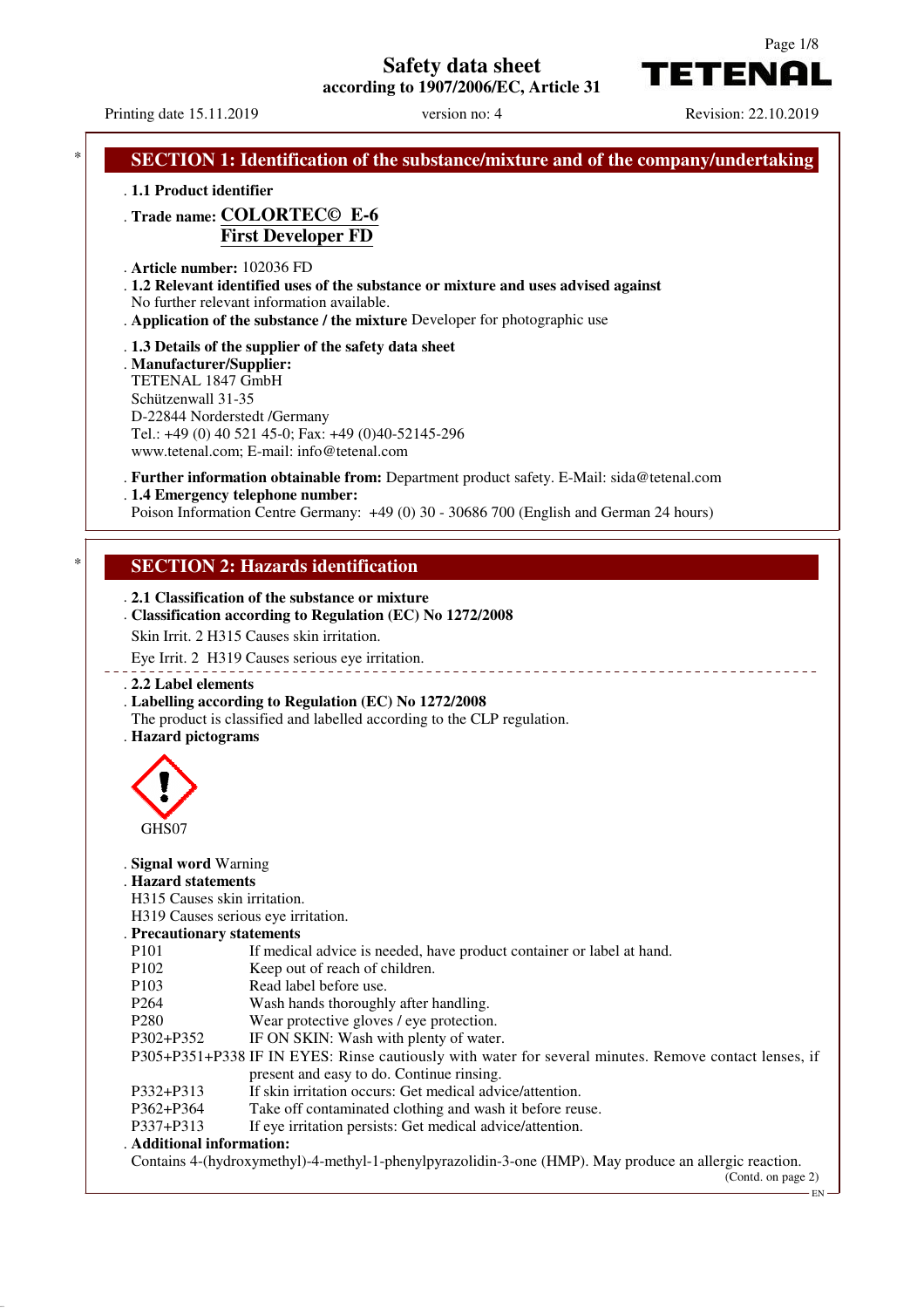Printing date 15.11.2019 version no: 4 Revision: 22.10.2019

# **Trade name: COLORTEC© E-6 First Developer FD**

#### . **2.3 Other hazards**

. **Results of PBT and vPvB assessment**

. **PBT:** Not applicable.

. **vPvB:** Not applicable.

# **SECTION 3: Composition/information on ingredients**

#### . **3.2 Chemical characterisation: Mixtures**

. **Description:** Mixture of substances listed below and with nonhazardous additions.

#### **Dangerous components:** .

| Danger ous components.                                             |                                                                                                                                                        |            |
|--------------------------------------------------------------------|--------------------------------------------------------------------------------------------------------------------------------------------------------|------------|
| CAS: 21799-87-1<br>EINECS: 244-584-7                               | Potassium 2,5-dihydroxybenzenesulphonate                                                                                                               | $5 - 10\%$ |
| CAS: 584-08-7<br>EINECS: 209-529-3<br>Reg.nr.: 01-2119532646-36    | Skin Irrit. 2, H315; Eye Irrit. 2, H319; STOT SE 3, H335<br>potassium carbonate<br>$\Diamond$ Skin Irrit. 2, H315; Eye Irrit. 2, H319; STOT SE 3, H335 | $5 - 10\%$ |
| CAS: 111-46-6<br>EINECS: 203-872-2<br>Index number: 603-140-00-6   | diethylene glycol<br>$\Diamond$ Acute Tox. 4, H302                                                                                                     | $5-10\%$   |
| $CAS: 7758-02-3$<br>EINECS: 231-830-3<br>Reg.nr.: 01-2119962195-33 | potassium bromide<br>$\diamond$ Eye Irrit. 2, H319                                                                                                     | $1 - 5\%$  |
| CAS: 13047-13-7<br>EINECS: 235-920-3                               | 4-(hydroxymethyl)-4-methyl-1-phenylpyrazolidin-3-one (HMP)<br>$\Diamond$ Aquatic Chronic 2, H411; $\Diamond$ Acute Tox. 4, H302; Skin Sens. 1,<br>H317 | $1\%$      |

. **Additional information:** For the wording of the listed hazard phrases refer to section 16.

### **SECTION 4: First aid measures**

. **4.1 Description of first aid measures**

. **General information:** Immediately remove any clothing/shoes soiled by the product.

- . **After skin contact:** Immediately rinse with water.
- . **After eye contact:** Rinse opened eye for several minutes under running water. Then consult a doctor.
- . **After swallowing:** If symptoms persist consult doctor.
- . **4.2 Most important symptoms and effects, both acute and delayed**
- No further relevant information available.
- . **4.3 Indication of any immediate medical attention and special treatment needed**

No further relevant information available.

### **SECTION 5: Firefighting measures**

- . **5.1 Extinguishing media**
- . **Suitable extinguishing agents:** Use fire extinguishing methods suitable to surrounding conditions.
- . **5.2 Special hazards arising from the substance or mixture**

Nitrogen oxides (NOx)

Carbon monoxide (CO)

Sulphur dioxide (SO2)

. **5.3 Advice for firefighters**

. **Protective equipment:** No special measures required.

### **SECTION 6: Accidental release measures**

. **6.1 Personal precautions, protective equipment and emergency procedures** Ensure adequate ventilation (Contd. on page 3) EN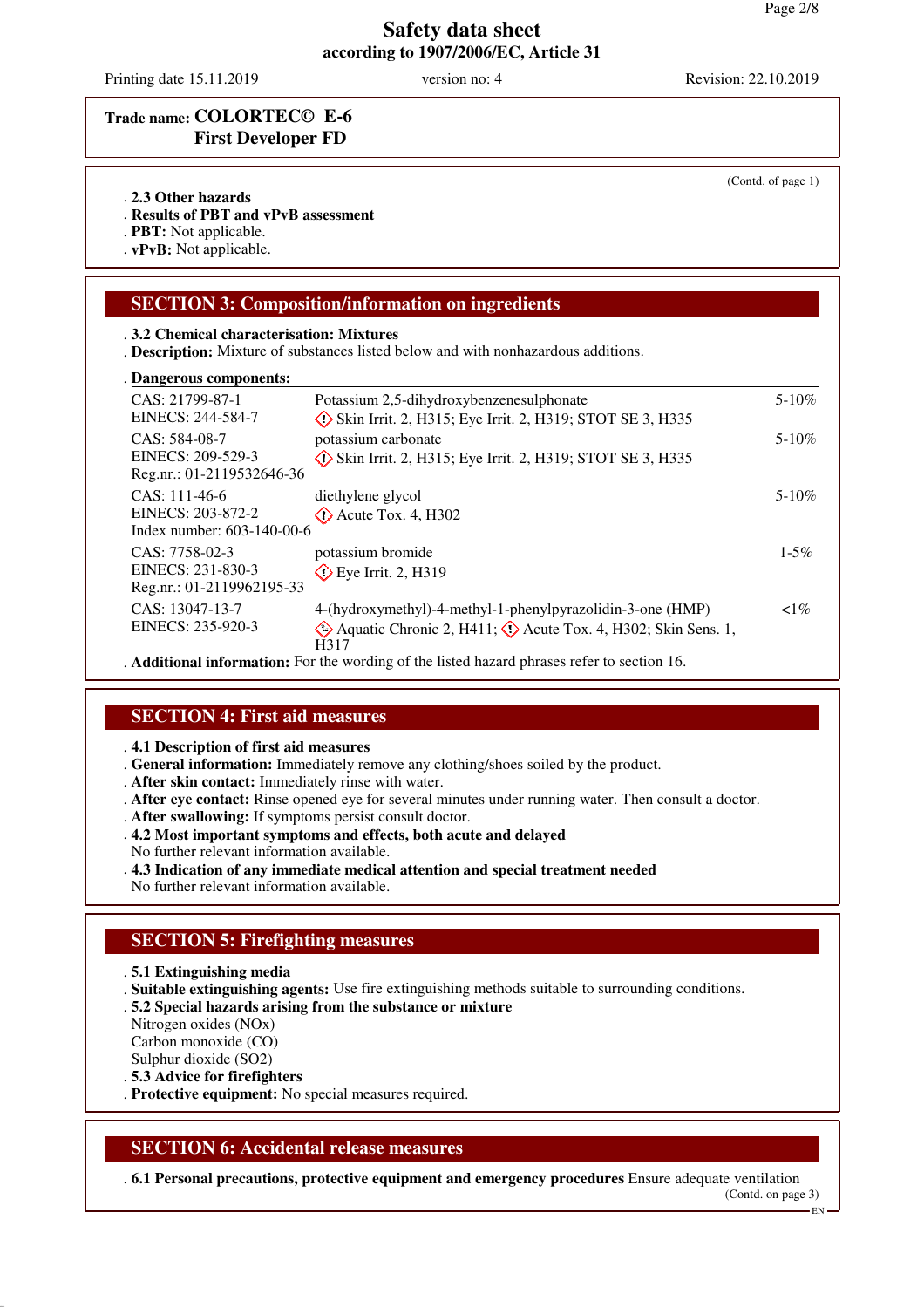Printing date 15.11.2019 version no: 4 Revision: 22.10.2019

(Contd. of page 2)

# **Trade name: COLORTEC© E-6 First Developer FD**

. **6.2 Environmental precautions:**

Dilute with plenty of water.

Do not allow to enter sewers/ surface or ground water.

- . **6.3 Methods and material for containment and cleaning up:**
- Absorb with liquid-binding material (sand, diatomite, acid binders, universal binders, sawdust).
- . **6.4 Reference to other sections**

See Section 7 for information on safe handling.

See Section 8 for information on personal protection equipment.

See Section 13 for disposal information.

#### **SECTION 7: Handling and storage**

- . **7.1 Precautions for safe handling** Ensure good ventilation/exhaustion at the workplace.
- . **Information about fire and explosion protection:** No special measures required.

. **7.2 Conditions for safe storage, including any incompatibilities**

. **Storage:**

. **Requirements to be met by storerooms and receptacles:** Store only in the original receptacle.

- . **Information about storage in one common storage facility:**
- Store away from foodstuffs. Store away from oxidising agents.
- . **Further information about storage conditions:**

Protect from heat and direct sunlight.

Protect from exposure to the light.

Store under lock and key and out of the reach of children.

- Recommended storage temperature: 5-30°C
- . **7.3 Specific end use(s)** No further relevant information available.

### **SECTION 8: Exposure controls/personal protection**

. **Additional information about design of technical facilities:** No further data; see item 7.

. Ingredients with limit values that require monitoring at the workplace:

**111-46-6 diethylene glycol (5-10%)**

WEL Long-term value: 101 mg/m<sup>3</sup>, 23 ppm

**DNELs** .

#### **111-46-6 diethylene glycol**

| Dermal | Long-term - systemic - effects                                                                 | 43 mg/kg bw/day (Worker (Arbeiter))               |                    |
|--------|------------------------------------------------------------------------------------------------|---------------------------------------------------|--------------------|
|        | Long-term - systemic effects (dynamic)                                                         | 21 mg/kg bw/day (general population- Verbraucher) |                    |
|        | Inhalative Long-term - local - effects                                                         | $60 \text{ mg/m}^3$ (Worker (Arbeiter))           |                    |
|        | Long-term - systemic effects                                                                   | 12 mg/m <sup>3</sup> (Consumer (Verbraucher))     |                    |
|        | Long-term-systemics effects                                                                    | 44 mg/m <sup>3</sup> (Worker (Arbeiter))          |                    |
|        | 7758-02-3 potassium bromide                                                                    |                                                   |                    |
| Oral   | Long-term - systemic effects                                                                   | $0.475$ mg/kg bw/day $(-)$                        |                    |
| Dermal | Akute /short-term exposure - local effects mg/kg bw/day (no hazard identified)                 |                                                   |                    |
|        | Long-term - systemic - effects                                                                 | 95 mg/kg bw/day $(-)$                             |                    |
|        | Long-term - local - effects, worker                                                            | mg/kg bw/Day (no hazard identified)               |                    |
|        | Long-term - systemic effects                                                                   | 95 mg/kg bw/day $(-)$                             |                    |
|        | Inhalative Akute /short-term exposure - local effects mg/m <sup>3</sup> (no hazard identified) |                                                   |                    |
|        | Akute-lokale Effekte                                                                           | $mg/m3$ (no hazard identified)                    |                    |
|        | Long-term - systemic effects                                                                   | 1.66 mg/m <sup>3</sup> $(-)$                      |                    |
|        |                                                                                                |                                                   | (Contd. on page 4) |

<sup>.</sup> **8.1 Control parameters**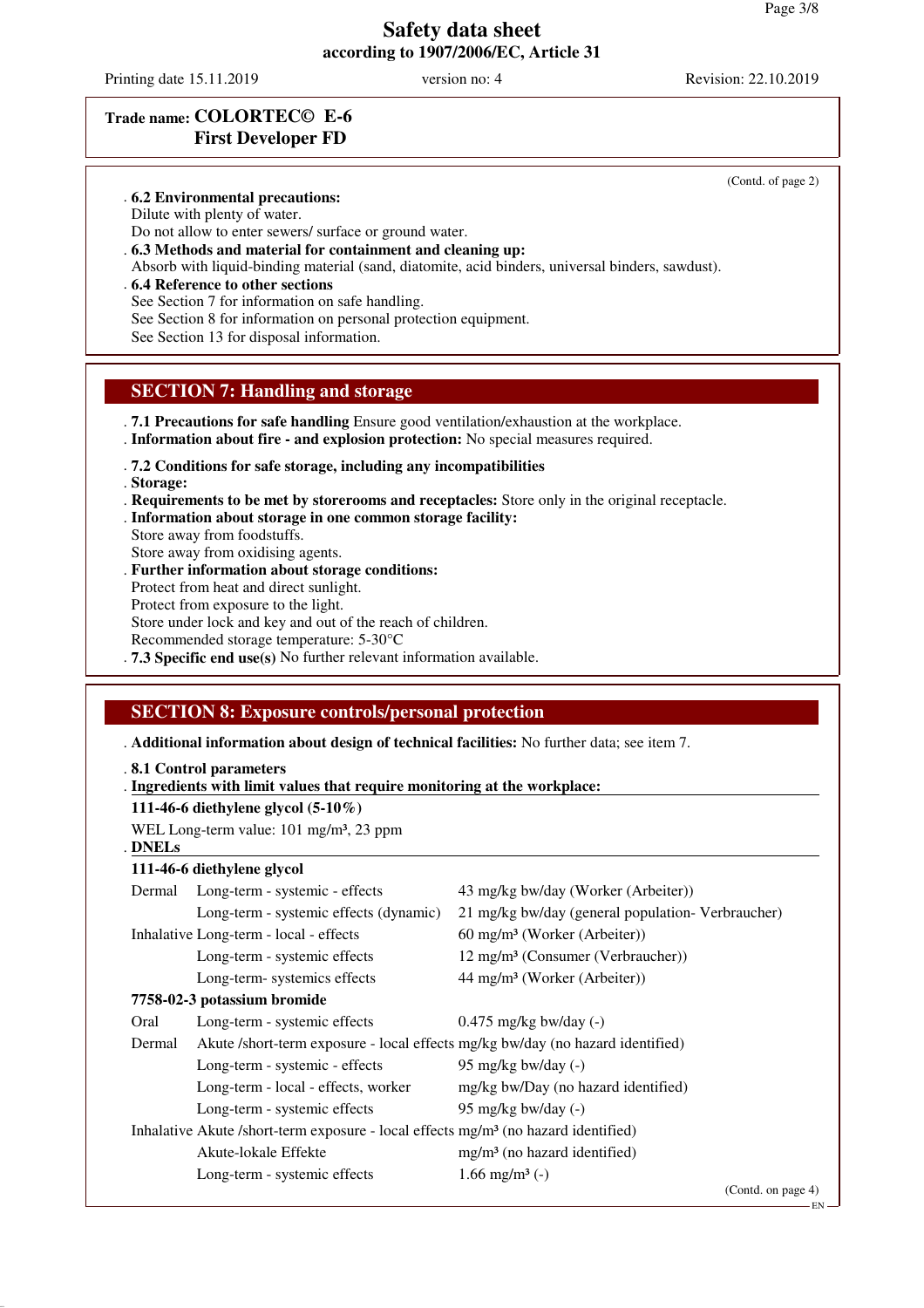Printing date 15.11.2019 version no: 4 Revision: 22.10.2019

# **Trade name: COLORTEC© E-6 First Developer FD**

| Long-term - local effects                                                                                                                                                                                                                                      | mg/m <sup>3</sup> (no hazard identified)                                                                                                                                                                                                                                                                                                                                                                                                                                                                                                                                     |
|----------------------------------------------------------------------------------------------------------------------------------------------------------------------------------------------------------------------------------------------------------------|------------------------------------------------------------------------------------------------------------------------------------------------------------------------------------------------------------------------------------------------------------------------------------------------------------------------------------------------------------------------------------------------------------------------------------------------------------------------------------------------------------------------------------------------------------------------------|
|                                                                                                                                                                                                                                                                |                                                                                                                                                                                                                                                                                                                                                                                                                                                                                                                                                                              |
| Long-term - systemic-effects<br>. PNECs                                                                                                                                                                                                                        | 4.75 mg/m <sup>3</sup> $(-)$                                                                                                                                                                                                                                                                                                                                                                                                                                                                                                                                                 |
| 111-46-6 diethylene glycol                                                                                                                                                                                                                                     |                                                                                                                                                                                                                                                                                                                                                                                                                                                                                                                                                                              |
| Aquatic compartment - freshwater                                                                                                                                                                                                                               | $10$ mg/l $(-)$                                                                                                                                                                                                                                                                                                                                                                                                                                                                                                                                                              |
| Aquatic compartment - marine water                                                                                                                                                                                                                             | $1$ mg/l $(-)$                                                                                                                                                                                                                                                                                                                                                                                                                                                                                                                                                               |
| Aquatic compartment -water, intermittent releases                                                                                                                                                                                                              | $10 \text{ mg/l}$ (-)                                                                                                                                                                                                                                                                                                                                                                                                                                                                                                                                                        |
| Aquatic compartment -sediment in freshwater                                                                                                                                                                                                                    | $20.9$ mg/kg sed dw $(-)$                                                                                                                                                                                                                                                                                                                                                                                                                                                                                                                                                    |
| Terrestrial compartment -soil                                                                                                                                                                                                                                  | $1.53$ mg/kg dw $(-)$                                                                                                                                                                                                                                                                                                                                                                                                                                                                                                                                                        |
| Sewage treatment plant (Abwasserreinigungsanlagen) 199.5 mg/l (-)                                                                                                                                                                                              |                                                                                                                                                                                                                                                                                                                                                                                                                                                                                                                                                                              |
| 7758-02-3 potassium bromide                                                                                                                                                                                                                                    |                                                                                                                                                                                                                                                                                                                                                                                                                                                                                                                                                                              |
| Aquatic compartment - freshwater                                                                                                                                                                                                                               | $0.52$ mg/l (-)                                                                                                                                                                                                                                                                                                                                                                                                                                                                                                                                                              |
| Aquatic compartment - marine water                                                                                                                                                                                                                             | 41 mg/l $(-)$                                                                                                                                                                                                                                                                                                                                                                                                                                                                                                                                                                |
| Aquatic compartment -sediment in marine water                                                                                                                                                                                                                  | $3.2 \text{ mg/kg}$ sed dw $(-)$                                                                                                                                                                                                                                                                                                                                                                                                                                                                                                                                             |
| Sewage treatment plant (Abwasserreinigungsanlagen) 100 mg/l (-)                                                                                                                                                                                                |                                                                                                                                                                                                                                                                                                                                                                                                                                                                                                                                                                              |
| . Additional information: The lists valid during the making were used as basis.                                                                                                                                                                                |                                                                                                                                                                                                                                                                                                                                                                                                                                                                                                                                                                              |
| . Personal protective equipment:<br>. General protective and hygienic measures:<br>The usual precautionary measures are to be adhered to when handling chemicals.<br>Wash hands before breaks and at the end of work.<br>Avoid contact with the eyes and skin. |                                                                                                                                                                                                                                                                                                                                                                                                                                                                                                                                                                              |
| . Respiratory protection: Ensure adequate ventilation<br><b>Protection of hands:</b><br>Impervious gloves<br>. Material of gloves<br>application.<br>Butyl rubber, BR<br>Nitrile rubber, NBR<br>Neoprene gloves<br>. Penetration time of glove material        | The glove material has to be impermeable and resistant to the product/ the substance/ the preparation.<br>Selection of the glove material on consideration of the penetration times, rates of diffusion and the degradation<br>The selection of the suitable gloves does not only depend on the material, but also on further marks of quality<br>and varies from manufacturer to manufacturer. As the product is a preparation of several substances, the<br>resistance of the glove material can not be calculated in advance and has therefore to be checked prior to the |
| Gove material<br>breakthroug-time<br>layer thickness                                                                                                                                                                                                           |                                                                                                                                                                                                                                                                                                                                                                                                                                                                                                                                                                              |
| $≥480$ min<br>Butyl rubber:<br>≥0,4mm                                                                                                                                                                                                                          |                                                                                                                                                                                                                                                                                                                                                                                                                                                                                                                                                                              |
| $≥480$ min<br>$≥0,38$ mm<br>Nitrile rubber:<br>$≥0.65mm$<br>Neoprene:<br>$≥240$ min                                                                                                                                                                            |                                                                                                                                                                                                                                                                                                                                                                                                                                                                                                                                                                              |
|                                                                                                                                                                                                                                                                | The exact break trough time has to be found out by the manufacturer of the protective gloves and has to be                                                                                                                                                                                                                                                                                                                                                                                                                                                                   |
| observed.<br>. Eye protection: Goggles recommended during refilling                                                                                                                                                                                            |                                                                                                                                                                                                                                                                                                                                                                                                                                                                                                                                                                              |

- . **Appearance:**
- Form: Fluid

(Contd. on page 5)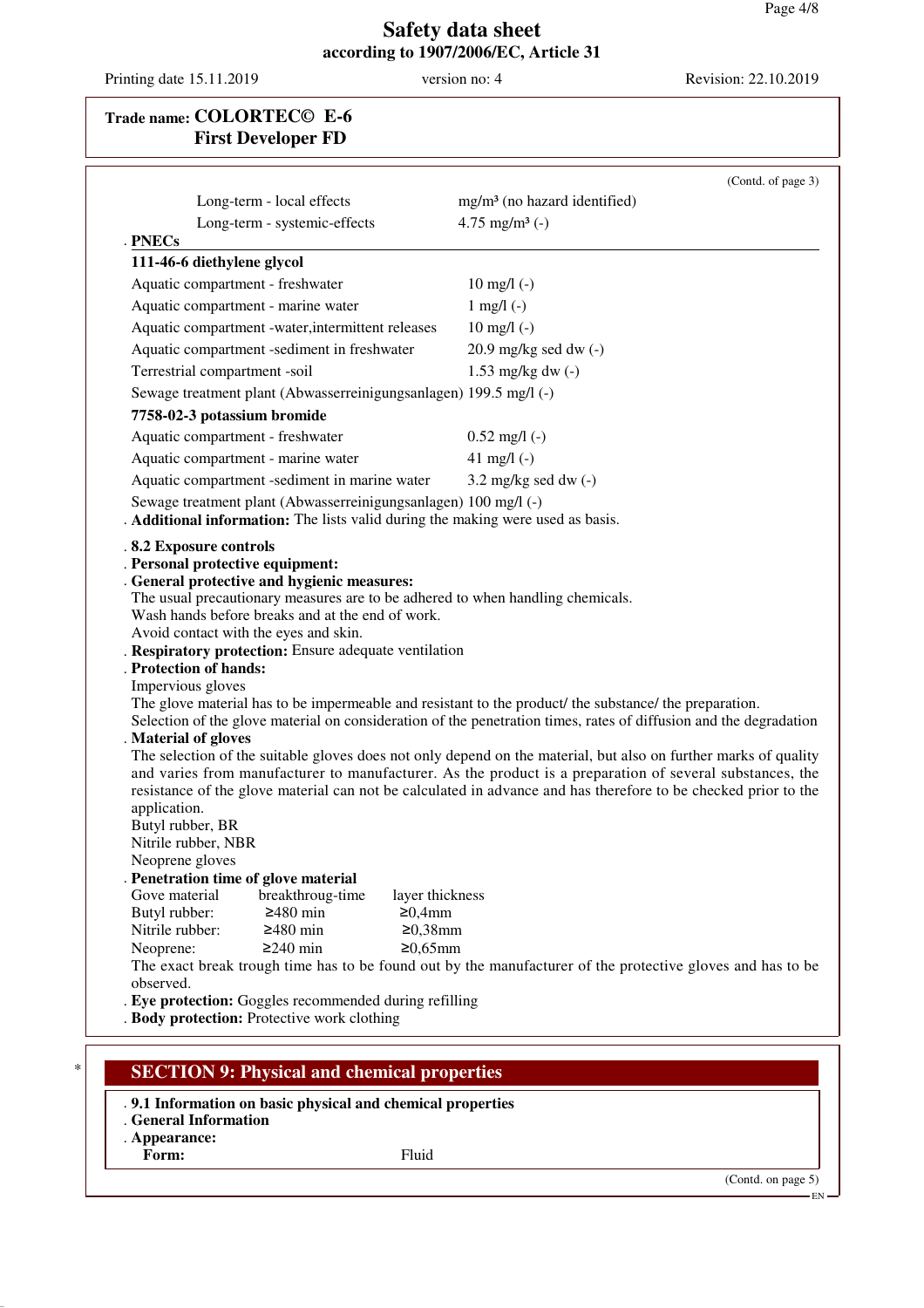Printing date 15.11.2019 version no: 4 Revision: 22.10.2019

# **Trade name: COLORTEC© E-6 First Developer FD**

|                                                  | (Contd. of page 4)                            |
|--------------------------------------------------|-----------------------------------------------|
| Colour:                                          | Light yellow                                  |
| . Odour:                                         | Recognisable                                  |
| Odour threshold:                                 | Not determined.                               |
| . pH-value at 20 $^{\circ}$ C:                   | ~10                                           |
| . Change in condition                            |                                               |
| Melting point/freezing point:                    | Undetermined.                                 |
| Initial boiling point and boiling range: >100 °C |                                               |
| . Flash point:                                   | Not applicable.                               |
| . Flammability (solid, gas):                     | Not applicable.                               |
| . Ignition temperature:                          | 230 °C                                        |
| . Decomposition temperature:                     | Not determined.                               |
| . Auto-ignition temperature:                     | Product is not selfigniting.                  |
| . Explosive properties:                          | Product does not present an explosion hazard. |
| . Explosion limits:                              |                                               |
| Lower:                                           | Not determined.                               |
| <b>Upper:</b>                                    | Not determined.                               |
| . Vapour pressure at 20 °C:                      | 23 hPa                                        |
| . Density at 20 °C:                              | $\sim$ 1.3 g/cm <sup>3</sup>                  |
| . Relative density                               | Not determined.                               |
| . Vapour density                                 | Not determined.                               |
| . Evaporation rate                               | Not determined.                               |
| . Solubility in / Miscibility with               |                                               |
| water:                                           | Fully miscible.                               |
| . Partition coefficient: n-octanol/water:        | Not determined.                               |
| . Viscosity:                                     |                                               |
| Dynamic:                                         | Not determined.                               |
| Kinematic:                                       | Not determined.                               |
| . Solvent content:                               |                                               |
| Organic solvents:                                | 5.1%                                          |
| Water:                                           | 50-90 %                                       |
| <b>Solids content:</b>                           | $0.0 \%$                                      |
| . 9.2 Other information                          | No further relevant information available.    |

# **SECTION 10: Stability and reactivity**

- . **10.1 Reactivity** No further relevant information available.
- . **10.2 Chemical stability**
- . **Thermal decomposition / conditions to be avoided:** Stable at environment temperature.
- . **10.3 Possibility of hazardous reactions** No dangerous reactions known.
- . **10.4 Conditions to avoid** No further relevant information available.
- . **10.5 Incompatible materials:** No further relevant information available.
- . **10.6 Hazardous decomposition products:**
- Irritant gases/vapours
- Carbon monoxide and carbon dioxide

(Contd. on page 6)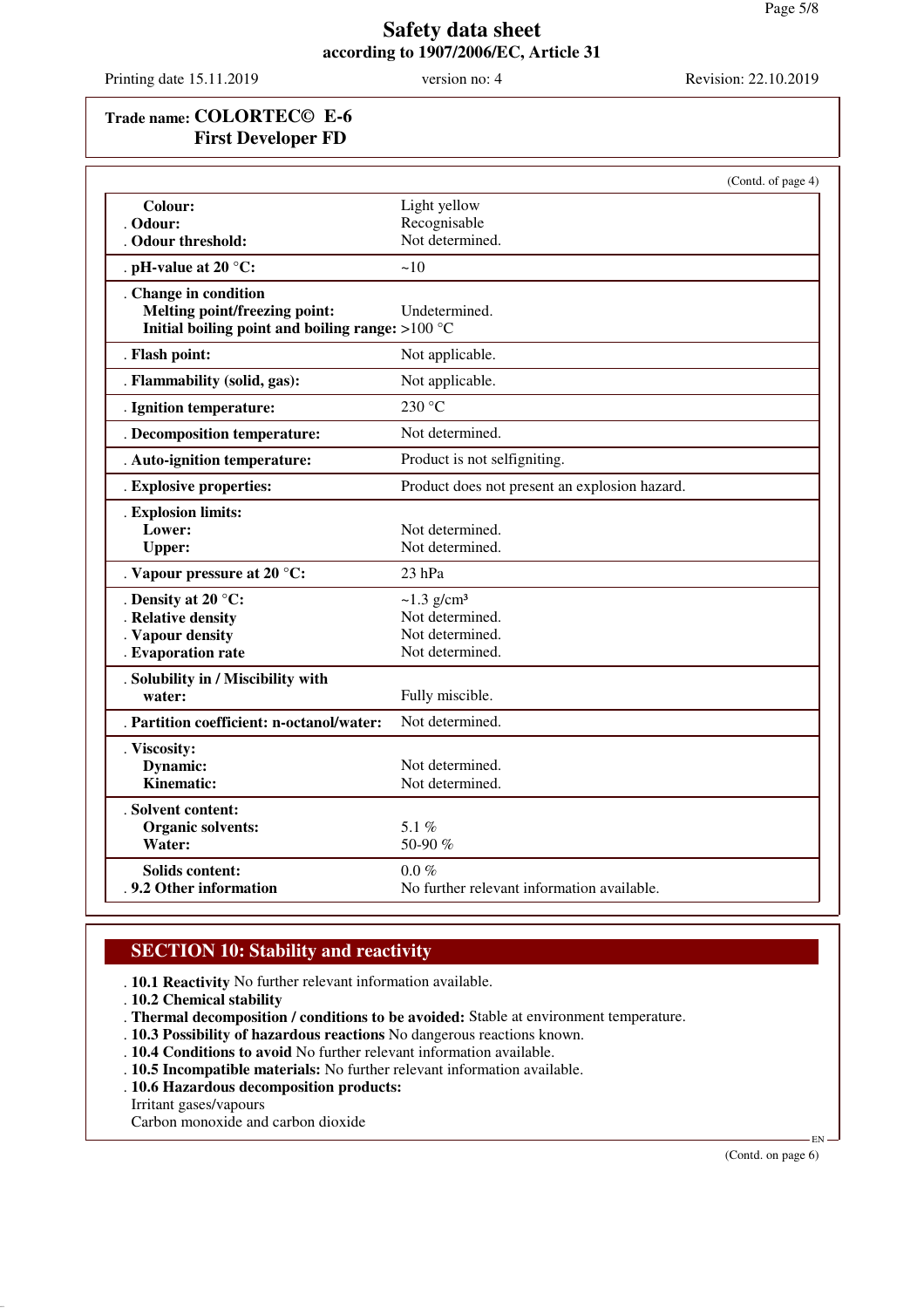Printing date 15.11.2019 version no: 4 Revision: 22.10.2019

### **Trade name: COLORTEC© E-6 First Developer FD**

(Contd. of page 5)

. **CMR effects (carcinogenity, mutagenicity and toxicity for reproduction)**

- . **Germ cell mutagenicity** Based on available data, the classification criteria are not met.
- . **Carcinogenicity** Based on available data, the classification criteria are not met.
- . **Reproductive toxicity** Based on available data, the classification criteria are not met.
- . **STOT-single exposure** Based on available data, the classification criteria are not met.
- . **STOT-repeated exposure** Based on available data, the classification criteria are not met.
- . **Aspiration hazard** Based on available data, the classification criteria are not met.

### **SECTION 12: Ecological information**

- . **12.1 Toxicity**
- **Aquatic toxicity:** .

#### **111-46-6 diethylene glycol**

EC50 24 mg/l (daphnia magna (Water flea))

LC50 96 mg/l (Invertebrates)

#### **13047-13-7 4-(hydroxymethyl)-4-methyl-1-phenylpyrazolidin-3-one (HMP)**

LC50 1-10 mg/l (fish)

- . **12.2 Persistence and degradability** No further relevant information available.
- . **12.3 Bioaccumulative potential** No further relevant information available.
- . **12.4 Mobility in soil** No further relevant information available.
- . **Additional ecological information:**
- . **General notes:**

Do not allow product to reach ground water, water course or sewage system. Water hazard class 2 (German Regulation) (Self-assessment): hazardous for water

- Danger to drinking water if even small quantities leak into the ground.
- . **12.5 Results of PBT and vPvB assessment**
- . **PBT:** Not applicable.
- . **vPvB:** Not applicable.
- . **12.6 Other adverse effects** No further relevant information available.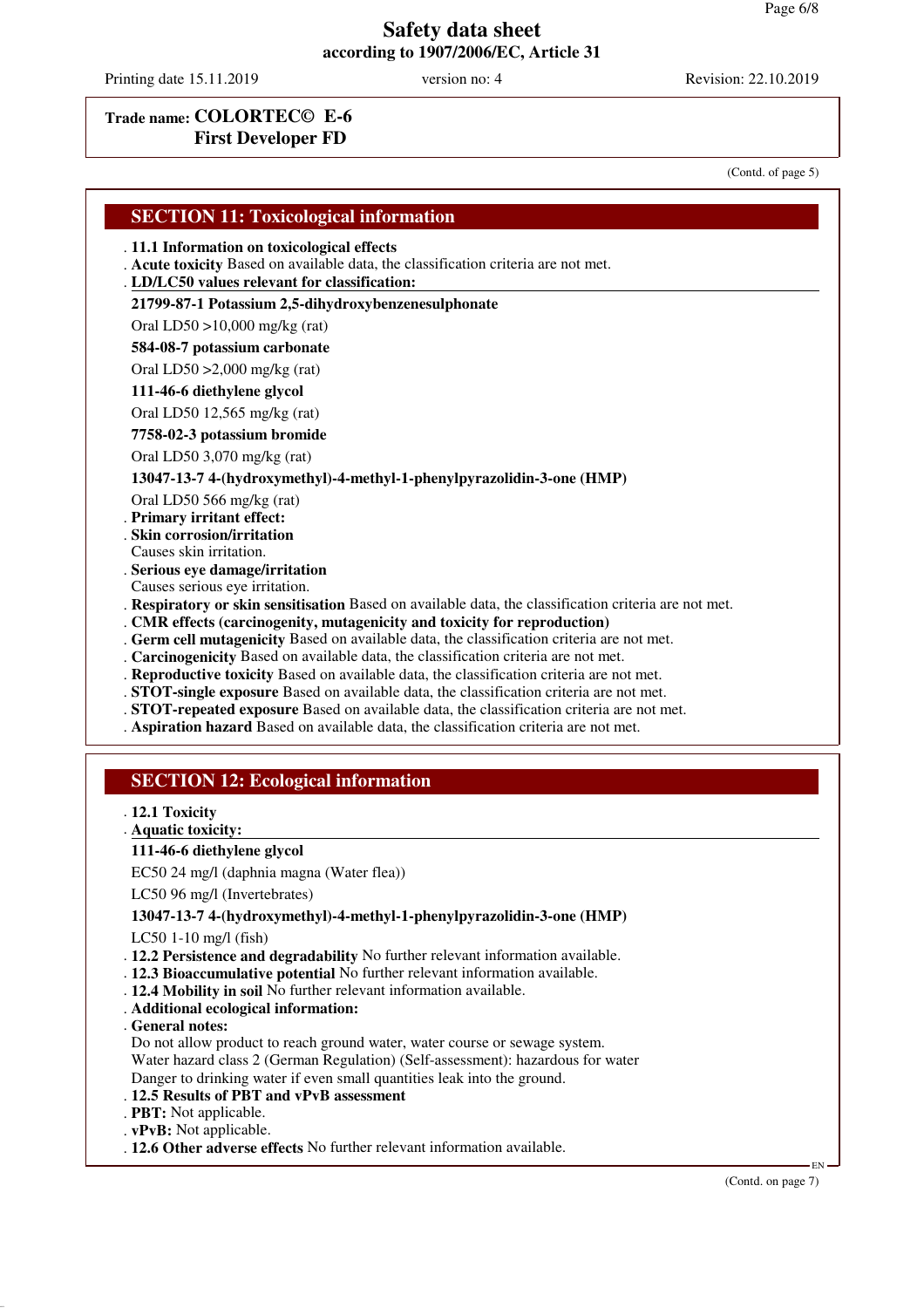Printing date 15.11.2019 version no: 4 Revision: 22.10.2019

## **Trade name: COLORTEC© E-6 First Developer FD**

(Contd. of page 6)

### **SECTION 13: Disposal considerations**

#### . **13.1 Waste treatment methods**

#### . **Recommendation**

Rinse out concentrate residues with some of the water used for the solution and add to the solution in question. Return the containers for recycling without concentrate residues. For further information on waste management techniques for photographic chemicals please contact the local environmental authorities. Must not be disposed together with household garbage. Do not allow product to reach sewage system.

#### **European waste catalogue** .

09 01 01\* water-based developer and activator solutions

- . **Uncleaned packaging:**
- . **Recommendation:** Disposal must be made according to official regulations.
- . **Recommended cleansing agents:** Water, if necessary together with cleansing agents.

| <b>SECTION 14: Transport information</b>                                            |                 |
|-------------------------------------------------------------------------------------|-----------------|
| $.14.1$ UN-Number<br>. ADR, ADN, IMDG, IATA                                         | Void            |
| . 14.2 UN proper shipping name<br>ADR<br>. ADN, IMDG, IATA                          | Void<br>Void    |
| . 14.3 Transport hazard class(es)                                                   |                 |
| . ADR, ADN, IMDG, IATA<br>. Class                                                   | Void            |
| . 14.4 Packing group<br>. ADR, IMDG, IATA                                           | Void            |
| . 14.5 Environmental hazards:<br>. Marine pollutant:                                | N <sub>0</sub>  |
| . 14.6 Special precautions for user                                                 | Not applicable. |
| . 14.7 Transport in bulk according to Annex II of<br><b>Marpol and the IBC Code</b> | Not applicable. |
| . UN "Model Regulation":                                                            | Void            |

#### **SECTION 15: Regulatory information**

. **15.1 Safety, health and environmental regulations/legislation specific for the substance or mixture**

- . **Labelling according to Regulation (EC) No 1272/2008** GHS label elements
- . **REGULATION (EC) No 1907/2006 ANNEX XVII** Conditions of restriction: 3

. **National regulations:**

. Regulation (EC) No 648/2004 on detergents / Labelling for contents

phosphonates  $\langle 5\% \rangle$ . **15.2 Chemical safety assessment:** A Chemical Safety Assessment has not been carried out.

#### **SECTION 16: Other information**

This information is based on our present knowledge. However, this shall not constitute a guarantee for any specific product features and shall not establish a legally valid contractual relationship.

(Contd. on page 8)

EN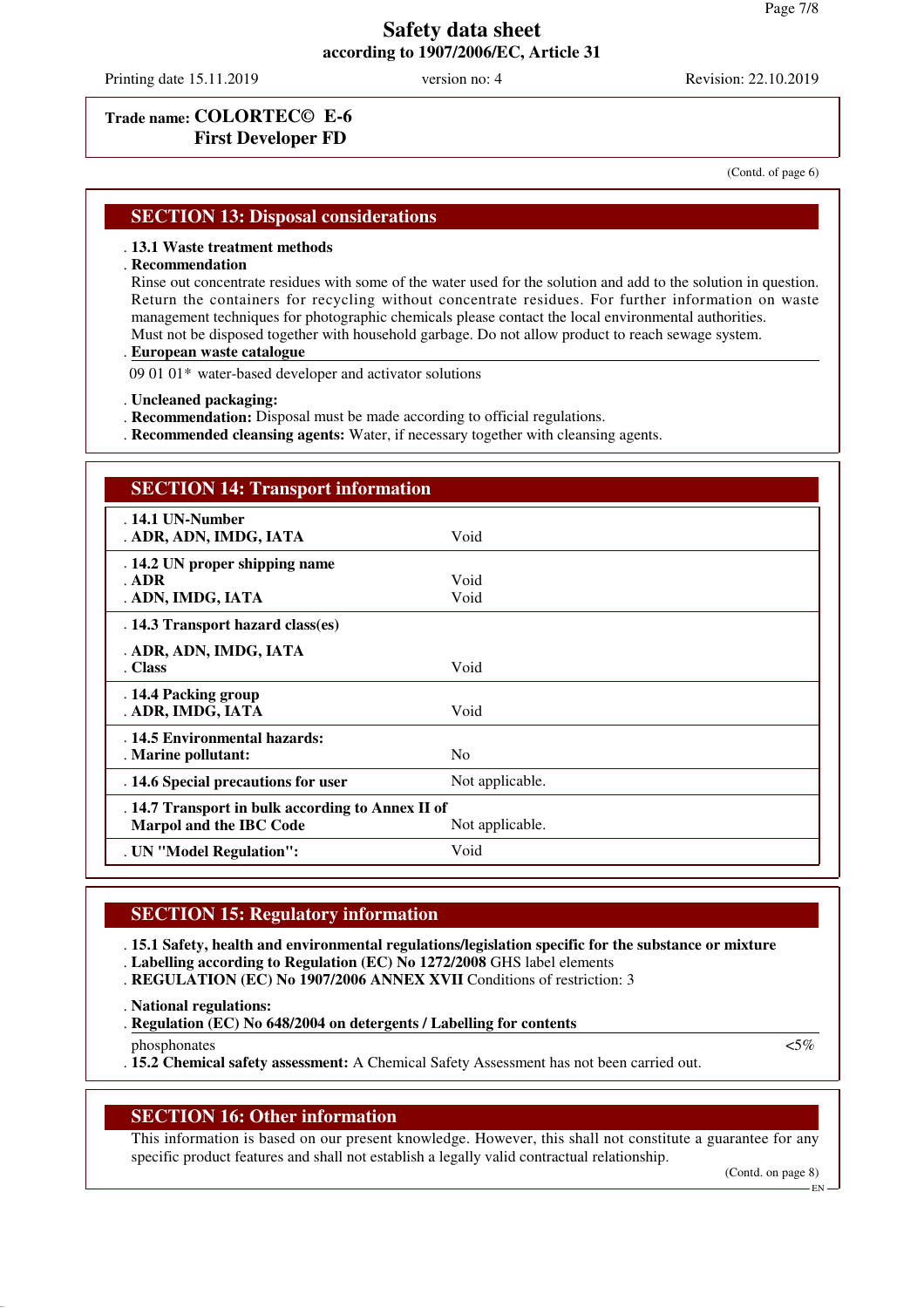Printing date 15.11.2019 version no: 4 Revision: 22.10.2019

# **Trade name: COLORTEC© E-6 First Developer FD**

|                                                                                                                                 | (Contd. of page 7) |
|---------------------------------------------------------------------------------------------------------------------------------|--------------------|
| . Relevant phrases                                                                                                              |                    |
| H302 Harmful if swallowed.                                                                                                      |                    |
| H315 Causes skin irritation.                                                                                                    |                    |
| H317 May cause an allergic skin reaction.                                                                                       |                    |
| H319 Causes serious eye irritation.                                                                                             |                    |
|                                                                                                                                 |                    |
| H335 May cause respiratory irritation.                                                                                          |                    |
| H411 Toxic to aquatic life with long lasting effects.                                                                           |                    |
| . Contact: $E:$ sida@tetenal.com                                                                                                |                    |
| . Abbreviations and acronyms:                                                                                                   |                    |
| RID: Règlement international concernant le transport des marchandises dangereuses par chemin de fer (Regulations Concerning the |                    |
| International Transport of Dangerous Goods by Rail)                                                                             |                    |
| ICAO: International Civil Aviation Organisation                                                                                 |                    |
| ADR: Accord européen sur le transport des marchandises dangereuses par Route (European Agreement concerning the International   |                    |
| Carriage of Dangerous Goods by Road)                                                                                            |                    |
| IMDG: International Maritime Code for Dangerous Goods                                                                           |                    |
| IATA: International Air Transport Association                                                                                   |                    |
| GHS: Globally Harmonised System of Classification and Labelling of Chemicals                                                    |                    |
| EINECS: European Inventory of Existing Commercial Chemical Substances                                                           |                    |
| ELINCS: European List of Notified Chemical Substances                                                                           |                    |
| CAS: Chemical Abstracts Service (division of the American Chemical Society)                                                     |                    |
| DNEL: Derived No-Effect Level (REACH)                                                                                           |                    |
| PNEC: Predicted No-Effect Concentration (REACH)                                                                                 |                    |
| LC50: Lethal concentration, 50 percent                                                                                          |                    |
| LD50: Lethal dose, 50 percent<br>PBT: Persistent, Bioaccumulative and Toxic                                                     |                    |
| vPvB: very Persistent and very Bioaccumulative                                                                                  |                    |
| Acute Tox. 4: Acute toxicity – Category 4                                                                                       |                    |
| Skin Irrit. 2: Skin corrosion/irritation – Category 2                                                                           |                    |
| Eye Irrit. 2: Serious eye damage/eye irritation – Category 2                                                                    |                    |
| Skin Sens. 1: Skin sensitisation – Category 1                                                                                   |                    |
| STOT SE 3: Specific target organ toxicity (single exposure) – Category 3                                                        |                    |
| Aquatic Chronic 2: Hazardous to the aquatic environment - long-term aquatic hazard – Category 2                                 |                    |
| . * Data compared to the previous version altered.                                                                              |                    |
|                                                                                                                                 | $EN -$             |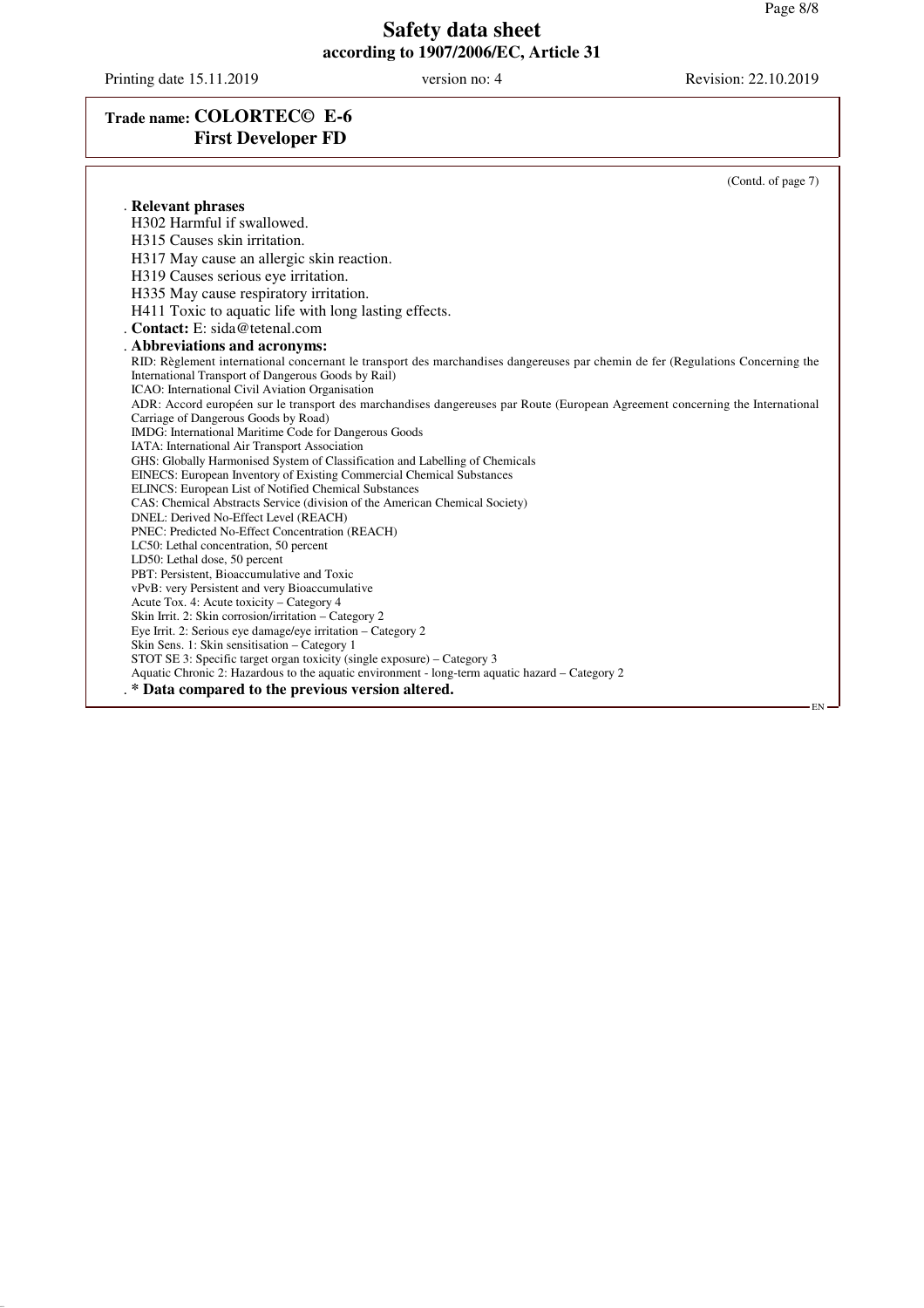**Safety data sheet**

**according to 1907/2006/EC, Article 31**



EN

Printing date 15.11.2019 version no: 5 Revision: 22.10.2019

| . 1.1 Product identifier                      |                                                                                                                      |
|-----------------------------------------------|----------------------------------------------------------------------------------------------------------------------|
|                                               | . Trade name: COLORTECO E-6                                                                                          |
|                                               | <b>Colour Developer</b>                                                                                              |
|                                               | . Article number: 102036 CD-Part 1                                                                                   |
|                                               | . 1.2 Relevant identified uses of the substance or mixture and uses advised against                                  |
|                                               | No further relevant information available.                                                                           |
|                                               | . Application of the substance / the mixture Developer for photographic use                                          |
|                                               | . 1.3 Details of the supplier of the safety data sheet                                                               |
| . Manufacturer/Supplier:<br>TETENAL 1847 GmbH |                                                                                                                      |
| Schützenwall 31-35                            |                                                                                                                      |
|                                               | D-22844 Norderstedt /Germany                                                                                         |
|                                               | Tel.: +49 (0) 40 521 45-0; Fax: +49 (0)40-52145-296                                                                  |
|                                               | www.tetenal.com; E-mail: info@tetenal.com                                                                            |
|                                               | . Further information obtainable from: Department product safety. E-Mail: sida@tetenal.com                           |
|                                               | . 1.4 Emergency telephone number:                                                                                    |
|                                               | Poison Information Centre Germany: +49 (0) 30 - 30686 700 (English and German 24 hours)                              |
|                                               |                                                                                                                      |
|                                               | <b>SECTION 2: Hazards identification</b>                                                                             |
|                                               |                                                                                                                      |
|                                               | . 2.1 Classification of the substance or mixture                                                                     |
|                                               | . Classification according to Regulation (EC) No 1272/2008                                                           |
|                                               | Met. Corr.1 H290 May be corrosive to metals.                                                                         |
|                                               | Skin Irrit. 2 H315 Causes skin irritation.                                                                           |
|                                               |                                                                                                                      |
|                                               | Eye Irrit. 2 H319 Causes serious eye irritation.                                                                     |
| . 2.2 Label elements                          |                                                                                                                      |
|                                               | . Labelling according to Regulation (EC) No 1272/2008                                                                |
|                                               | The product is classified and labelled according to the CLP regulation.                                              |
| . Hazard pictograms                           |                                                                                                                      |
|                                               |                                                                                                                      |
|                                               |                                                                                                                      |
|                                               |                                                                                                                      |
| GHS05                                         |                                                                                                                      |
|                                               |                                                                                                                      |
| . Signal word Warning                         |                                                                                                                      |
| . Hazard statements                           |                                                                                                                      |
|                                               | H290 May be corrosive to metals.                                                                                     |
| H315 Causes skin irritation.                  |                                                                                                                      |
|                                               | H319 Causes serious eye irritation.                                                                                  |
| . Precautionary statements                    |                                                                                                                      |
| P <sub>10</sub> 1<br>P102                     | If medical advice is needed, have product container or label at hand.<br>Keep out of reach of children.              |
| P103                                          | Read label before use.                                                                                               |
| P <sub>2</sub> 34                             | Keep only in original container.                                                                                     |
| P <sub>264</sub>                              | Wash hands thoroughly after handling.                                                                                |
| P <sub>280</sub>                              | Wear protective gloves / eye protection / face protection.                                                           |
| P302+P352                                     | IF ON SKIN: Wash with plenty of water.                                                                               |
|                                               | P305+P351+P338 IF IN EYES: Rinse cautiously with water for several minutes. Remove contact lenses, if                |
|                                               | present and easy to do. Continue rinsing.                                                                            |
| P332+P313<br>P362+P364                        | If skin irritation occurs: Get medical advice/attention.<br>Take off contaminated clothing and wash it before reuse. |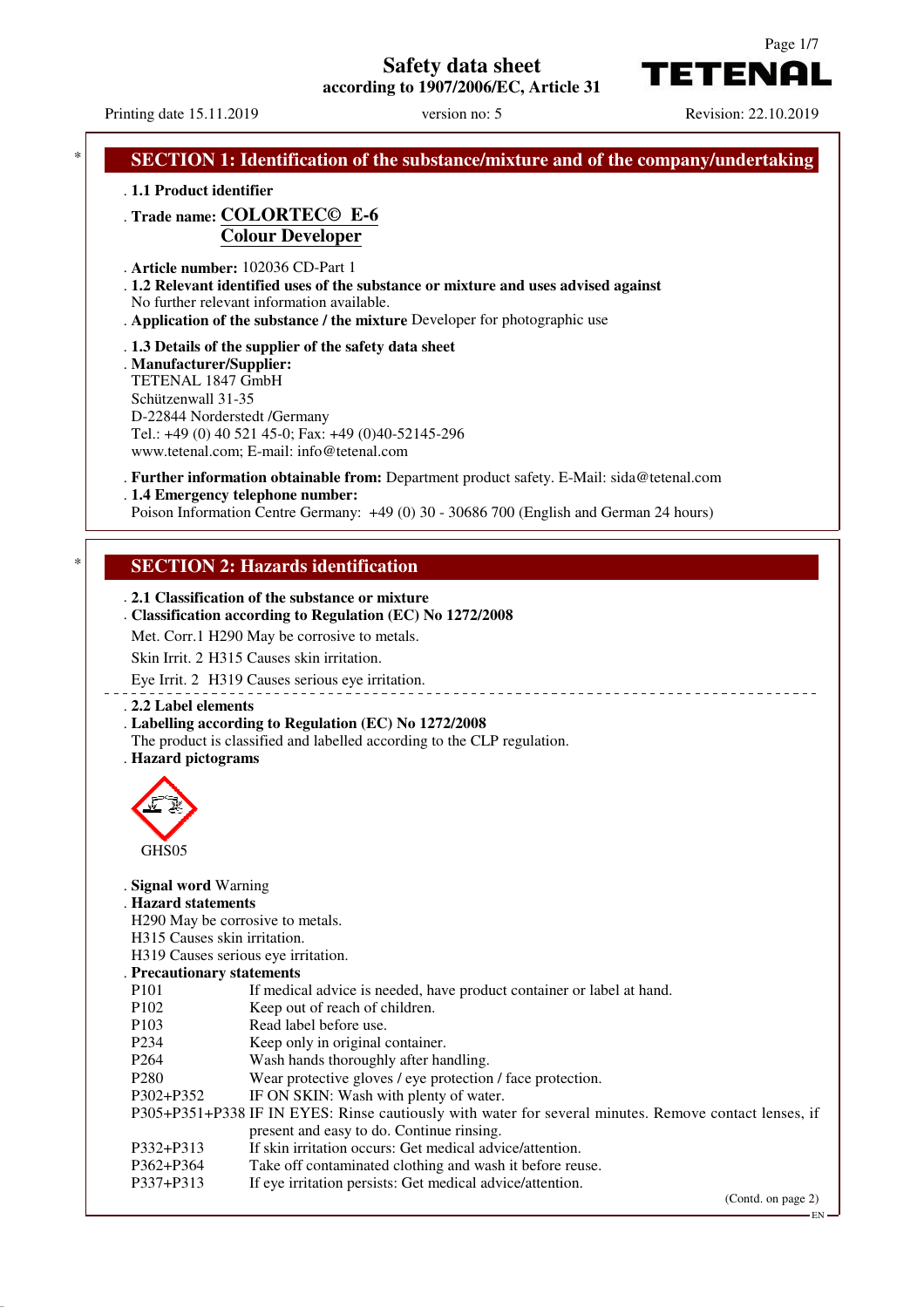Printing date 15.11.2019 version no: 5 Revision: 22.10.2019

## **Trade name: COLORTEC© E-6 Colour Developer**

| P390                                         |                                                                                                                     | (Contd. of page 1) |
|----------------------------------------------|---------------------------------------------------------------------------------------------------------------------|--------------------|
| P406                                         | Absorb spillage to prevent material damage.<br>Store in corrosive resistant container with a resistant inner liner. |                    |
| . 2.3 Other hazards                          |                                                                                                                     |                    |
| . Results of PBT and vPvB assessment         |                                                                                                                     |                    |
|                                              |                                                                                                                     |                    |
| . PBT: Not applicable.                       |                                                                                                                     |                    |
| . vPvB: Not applicable.                      |                                                                                                                     |                    |
|                                              | <b>SECTION 3: Composition/information on ingredients</b><br>.3.2 Chemical characterisation: Mixtures                |                    |
|                                              | . <b>Description:</b> Mixture of substances listed below and with nonhazardous additions.                           |                    |
|                                              |                                                                                                                     |                    |
| CAS: 7778-53-2                               | Tripotassium orthophosphate                                                                                         | $10 - 25\%$        |
| . Dangerous components:<br>EINECS: 213-907-1 |                                                                                                                     |                    |
| CAS: 1310-73-2                               | $\circled{}$ Skin Irrit. 2, H315; Eye Irrit. 2, H319; STOT SE 3, H335                                               | $1 - 2\%$          |
| EINECS: 215-185-5                            | sodium hydroxide (caustic soda)                                                                                     |                    |
| Index number: 011-002-00-6                   | Met. Corr.1, H290; Skin Corr. 1A, H314                                                                              |                    |
| Reg.nr.: 01-2119457892-27                    |                                                                                                                     |                    |

### **SECTION 4: First aid measures**

. **4.1 Description of first aid measures**

- . **General information:** Immediately remove any clothing/shoes soiled by the product.
- . **After inhalation:** In case of unconsciousness place patient stably in side position for transportation.
- . **After skin contact:** Immediately wash with water and soap and rinse thoroughly.
- . **After eye contact:**

Rinse opened eye for several minutes under running water. If symptoms persist, consult a doctor.

- . **After swallowing:**
- Induce vomiting and call for medical help.

Rinse out mouth and then drink plenty of water.

If symptoms persist consult doctor.

- . **4.2 Most important symptoms and effects, both acute and delayed**
- No further relevant information available.
- . **4.3 Indication of any immediate medical attention and special treatment needed**
- No further relevant information available.

### **SECTION 5: Firefighting measures**

- . **5.1 Extinguishing media**
- . **Suitable extinguishing agents:**
- CO2, powder or water spray. Fight larger fires with water spray or alcohol resistant foam.
- . **5.2 Special hazards arising from the substance or mixture**
- Under certain fire conditions, traces of other toxic gases cannot be excluded.
- . **5.3 Advice for firefighters**
- . **Protective equipment:** No special measures required.

#### **SECTION 6: Accidental release measures**

. **6.1 Personal precautions, protective equipment and emergency procedures** Ensure adequate ventilation . **6.2 Environmental precautions:**

Dilute with plenty of water.

Do not allow to enter sewers/ surface or ground water.

(Contd. on page 3)

EN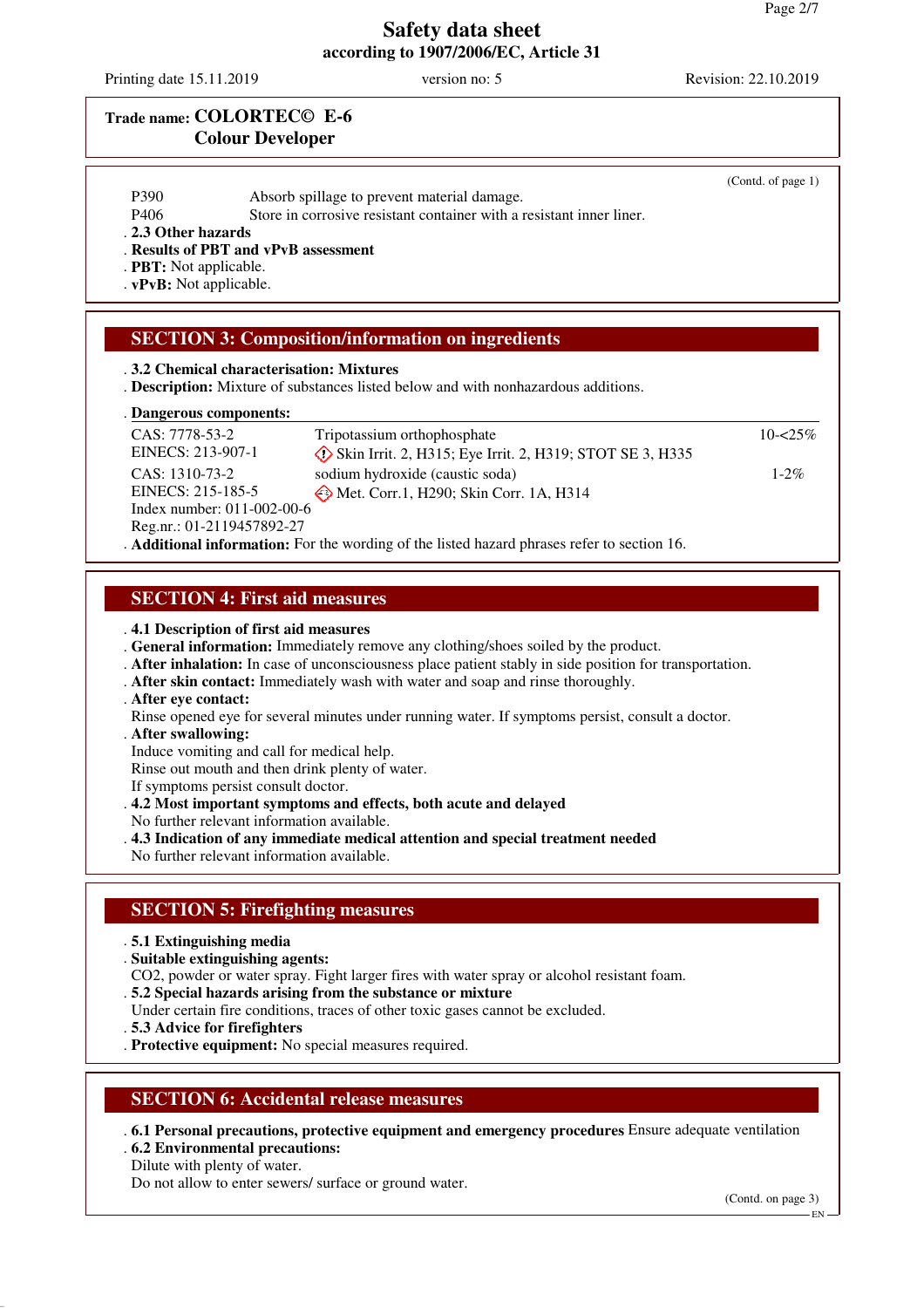Printing date 15.11.2019 version no: 5 Revision: 22.10.2019

(Contd. of page 2)

# **Trade name: COLORTEC© E-6 Colour Developer**

. **6.3 Methods and material for containment and cleaning up:** Absorb with liquid-binding material (sand, diatomite, acid binders, universal binders, sawdust).

Pick up mechanically. . **6.4 Reference to other sections**

See Section 7 for information on safe handling.

See Section 8 for information on personal protection equipment.

See Section 13 for disposal information.

# **SECTION 7: Handling and storage**

. **7.1 Precautions for safe handling** Prevent formation of aerosols.

. **Information about fire - and explosion protection:** No special measures required.

- . **7.2 Conditions for safe storage, including any incompatibilities**
- . **Storage:**
- . **Requirements to be met by storerooms and receptacles:** No special requirements.
- . **Information about storage in one common storage facility:**
- Store away from foodstuffs. Do not store together with acids. Store away from oxidising agents.
- . **Further information about storage conditions:** Keep container tightly sealed. Store in cool, dry conditions in well sealed receptacles.
- Protect from heat and direct sunlight.

Store under lock and key and out of the reach of children.

- Recommended storage temperature: 5-30°C
- Protect from exposure to the light.
- . **7.3 Specific end use(s)** No further relevant information available.

# **SECTION 8: Exposure controls/personal protection**

. **Additional information about design of technical facilities:** No further data; see item 7.

- . **8.1 Control parameters**
- . Ingredients with limit values that require monitoring at the workplace:

#### **1310-73-2 sodium hydroxide (caustic soda) (<2.5%)**

WEL Short-term value: 2 mg/m<sup>3</sup>

. **Additional information:** The lists valid during the making were used as basis.

- . **8.2 Exposure controls**
- . **Personal protective equipment:**
- . **General protective and hygienic measures:**
- Keep away from foodstuffs, beverages and feed.
- Immediately remove all soiled and contaminated clothing
- Wash hands before breaks and at the end of work.
- Do not inhale gases / fumes / aerosols.
- Avoid contact with the eyes and skin.
- . **Respiratory protection:**
- Not necessary if room is well-ventilated.

No personal respiratory protection required. In case of insufficient ventilation, excess of workplace limits, excessive odor or dusts, fibers and fumes, use self-contained breathing apparatus or breathing apparatus with filter type P2 or P3 according to EN 143.

(Contd. on page 4)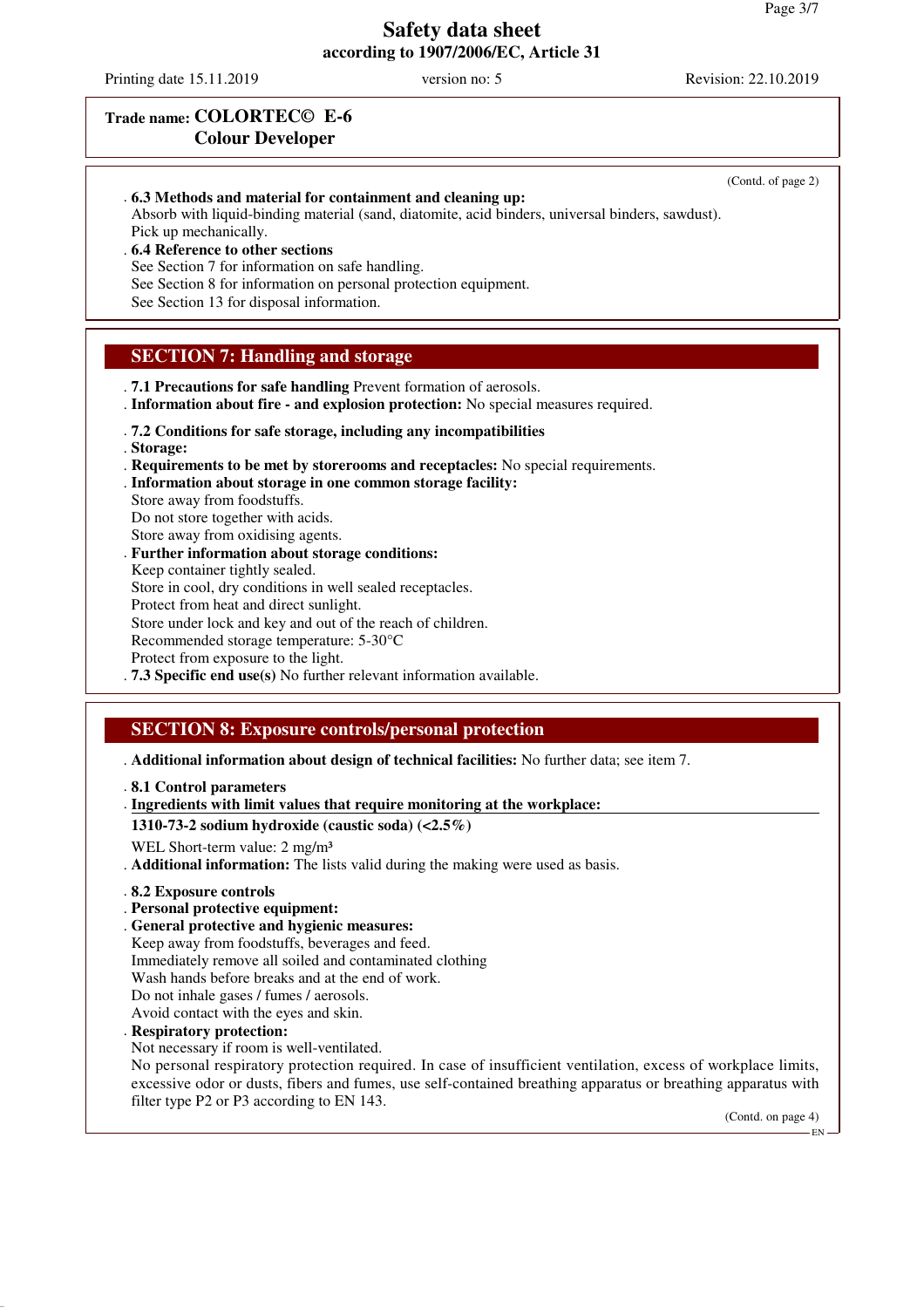Printing date 15.11.2019 version no: 5 Revision: 22.10.2019

# **Trade name: COLORTEC© E-6 Colour Developer**

|                                                                            |                                             | (Contd. of page 3)                                                                                                                                                                                                                                                                                                                            |
|----------------------------------------------------------------------------|---------------------------------------------|-----------------------------------------------------------------------------------------------------------------------------------------------------------------------------------------------------------------------------------------------------------------------------------------------------------------------------------------------|
| . Protection of hands:                                                     |                                             |                                                                                                                                                                                                                                                                                                                                               |
|                                                                            | Protective gloves                           |                                                                                                                                                                                                                                                                                                                                               |
| Impervious gloves                                                          |                                             |                                                                                                                                                                                                                                                                                                                                               |
|                                                                            |                                             | The glove material has to be impermeable and resistant to the product/ the substance/ the preparation.<br>Selection of the glove material on consideration of the penetration times, rates of diffusion and the degradation                                                                                                                   |
| . Material of gloves                                                       |                                             |                                                                                                                                                                                                                                                                                                                                               |
| application.<br>Butyl rubber, BR<br>Nitrile rubber, NBR<br>Neoprene gloves | . Penetration time of glove material        | The selection of the suitable gloves does not only depend on the material, but also on further marks of quality<br>and varies from manufacturer to manufacturer. As the product is a preparation of several substances, the<br>resistance of the glove material can not be calculated in advance and has therefore to be checked prior to the |
| Gove material                                                              | breakthroug-time                            | layer thickness                                                                                                                                                                                                                                                                                                                               |
| Butyl rubber:                                                              | $≥480$ min                                  | ≥0,4mm                                                                                                                                                                                                                                                                                                                                        |
| Nitrile rubber:                                                            | $≥480$ min                                  | $≥0,38$ mm                                                                                                                                                                                                                                                                                                                                    |
| Neoprene:                                                                  | $\geq$ 240 min                              | $≥0,65mm$                                                                                                                                                                                                                                                                                                                                     |
| observed.                                                                  |                                             | The exact break trough time has to be found out by the manufacturer of the protective gloves and has to be                                                                                                                                                                                                                                    |
| . Eye protection:                                                          |                                             |                                                                                                                                                                                                                                                                                                                                               |
|                                                                            | Tightly sealed goggles                      |                                                                                                                                                                                                                                                                                                                                               |
|                                                                            | . Body protection: Protective work clothing |                                                                                                                                                                                                                                                                                                                                               |

| . 9.1 Information on basic physical and chemical properties<br>. General Information                          |                                               |  |
|---------------------------------------------------------------------------------------------------------------|-----------------------------------------------|--|
| . Appearance:                                                                                                 |                                               |  |
| Form:                                                                                                         | Fluid                                         |  |
| Colour:                                                                                                       | Light yellow                                  |  |
| . Odour:                                                                                                      | Recognisable                                  |  |
| . pH-value at 20 $^{\circ}$ C:                                                                                | >13                                           |  |
| . Change in condition<br>Melting point/freezing point:<br>Initial boiling point and boiling range: $> 100 °C$ | Undetermined.                                 |  |
| . Flash point:                                                                                                | Not applicable.                               |  |
| . Auto-ignition temperature:                                                                                  | Product is not selfigniting.                  |  |
| . Explosive properties:                                                                                       | Product does not present an explosion hazard. |  |
| . Vapour pressure at 20 °C:                                                                                   | $23$ hPa                                      |  |
| . Density at 20 $^{\circ}$ C:                                                                                 | $\sim$ 1.2 g/cm <sup>3</sup>                  |  |
| . Solubility in / Miscibility with                                                                            |                                               |  |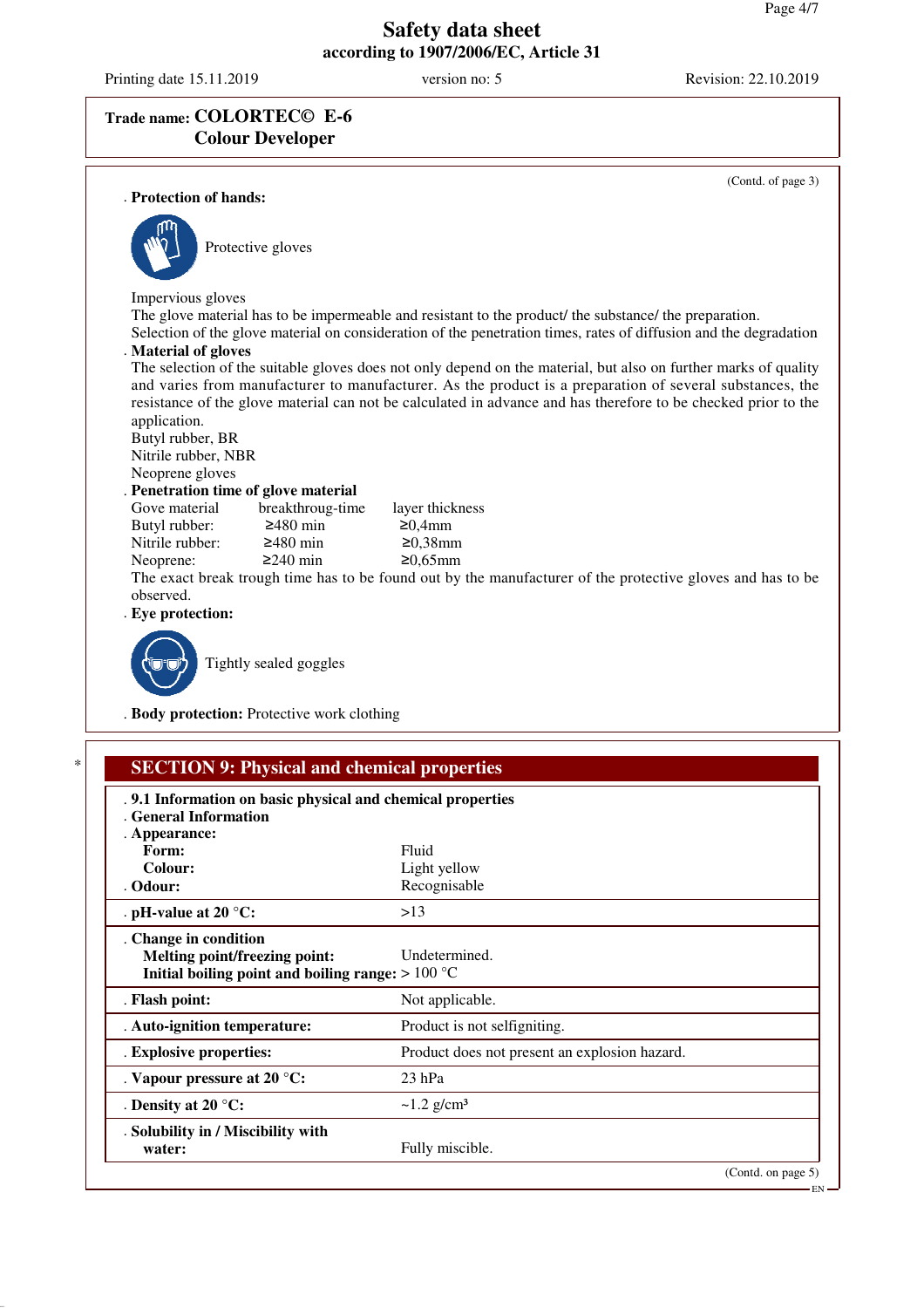Printing date 15.11.2019 version no: 5 Revision: 22.10.2019

# **Trade name: COLORTEC© E-6 Colour Developer**

|                          |                                            | (Contd. of page 4) |
|--------------------------|--------------------------------------------|--------------------|
| . Solvent content:       |                                            |                    |
| <b>Organic solvents:</b> | $0.0\%$                                    |                    |
| Water:                   | 50-90 $\%$                                 |                    |
| . 9.2 Other information  | No further relevant information available. |                    |

# **SECTION 10: Stability and reactivity**

. **10.1 Reactivity** No further relevant information available.

- . **10.2 Chemical stability**
- . **Thermal decomposition / conditions to be avoided:** No decomposition if used according to specifications.
- . **10.3 Possibility of hazardous reactions** Reacts with acids, alkalis and oxidising agents.
- . **10.4 Conditions to avoid** No further relevant information available.
- . **10.5 Incompatible materials:** No further relevant information available.
- . **10.6 Hazardous decomposition products:** Irritant gases/vapours

### **SECTION 11: Toxicological information**

#### . **11.1 Information on toxicological effects**

. **Acute toxicity** Based on available data, the classification criteria are not met.

**LD/LC50 values relevant for classification:** .

#### **7778-53-2 Tripotassium orthophosphate**

Oral LD50 4500 mg/kg (rat)

Dermal LD50 >4640 mg/kg (rabbit)

#### **1310-73-2 sodium hydroxide (caustic soda)**

Oral LD50 >2000 mg/kg (rat)

- . **Primary irritant effect:**
- . **Skin corrosion/irritation**
- Causes skin irritation.
- . **Serious eye damage/irritation**
- Causes serious eye irritation.
- . **Respiratory or skin sensitisation** Based on available data, the classification criteria are not met.
- . **Additional toxicological information:**

The preparation is "irritant". J.R. Young, M.J. How, A.P. Walker and W.M.H. Worth (1988): Classification as corrosive or irritant to skin of preparations containing acidic or alkaline substances, without testing on animals. Toxic. in Vitro, Bd.2, Nr.1, 1988, S.19-26].

- . **CMR effects (carcinogenity, mutagenicity and toxicity for reproduction)**
- . **Germ cell mutagenicity** Based on available data, the classification criteria are not met.
- . **Carcinogenicity** Based on available data, the classification criteria are not met.
- . **Reproductive toxicity** Based on available data, the classification criteria are not met.
- . **STOT-single exposure** Based on available data, the classification criteria are not met.
- . **STOT-repeated exposure** Based on available data, the classification criteria are not met.
- . **Aspiration hazard** Based on available data, the classification criteria are not met.

### **SECTION 12: Ecological information**

- . **12.1 Toxicity**
- **Aquatic toxicity:** .

#### **7778-53-2 Tripotassium orthophosphate**

LC50 96h: 750 mg/l (fish)

**1310-73-2 sodium hydroxide (caustic soda)**

EC50 24h: 76 mg/l (daphnia magna (Water flea))

(Contd. on page 6)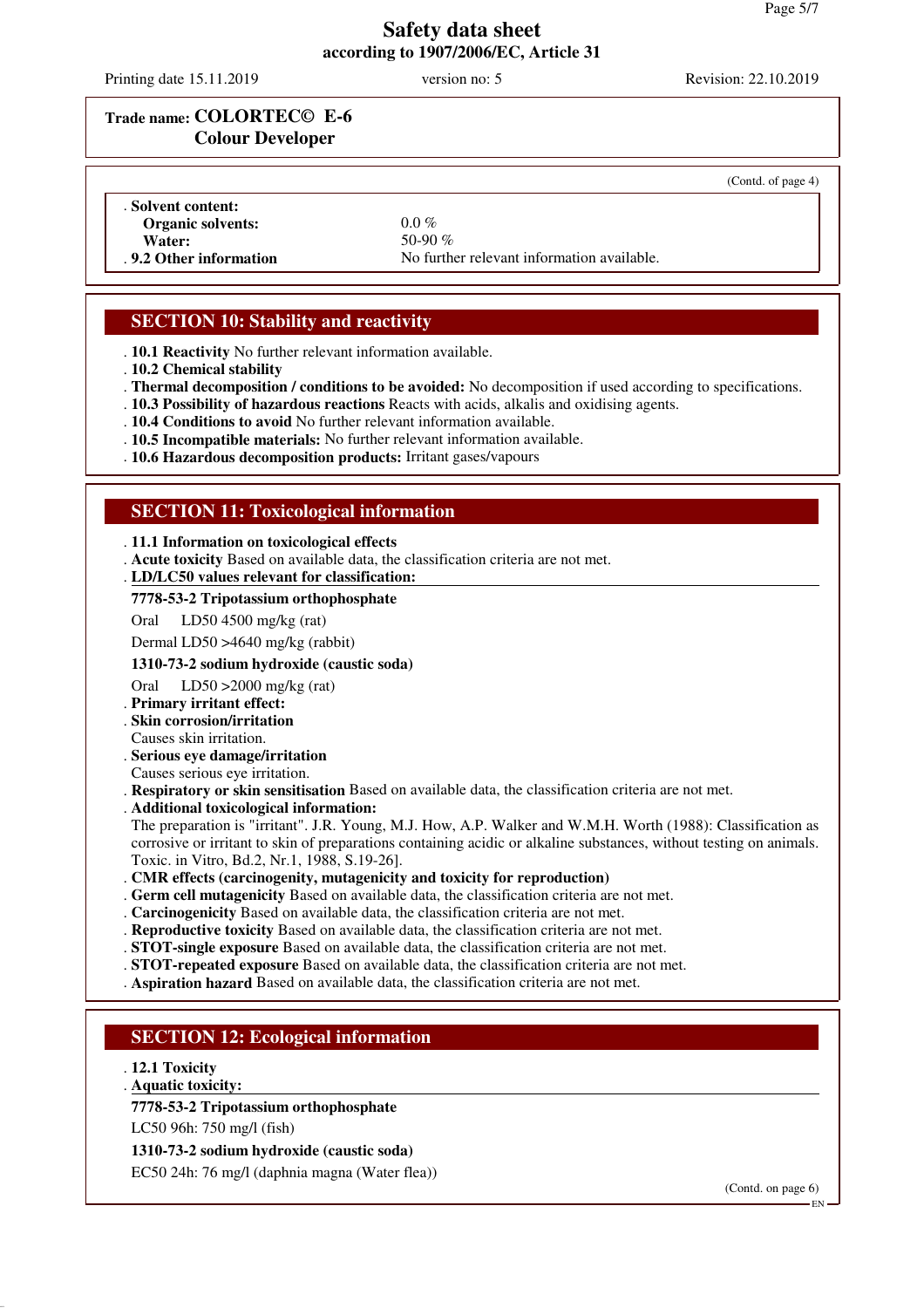Printing date 15.11.2019 version no: 5 Revision: 22.10.2019

### **Trade name: COLORTEC© E-6 Colour Developer**

(Contd. of page 5)

LC50 48h: 99 mg/l (Lepomis macrochirus (Sonnenbarsch))

96h: 45.4 mg/l (fish: Oncorhynchus mykiss)

. **12.2 Persistence and degradability** No further relevant information available.

. **12.3 Bioaccumulative potential** No further relevant information available.

. **12.4 Mobility in soil** No further relevant information available.

. **Additional ecological information:**

. **General notes:**

Do not allow product to reach ground water, water course or sewage system.

Water hazard class 1 (German Regulation) (Self-assessment): slightly hazardous for water

. **12.5 Results of PBT and vPvB assessment**

. **PBT:** Not applicable.

. **vPvB:** Not applicable.

. **12.6 Other adverse effects** No further relevant information available.

#### **SECTION 13: Disposal considerations**

. **13.1 Waste treatment methods**

. **Recommendation**

Must not be disposed together with household garbage. Do not allow product to reach sewage system.

**European waste catalogue** .

09 01 01 water-based developer and activator solutions

. **Uncleaned packaging:**

. **Recommendation:** Disposal must be made according to official regulations.

. **Recommended cleansing agents:** Water, if necessary together with cleansing agents.

| <b>SECTION 14: Transport information</b>                                     |                 |  |
|------------------------------------------------------------------------------|-----------------|--|
| $.14.1$ UN-Number<br>. ADR, ADN, IMDG, IATA                                  | Void            |  |
| . 14.2 UN proper shipping name<br>. ADR, ADN, IMDG, IATA                     | Void            |  |
| . 14.3 Transport hazard class(es)                                            |                 |  |
| . ADR, ADN, IMDG, IATA<br>. Class                                            | Void            |  |
| . 14.4 Packing group<br>. ADR, IMDG, IATA                                    | Void            |  |
| . 14.5 Environmental hazards:<br>. Marine pollutant:                         | N <sub>0</sub>  |  |
| . 14.6 Special precautions for user                                          | Not applicable. |  |
| . 14.7 Transport in bulk according to Annex II of<br>Marpol and the IBC Code | Not applicable. |  |
| . UN "Model Regulation":                                                     | Void            |  |

### **SECTION 15: Regulatory information**

. **15.1 Safety, health and environmental regulations/legislation specific for the substance or mixture** . **REGULATION (EC) No 1907/2006 ANNEX XVII** Conditions of restriction: 3

(Contd. on page 7)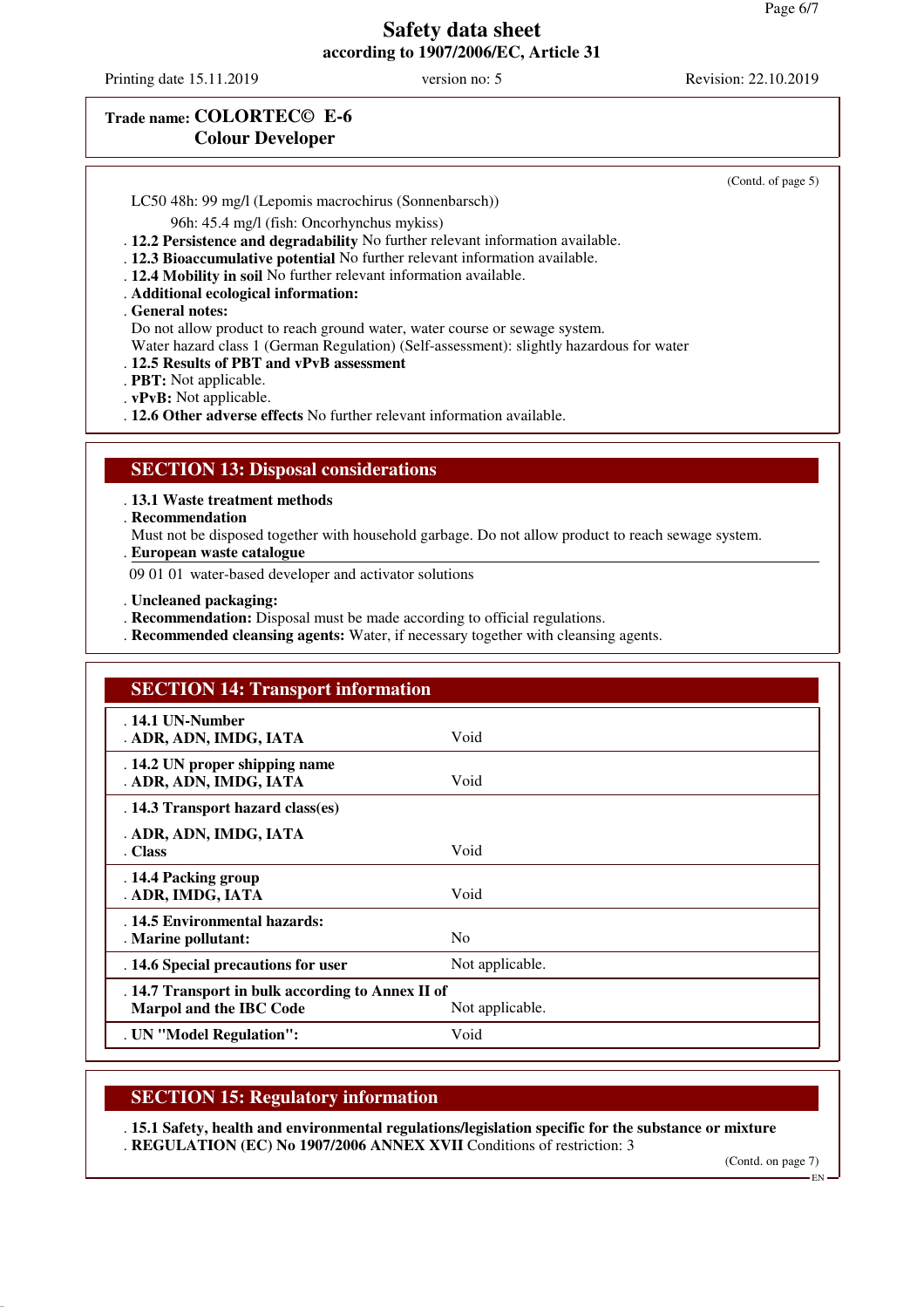Printing date 15.11.2019 version no: 5 Revision: 22.10.2019

## **Trade name: COLORTEC© E-6 Colour Developer**

(Contd. of page 6)

EN

. **15.2 Chemical safety assessment:** A Chemical Safety Assessment has not been carried out.

#### **SECTION 16: Other information**

This information is based on our present knowledge. However, this shall not constitute a guarantee for any specific product features and shall not establish a legally valid contractual relationship.

#### . **Relevant phrases**

H290 May be corrosive to metals.

- H314 Causes severe skin burns and eye damage.
- H315 Causes skin irritation.

H319 Causes serious eye irritation.

- H335 May cause respiratory irritation.
- . **Department issuing SDS:** Department product safety
- . **Contact:** E: sida@tetenal.com

#### . **Abbreviations and acronyms:**

RID: Règlement international concernant le transport des marchandises dangereuses par chemin de fer (Regulations Concerning the International Transport of Dangerous Goods by Rail)

ICAO: International Civil Aviation Organisation

ADR: Accord européen sur le transport des marchandises dangereuses par Route (European Agreement concerning the International Carriage of Dangerous Goods by Road)

IMDG: International Maritime Code for Dangerous Goods

IATA: International Air Transport Association

GHS: Globally Harmonised System of Classification and Labelling of Chemicals

EINECS: European Inventory of Existing Commercial Chemical Substances

ELINCS: European List of Notified Chemical Substances

CAS: Chemical Abstracts Service (division of the American Chemical Society)

LC50: Lethal concentration, 50 percent

LD50: Lethal dose, 50 percent

PBT: Persistent, Bioaccumulative and Toxic

vPvB: very Persistent and very Bioaccumulative Met. Corr.1: Corrosive to metals – Category 1

Skin Corr. 1A: Skin corrosion/irritation – Category 1A

Skin Irrit. 2: Skin corrosion/irritation – Category 2

Eye Irrit. 2: Serious eye damage/eye irritation – Category 2

STOT SE 3: Specific target organ toxicity (single exposure) – Category 3

. **\* Data compared to the previous version altered.**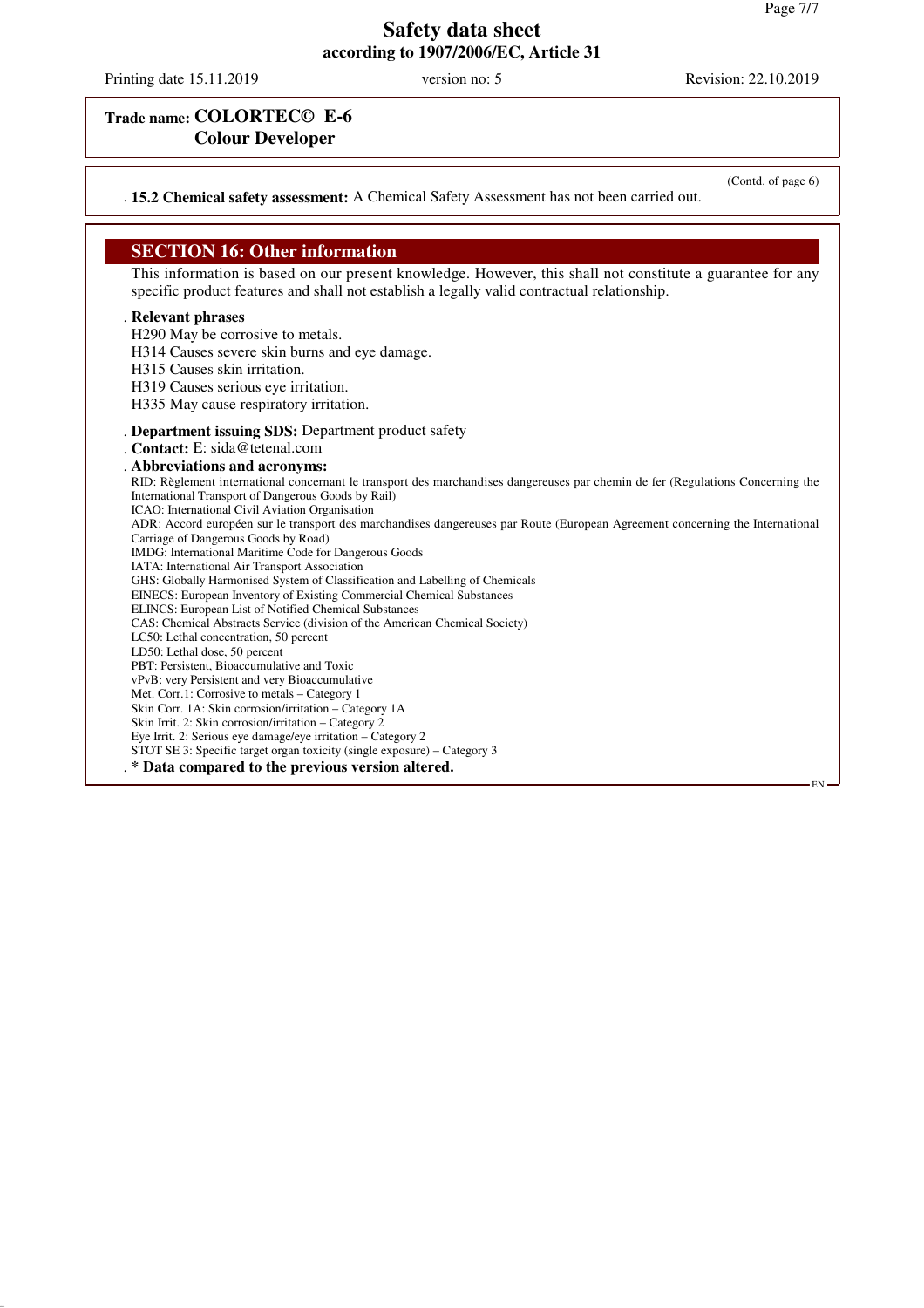# **Safety data sheet**

**according to 1907/2006/EC, Article 31**



**TETENAL** 

|                                                                                                     | version no: 5<br>Printing date 15.11.2019                                                                                                                                                                       | Revision: 22.10.2019 |
|-----------------------------------------------------------------------------------------------------|-----------------------------------------------------------------------------------------------------------------------------------------------------------------------------------------------------------------|----------------------|
|                                                                                                     | <b>SECTION 1: Identification of the substance/mixture and of the company/undertaking</b>                                                                                                                        |                      |
| . 1.1 Product identifier                                                                            |                                                                                                                                                                                                                 |                      |
|                                                                                                     | . Trade name: COLORTECO E-6                                                                                                                                                                                     |                      |
|                                                                                                     | <b>Colour Developer CD-Part 2</b>                                                                                                                                                                               |                      |
| . Article number: 102036 CD-Part 2<br>. Index number:                                               |                                                                                                                                                                                                                 |                      |
| None of the ingredients is listed.                                                                  | .1.2 Relevant identified uses of the substance or mixture and uses advised against<br>No further relevant information available.<br>. Application of the substance / the mixture Developer for photographic use |                      |
| . Manufacturer/Supplier:<br>TETENAL 1847 GmbH<br>Schützenwall 31-35<br>D-22844 Norderstedt /Germany | . 1.3 Details of the supplier of the safety data sheet<br>Tel.: +49 (0) 40 521 45-0; Fax: +49 (0)40-52145-296<br>www.tetenal.com; E-mail: info@tetenal.com                                                      |                      |
| . 1.4 Emergency telephone number:                                                                   | . Further information obtainable from: Department product safety. E-Mail: sida@tetenal.com<br>Poison Information Centre Germany: +49 (0) 30 - 30686 700 (English and German 24 hours)                           |                      |
|                                                                                                     |                                                                                                                                                                                                                 |                      |
|                                                                                                     | <b>SECTION 2: Hazards identification</b>                                                                                                                                                                        |                      |
|                                                                                                     |                                                                                                                                                                                                                 |                      |
|                                                                                                     | . 2.1 Classification of the substance or mixture                                                                                                                                                                |                      |
|                                                                                                     |                                                                                                                                                                                                                 |                      |
|                                                                                                     | . Classification according to Regulation (EC) No 1272/2008                                                                                                                                                      |                      |
| Skin Irrit. 2                                                                                       | H315 Causes skin irritation.                                                                                                                                                                                    |                      |
| Eye Dam. 1                                                                                          | H318 Causes serious eye damage.                                                                                                                                                                                 |                      |
| Skin Sens. 1                                                                                        | H317 May cause an allergic skin reaction.                                                                                                                                                                       |                      |
|                                                                                                     |                                                                                                                                                                                                                 |                      |
|                                                                                                     | Aquatic Chronic 2 H411 Toxic to aquatic life with long lasting effects.                                                                                                                                         |                      |
| . 2.2 Label elements                                                                                |                                                                                                                                                                                                                 |                      |
|                                                                                                     | . Labelling according to Regulation (EC) No 1272/2008                                                                                                                                                           |                      |
|                                                                                                     | The product is classified and labelled according to the CLP regulation.                                                                                                                                         |                      |
| . Hazard pictograms                                                                                 |                                                                                                                                                                                                                 |                      |
|                                                                                                     |                                                                                                                                                                                                                 |                      |
|                                                                                                     |                                                                                                                                                                                                                 |                      |
|                                                                                                     |                                                                                                                                                                                                                 |                      |
|                                                                                                     |                                                                                                                                                                                                                 |                      |
| GHS05<br>GHS07                                                                                      | GHS09                                                                                                                                                                                                           |                      |
| . Signal word Danger                                                                                |                                                                                                                                                                                                                 |                      |
|                                                                                                     |                                                                                                                                                                                                                 |                      |
|                                                                                                     | . Hazard-determining components of labelling:                                                                                                                                                                   |                      |
|                                                                                                     | N-(2-(4-amino-N-ethyl-m-toluidino)ethyl)methanesulphonamide sesquisulphate (CD-3)                                                                                                                               |                      |
| . Hazard statements<br>H315 Causes skin irritation.                                                 |                                                                                                                                                                                                                 |                      |
|                                                                                                     |                                                                                                                                                                                                                 |                      |
| H318 Causes serious eye damage.                                                                     |                                                                                                                                                                                                                 |                      |
|                                                                                                     | H317 May cause an allergic skin reaction.                                                                                                                                                                       |                      |
|                                                                                                     | H411 Toxic to aquatic life with long lasting effects.                                                                                                                                                           |                      |
| . Precautionary statements<br>P <sub>101</sub>                                                      |                                                                                                                                                                                                                 |                      |
| P102                                                                                                | If medical advice is needed, have product container or label at hand.                                                                                                                                           |                      |
| P <sub>103</sub>                                                                                    | Keep out of reach of children.<br>Read label before use.                                                                                                                                                        |                      |
| P <sub>260</sub>                                                                                    | Do not breathe dusts or mists.                                                                                                                                                                                  |                      |
| P <sub>264</sub>                                                                                    | Wash hands thoroughly after handling.                                                                                                                                                                           |                      |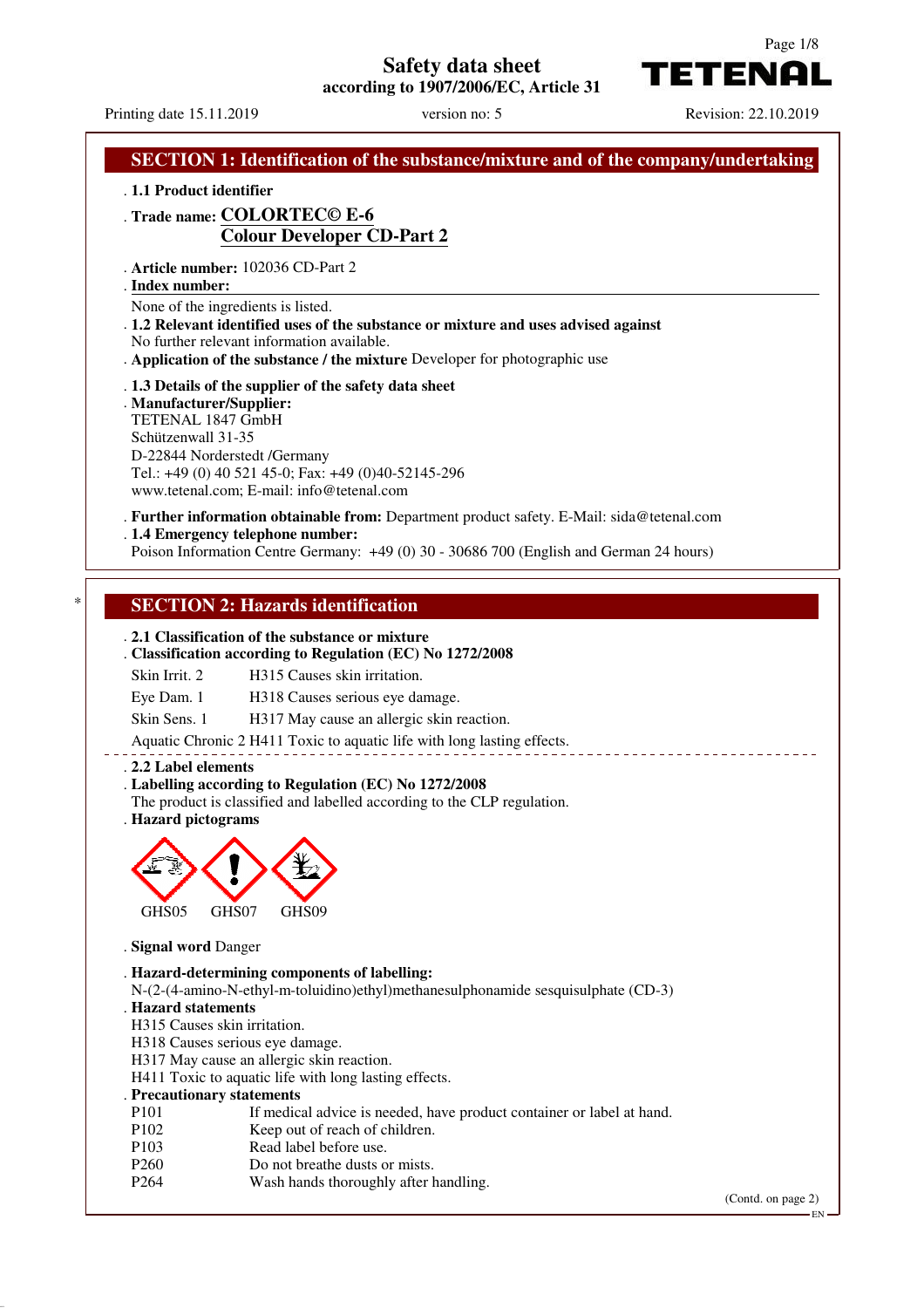Printing date 15.11.2019 version no: 5 Revision: 22.10.2019

# **Trade name: COLORTEC© E-6 Colour Developer CD-Part 2**

|                     | (Contd. of page $1$ )                                                                                 |
|---------------------|-------------------------------------------------------------------------------------------------------|
| P <sub>272</sub>    | Contaminated work clothing should not be allowed out of the workplace.                                |
| P <sub>273</sub>    | Avoid release to the environment.                                                                     |
| P <sub>280</sub>    | Wear protective gloves / eye protection.                                                              |
| P302+P352           | IF ON SKIN: Wash with plenty of water.                                                                |
|                     | P305+P351+P338 IF IN EYES: Rinse cautiously with water for several minutes. Remove contact lenses, if |
|                     | present and easy to do. Continue rinsing.                                                             |
| P310                | Immediately call a POISON CENTER/doctor.                                                              |
| P321                | Specific treatment (see on this label).                                                               |
| P362+P364           | Take off contaminated clothing and wash it before reuse.                                              |
| P333+P313           | If skin irritation or rash occurs: Get medical advice/attention.                                      |
| P <sub>391</sub>    | Collect spillage.                                                                                     |
| <b>P501</b>         | Dispose of contents/container in accordance with local regulations.                                   |
| . 2.3 Other hazards |                                                                                                       |
|                     | . Results of PBT and vPvB assessment                                                                  |
|                     |                                                                                                       |

. **PBT:** Not applicable.

. **vPvB:** Not applicable.

### **SECTION 3: Composition/information on ingredients**

. **3.2 Chemical characterisation: Mixtures**

. **Description:** Mixture of substances listed below and with nonhazardous additions.

#### **Dangerous components:** .

CAS: 25646-71-3 EINECS: 247-161-5 Index number: 612-134-00-2 Reg.nr.: 01-2120794432-50-0001 1, H410;  $\diamondsuit$  Skin Sens. 1, H317 N-(2-(4-amino-N-ethyl-m-toluidino)ethyl)methanesulphonamide 1-5% sesquisulphate (CD-3)  $\otimes$  Acute Tox. 3, H301;  $\otimes$  Eye Dam. 1, H318;  $\otimes$  Aquatic Chronic . **Additional information:** For the wording of the listed hazard phrases refer to section 16.

### **SECTION 4: First aid measures**

. **4.1 Description of first aid measures**

- . **General information:** Immediately remove any clothing/shoes soiled by the product.
- . **After inhalation:**
- Supply fresh air and to be sure call for a doctor.
- In case of unconsciousness place patient stably in side position for transportation.
- . **After skin contact:** Immediately wash with water and soap and rinse thoroughly.
- . **After eye contact:** Rinse opened eye for several minutes under running water. Then consult a doctor.
- . **After swallowing:** If symptoms persist consult doctor.
- . **4.2 Most important symptoms and effects, both acute and delayed**
- No further relevant information available.
- . **4.3 Indication of any immediate medical attention and special treatment needed**

No further relevant information available.

### **SECTION 5: Firefighting measures**

- . **5.1 Extinguishing media**
- . **Suitable extinguishing agents:** Use fire extinguishing methods suitable to surrounding conditions.
- . **5.2 Special hazards arising from the substance or mixture**
- Nitrogen oxides (NOx)
- Carbon monoxide (CO)
- Sulphur dioxide (SO2)
- Under certain fire conditions, traces of other toxic gases cannot be excluded.

(Contd. on page 3)

EN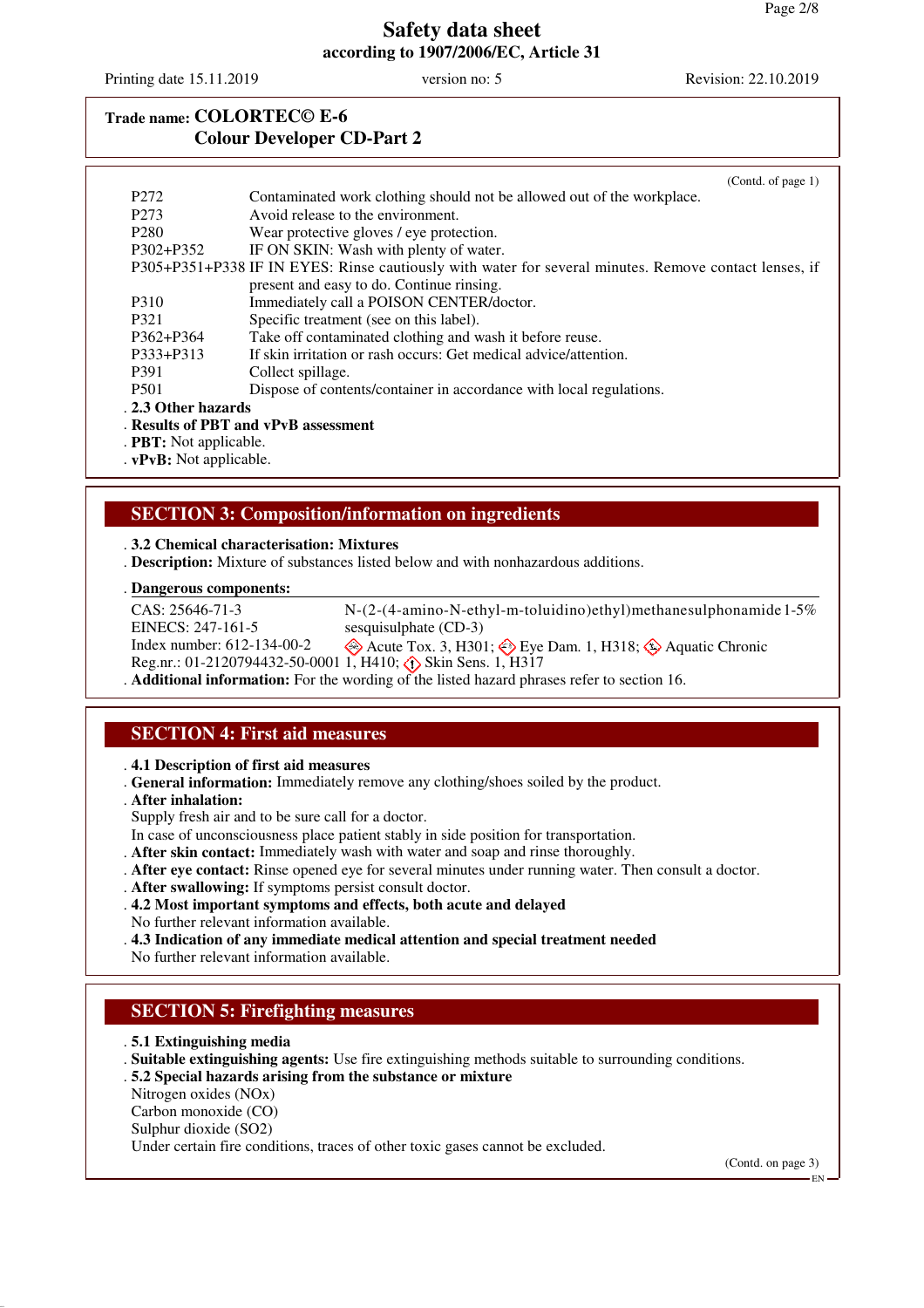Printing date 15.11.2019 version no: 5 Revision: 22.10.2019

(Contd. of page 2)

#### **Trade name: COLORTEC© E-6 Colour Developer CD-Part 2**

#### . **5.3 Advice for firefighters**

. **Protective equipment:** Do not inhale explosion gases or combustion gases.

### **SECTION 6: Accidental release measures**

. **6.1 Personal precautions, protective equipment and emergency procedures** Wear protective equipment. Keep unprotected persons away. Ensure adequate ventilation

#### . **6.2 Environmental precautions:**

Inform respective authorities in case of seepage into water course or sewage system.

Dilute with plenty of water.

Do not allow to enter sewers/ surface or ground water.

#### . **6.3 Methods and material for containment and cleaning up:**

Absorb with liquid-binding material (sand, diatomite, acid binders, universal binders, sawdust). Ensure adequate ventilation.

. **6.4 Reference to other sections**

See Section 7 for information on safe handling.

See Section 8 for information on personal protection equipment.

See Section 13 for disposal information.

### **SECTION 7: Handling and storage**

. **7.1 Precautions for safe handling**

Ensure good ventilation/exhaustion at the workplace. Prevent formation of aerosols.

. **Information about fire - and explosion protection:** No special measures required.

#### . **7.2 Conditions for safe storage, including any incompatibilities**

. **Storage:**

- . **Requirements to be met by storerooms and receptacles:** Store only in the original receptacle.
- . **Information about storage in one common storage facility:**
- Store away from foodstuffs.

Store away from oxidising agents.

- . **Further information about storage conditions:**
- Protect from heat and direct sunlight.
- Protect from exposure to the light.

Store under lock and key and out of the reach of children.

Recommended storage temperature: 5-30°C

. **7.3 Specific end use(s)** No further relevant information available.

# **SECTION 8: Exposure controls/personal protection**

. **Additional information about design of technical facilities:** No further data; see item 7.

- . **8.1 Control parameters**
- . **Ingredients with limit values that require monitoring at the workplace:**

The product does not contain any relevant quantities of materials with critical values that have to be monitored at the workplace.

- . **Additional information:** The lists valid during the making were used as basis.
- . **8.2 Exposure controls**
- . **Personal protective equipment:**
- . **General protective and hygienic measures:**
- Avoid contact with the skin.

The usual precautionary measures are to be adhered to when handling chemicals. Immediately remove all soiled and contaminated clothing

(Contd. on page 4)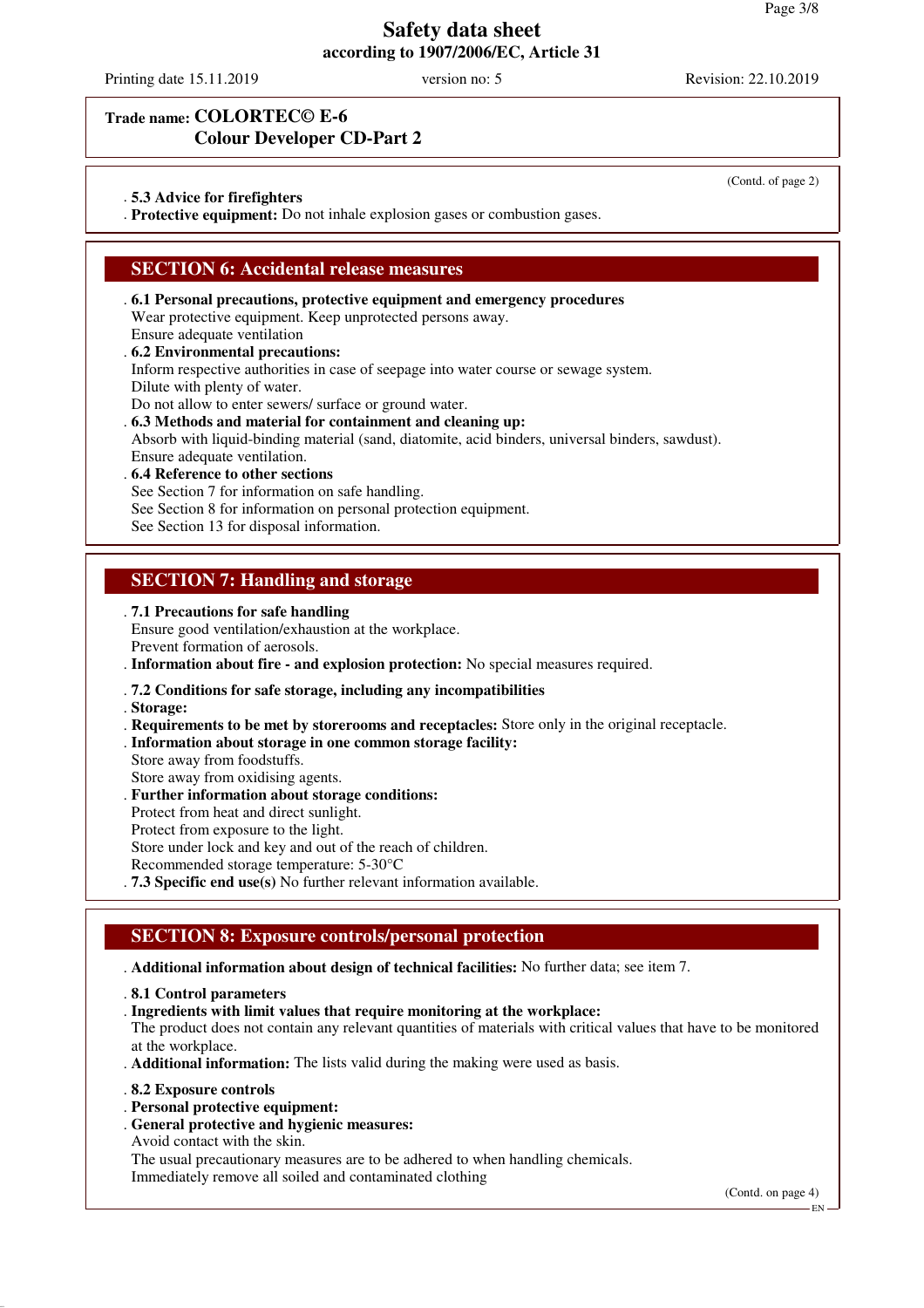Printing date 15.11.2019 version no: 5 Revision: 22.10.2019

# **Trade name: COLORTEC© E-6 Colour Developer CD-Part 2**

. **Odour:** to sulfur dioxide . Odour threshold: Not determined.

**Melting point/freezing point:** Undetermined. **Initial boiling point and boiling range:** >100 °C . **Flash point:** Not applicable.

. **pH-value at 20 °C:** 2

. **Change in condition**

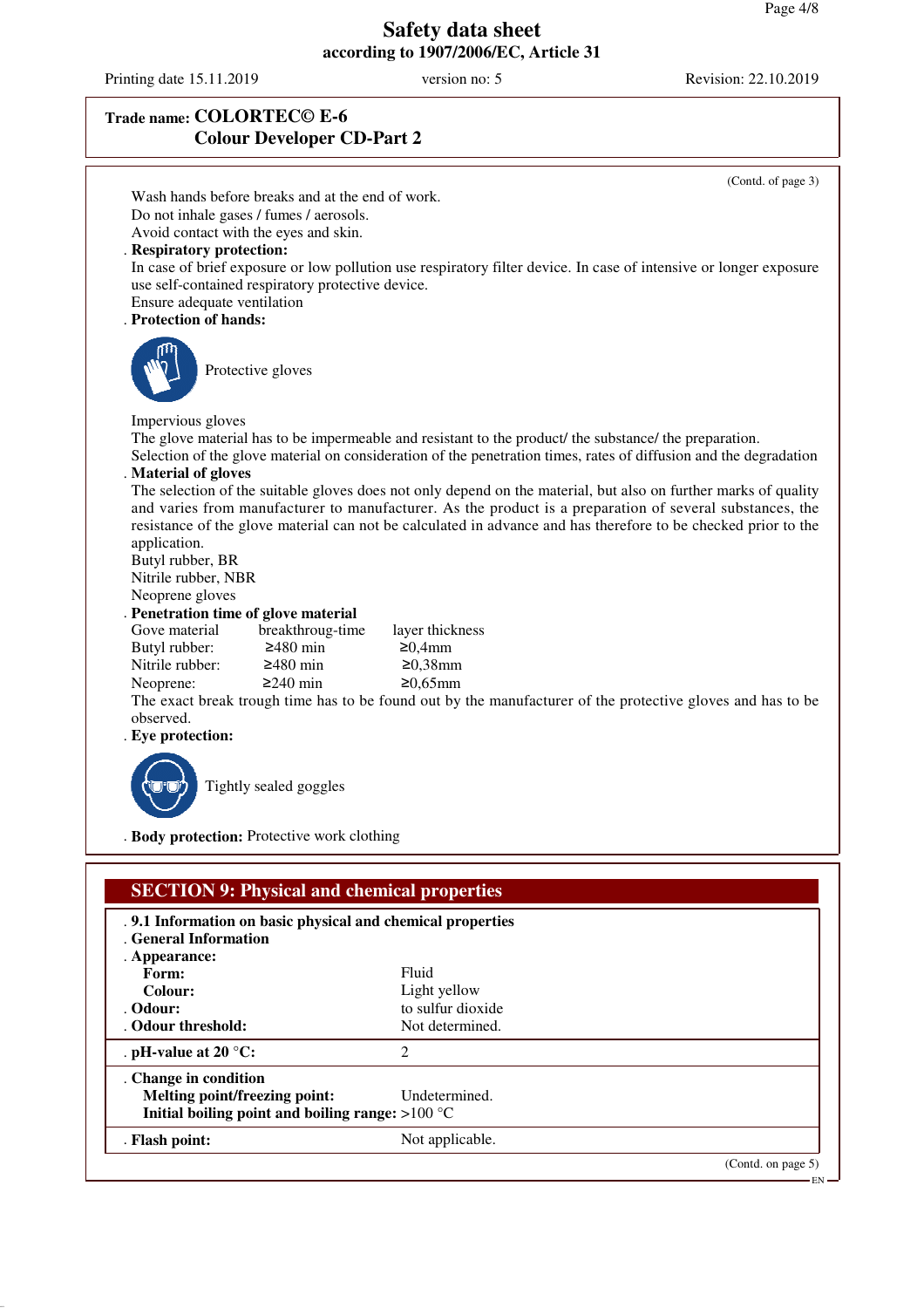Printing date 15.11.2019 version no: 5 Revision: 22.10.2019

# **Trade name: COLORTEC© E-6 Colour Developer CD-Part 2**

|                                           | (Contd. of page 4)                            |
|-------------------------------------------|-----------------------------------------------|
| . Flammability (solid, gas):              | Not applicable.                               |
| . Decomposition temperature:              | Not determined.                               |
| . Auto-ignition temperature:              | Product is not selfigniting.                  |
| . Explosive properties:                   | Product does not present an explosion hazard. |
| . Explosion limits:                       |                                               |
| Lower:                                    | Not determined.                               |
| <b>Upper:</b>                             | Not determined.                               |
| . Vapour pressure:                        | Not determined.                               |
| . Density at 20 $^{\circ}$ C:             | $\sim$ 1 g/cm <sup>3</sup>                    |
| . Relative density                        | Not determined.                               |
| . Vapour density                          | Not determined.                               |
| . Evaporation rate                        | Not determined.                               |
| . Solubility in / Miscibility with        |                                               |
| water:                                    | Fully miscible.                               |
| . Partition coefficient: n-octanol/water: | Not determined.                               |
| . Viscosity:                              |                                               |
| Dynamic:                                  | Not determined.                               |
| <b>Kinematic:</b>                         | Not determined.                               |
| . Solvent content:                        |                                               |
| Water:                                    | 90-98 $%$                                     |
| Solids content:                           | $0.0\%$                                       |
| .9.2 Other information                    | No further relevant information available.    |

# **SECTION 10: Stability and reactivity**

. **10.1 Reactivity** No further relevant information available.

- . **10.2 Chemical stability**
- . **Thermal decomposition / conditions to be avoided:** Stable at environment temperature.
- . **10.3 Possibility of hazardous reactions** Reacts with acids, alkalis and oxidising agents.
- . **10.4 Conditions to avoid** No further relevant information available.
- . **10.5 Incompatible materials:** Under certain fire conditions, traces of other toxic gases cannot be excluded. . **10.6 Hazardous decomposition products:**
- Irritant gases/vapours
- Carbon monoxide and carbon dioxide

# **SECTION 11: Toxicological information**

- . **11.1 Information on toxicological effects**
- . **Acute toxicity** Based on available data, the classification criteria are not met.
- **LD/LC50 values relevant for classification:** .

**25646-71-3 N-(2-(4-amino-N-ethyl-m-toluidino)ethyl)methanesulphonamide sesquisulphate (CD-3)**

Oral LD50 931 mg/kg (rat)

- . **Primary irritant effect:**
- . **Skin corrosion/irritation**
- Causes skin irritation.
- . **Serious eye damage/irritation**
- Causes serious eye damage.

(Contd. on page 6)

EN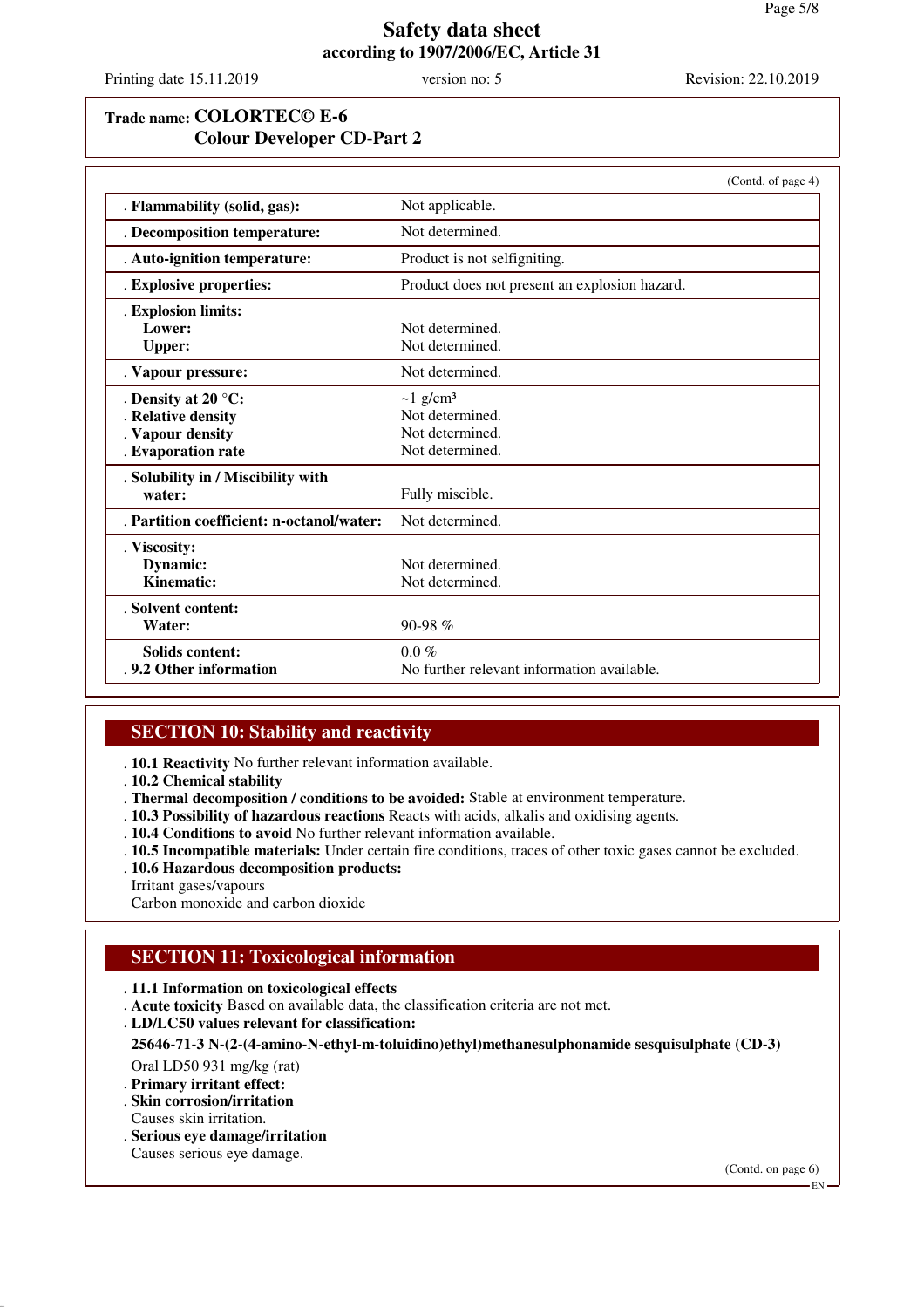Printing date 15.11.2019 version no: 5 Revision: 22.10.2019

(Contd. of page 5)

# **Trade name: COLORTEC© E-6 Colour Developer CD-Part 2**

. **Respiratory or skin sensitisation**

- May cause an allergic skin reaction.
- . **Additional toxicological information:**

The preparation is "irritant". J.R. Young, M.J. How, A.P. Walker and W.M.H. Worth (1988): Classification as corrosive or irritant to skin of preparations containing acidic or alkaline substances, without testing on animals. Toxic. in Vitro, Bd.2, Nr.1, 1988, S.19-26].

. **Acute effects (acute toxicity, irritation and corrosivity)**

The product shows the following dangers according to the calculation method of the General EU Classification Guidelines for Preparations as issued in the latest version:

- Irritant
- . **CMR effects (carcinogenity, mutagenicity and toxicity for reproduction)**
- . **Germ cell mutagenicity** Based on available data, the classification criteria are not met.
- . **Carcinogenicity** Based on available data, the classification criteria are not met.
- . **Reproductive toxicity** Based on available data, the classification criteria are not met.
- . **STOT-single exposure** Based on available data, the classification criteria are not met.
- . **STOT-repeated exposure** Based on available data, the classification criteria are not met.
- . **Aspiration hazard** Based on available data, the classification criteria are not met.

#### **SECTION 12: Ecological information**

#### . **12.1 Toxicity**

**Aquatic toxicity:** .

#### **25646-71-3 N-(2-(4-amino-N-ethyl-m-toluidino)ethyl)methanesulphonamide sesquisulphate (CD-3)**

LC50 96 mg/l (fish: Pimephales promelas)

- . **12.2 Persistence and degradability** No further relevant information available.
- . **12.3 Bioaccumulative potential** No further relevant information available.
- . **12.4 Mobility in soil** No further relevant information available.
- . **Ecotoxical effects:**
- . **Remark:** Toxic for fish
- . **Additional ecological information:**
- . **General notes:**

Do not allow product to reach ground water, water course or sewage system, even in small quantities.

Water hazard class 3 (German Regulation) (Self-assessment): extremely hazardous for water

Do not allow product to reach ground water, water course or sewage system.

Danger to drinking water if even extremely small quantities leak into the ground.

Also poisonous for fish and plankton in water bodies.

Toxic for aquatic organisms

#### . **12.5 Results of PBT and vPvB assessment**

- . **PBT:** Not applicable.
- . **vPvB:** Not applicable.

. **12.6 Other adverse effects** No further relevant information available.

### **SECTION 13: Disposal considerations**

#### . **13.1 Waste treatment methods**

. **Recommendation**

Must not be disposed together with household garbage. Do not allow product to reach sewage system.

**European waste catalogue** .

09 01 01 water-based developer and activator solutions

- . **Uncleaned packaging:**
- . **Recommendation:** Disposal must be made according to official regulations.

(Contd. on page 7)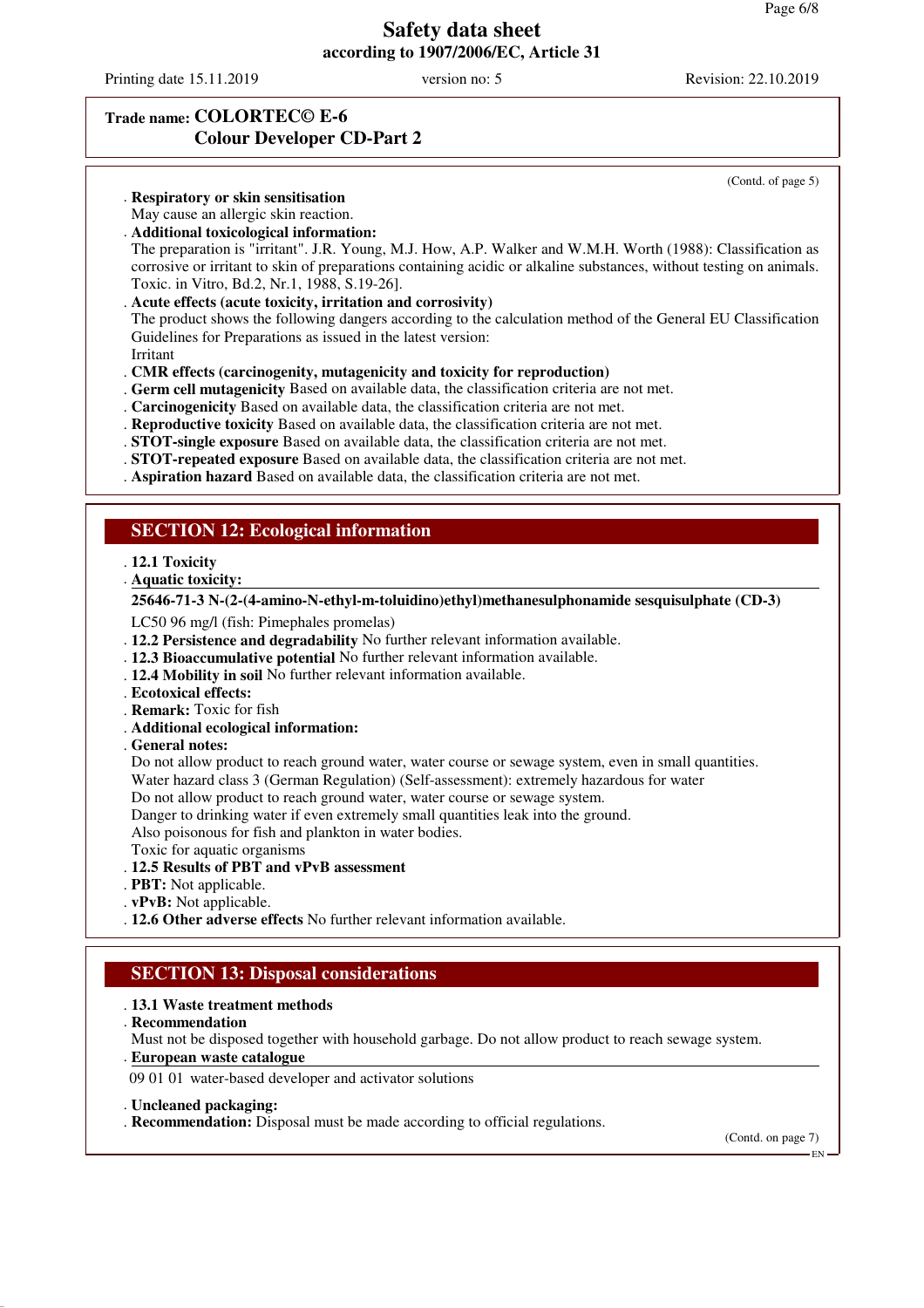Printing date 15.11.2019 version no: 5 Revision: 22.10.2019

(Contd. of page 6)

# **Trade name: COLORTEC© E-6 Colour Developer CD-Part 2**

. **Recommended cleansing agents:** Water, if necessary together with cleansing agents.

| . 14.1 UN-Number<br>. ADR, IMDG, IATA                                               | <b>UN3082</b>                                           |
|-------------------------------------------------------------------------------------|---------------------------------------------------------|
| . 14.2 UN proper shipping name                                                      |                                                         |
| $.$ ADR                                                                             | 3082 ENVIRONMENTALLY HAZARDOUS                          |
|                                                                                     | SUBSTANCE, LIQUID, N.O.S. (p-Phenylenediamnine          |
|                                                                                     | derviate)                                               |
| . IMDG                                                                              | ENVIRONMENTALLY HAZARDOUS SUBSTANCE,                    |
|                                                                                     | LIQUID, N.O.S. (p-Phenylenediamine derivate CD-3),      |
|                                                                                     | <b>MARINE POLLUTANT</b>                                 |
| . IATA                                                                              | ENVIRONMENTALLY HAZARDOUS SUBSTANCE,                    |
|                                                                                     | LIQUID, N.O.S. (p-Phenylenediamine derivate CD-3)       |
| . 14.3 Transport hazard class(es)                                                   |                                                         |
| ADR                                                                                 |                                                         |
| . Class                                                                             | 9 (M6) Miscellaneous dangerous substances and articles. |
| . Label                                                                             | $\mathbf Q$                                             |
| . IMDG, IATA                                                                        |                                                         |
| . Class                                                                             | 9 Miscellaneous dangerous substances and articles.      |
| . Label                                                                             | 9                                                       |
| . 14.4 Packing group                                                                |                                                         |
| . ADR, IMDG, IATA                                                                   | III                                                     |
| . 14.5 Environmental hazards:                                                       |                                                         |
| . Marine pollutant:                                                                 | Yes                                                     |
|                                                                                     | Symbol (fish and tree)                                  |
| . Special marking (ADR):                                                            | Symbol (fish and tree)                                  |
| . Special marking (IATA):                                                           | Symbol (fish and tree)                                  |
| . 14.6 Special precautions for user                                                 | Warning: Miscellaneous dangerous substances and         |
|                                                                                     | articles.                                               |
| . Danger code (Kemler):                                                             | 90                                                      |
| . EMS Number:                                                                       | $F-A, S-F$                                              |
| . Stowage Category                                                                  | A                                                       |
| . 14.7 Transport in bulk according to Annex II of<br><b>Marpol and the IBC Code</b> | Not applicable.                                         |
| <b>Transport/Additional information:</b>                                            |                                                         |
|                                                                                     |                                                         |
| . ADR                                                                               | 5L                                                      |
| . Limited quantities (LQ)<br>. Excepted quantities (EQ)                             | Code: E1                                                |
|                                                                                     | Maximum net quantity per inner packaging: 30 ml         |
|                                                                                     | Maximum net quantity per outer packaging: 1000 ml       |
| . Transport category                                                                | 3                                                       |
| . Tunnel restriction code                                                           |                                                         |
| . IMDG                                                                              |                                                         |
| . Limited quantities (LQ)                                                           | 5L                                                      |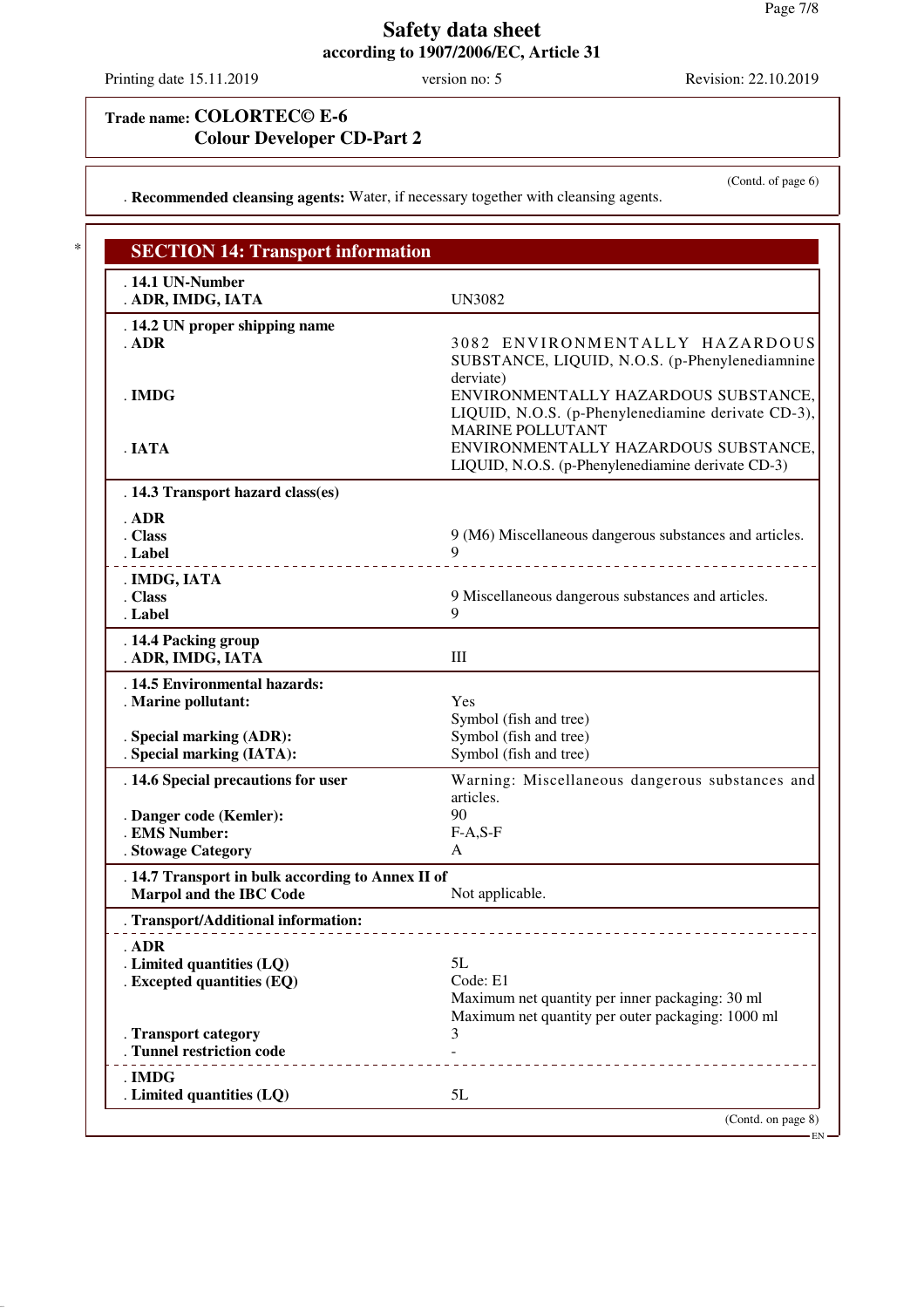EN

# **Safety data sheet according to 1907/2006/EC, Article 31**

Printing date 15.11.2019 version no: 5 Revision: 22.10.2019

## **Trade name: COLORTEC© E-6 Colour Developer CD-Part 2**

|                              | (Contd. of page 7)                                                                                               |
|------------------------------|------------------------------------------------------------------------------------------------------------------|
| . Excepted quantities $(EQ)$ | Code: E1<br>Maximum net quantity per inner packaging: 30 ml<br>Maximum net quantity per outer packaging: 1000 ml |
| . UN "Model Regulation":     | UN3082; ENVIRONMENTALLY HAZARDOUS<br>SUBSTANCE, LIQUID, N.O.S.; 9; III                                           |

### **SECTION 15: Regulatory information**

. **15.1 Safety, health and environmental regulations/legislation specific for the substance or mixture** . **Labelling according to Regulation (EC) No 1272/2008** GHS label elements

- . **Directive 2012/18/EU**
- . **Qualifying quantity (tonnes) for the application of lower-tier requirements** 200 t
- . **Qualifying quantity (tonnes) for the application of upper-tier requirements** 500 t
- . **REGULATION (EC) No 1907/2006 ANNEX XVII** Conditions of restriction: 3
- . **15.2 Chemical safety assessment:** A Chemical Safety Assessment has not been carried out.

### **SECTION 16: Other information**

This information is based on our present knowledge. However, this shall not constitute a guarantee for any specific product features and shall not establish a legally valid contractual relationship.

#### . **Relevant phrases**

- H301 Toxic if swallowed.
- H317 May cause an allergic skin reaction.
- H318 Causes serious eye damage.

H410 Very toxic to aquatic life with long lasting effects.

- . **Contact:** E: sida@tetenal.com
- . **Abbreviations and acronyms:**

RID: Règlement international concernant le transport des marchandises dangereuses par chemin de fer (Regulations Concerning the International Transport of Dangerous Goods by Rail) ICAO: International Civil Aviation Organisation ADR: Accord européen sur le transport des marchandises dangereuses par Route (European Agreement concerning the International

Carriage of Dangerous Goods by Road)

- IMDG: International Maritime Code for Dangerous Goods
- IATA: International Air Transport Association GHS: Globally Harmonised System of Classification and Labelling of Chemicals
- EINECS: European Inventory of Existing Commercial Chemical Substances
- ELINCS: European List of Notified Chemical Substances
- CAS: Chemical Abstracts Service (division of the American Chemical Society)
- LC50: Lethal concentration, 50 percent
- LD50: Lethal dose, 50 percent
- PBT: Persistent, Bioaccumulative and Toxic
- vPvB: very Persistent and very Bioaccumulative
- Acute Tox. 3: Acute toxicity Category 3
- Skin Irrit. 2: Skin corrosion/irritation Category 2
- Eye Dam. 1: Serious eye damage/eye irritation Category 1
- Skin Sens. 1: Skin sensitisation Category 1
- Aquatic Chronic 1: Hazardous to the aquatic environment long-term aquatic hazard Category 1
- Aquatic Chronic 2: Hazardous to the aquatic environment long-term aquatic hazard Category 2
- . **\* Data compared to the previous version altered.**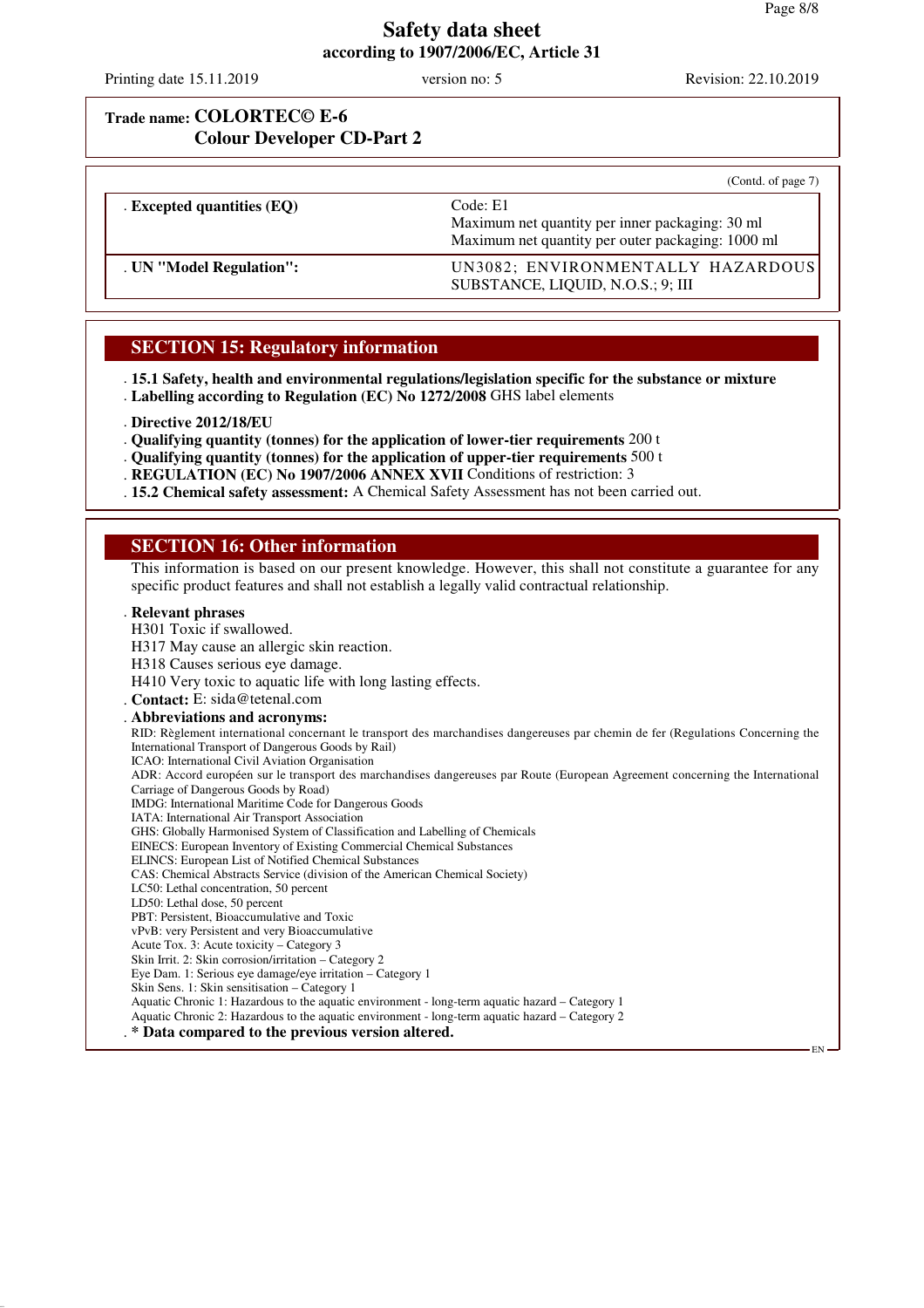**Safety data sheet**

**according to 1907/2006/EC, Article 31**

Page 1/5

TETENAI

Printing date 15.11.2019 version no: 6 Revision: 15.11.2019

**SECTION 1: Identification of the substance/mixture and of the company/undertaking** . **1.1 Product identifier** . **Trade name: COLORTEC© C-41/ E6 Bleach Fix BX Part 1** . **Article number:** 102036 BX Part 1 . **1.2 Relevant identified uses of the substance or mixture and uses advised against** No further relevant information available. . **Application of the substance / the mixture** Bleachfix preparation for photographic use . **1.3 Details of the supplier of the safety data sheet** . **Manufacturer/Supplier:** TETENAL 1847 GmbH Schützenwall 31-35 D-22844 Norderstedt /Germany Tel.: +49 (0) 40 521 45-0; Fax: +49 (0)40-52145-296 www.tetenal.com; E-mail: info@tetenal.com . **Further information obtainable from:** Department product safety. E-Mail: sida@tetenal.com . **1.4 Emergency telephone number:** Poison Information Centre Germany: +49 (0) 30 - 30686 700 (English and German 24 hours) **SECTION 2: Hazards identification** . **2.1 Classification of the substance or mixture** . **Classification according to Regulation (EC) No 1272/2008** The product is not classified, according to the CLP regulation. . **2.2 Label elements** . **Labelling according to Regulation (EC) No 1272/2008** Void . **Hazard pictograms** Void . **Signal word** Void . **Hazard statements** Void . **2.3 Other hazards** . **Results of PBT and vPvB assessment** . **PBT:** Not applicable. . **vPvB:** Not applicable. **SECTION 3: Composition/information on ingredients** . **3.2 Chemical characterisation: Mixtures** . **Description:** Mixture of substances listed below and with nonhazardous additions. . **Dangerous components:** Void **Not hazardous components:** . CAS: 68413-60-5 EINECS: 270-232-7 Reg.nr.: 01-2119496227-29-0001 Ethylenediaminetetraacetic Acid, Ferric Ammonium Complex 25-50% . **Additional information:** For the wording of the listed hazard phrases refer to section 16.

### **SECTION 4: First aid measures**

. **4.1 Description of first aid measures**

. **General information:** Immediately remove any clothing/shoes soiled by the product.

. **After inhalation:** Supply fresh air; consult doctor in case of complaints.

. **After skin contact:** Immediately rinse with water.

. **After eye contact:** Rinse opened eye for several (15 min) under running water.

(Contd. on page 2)

EN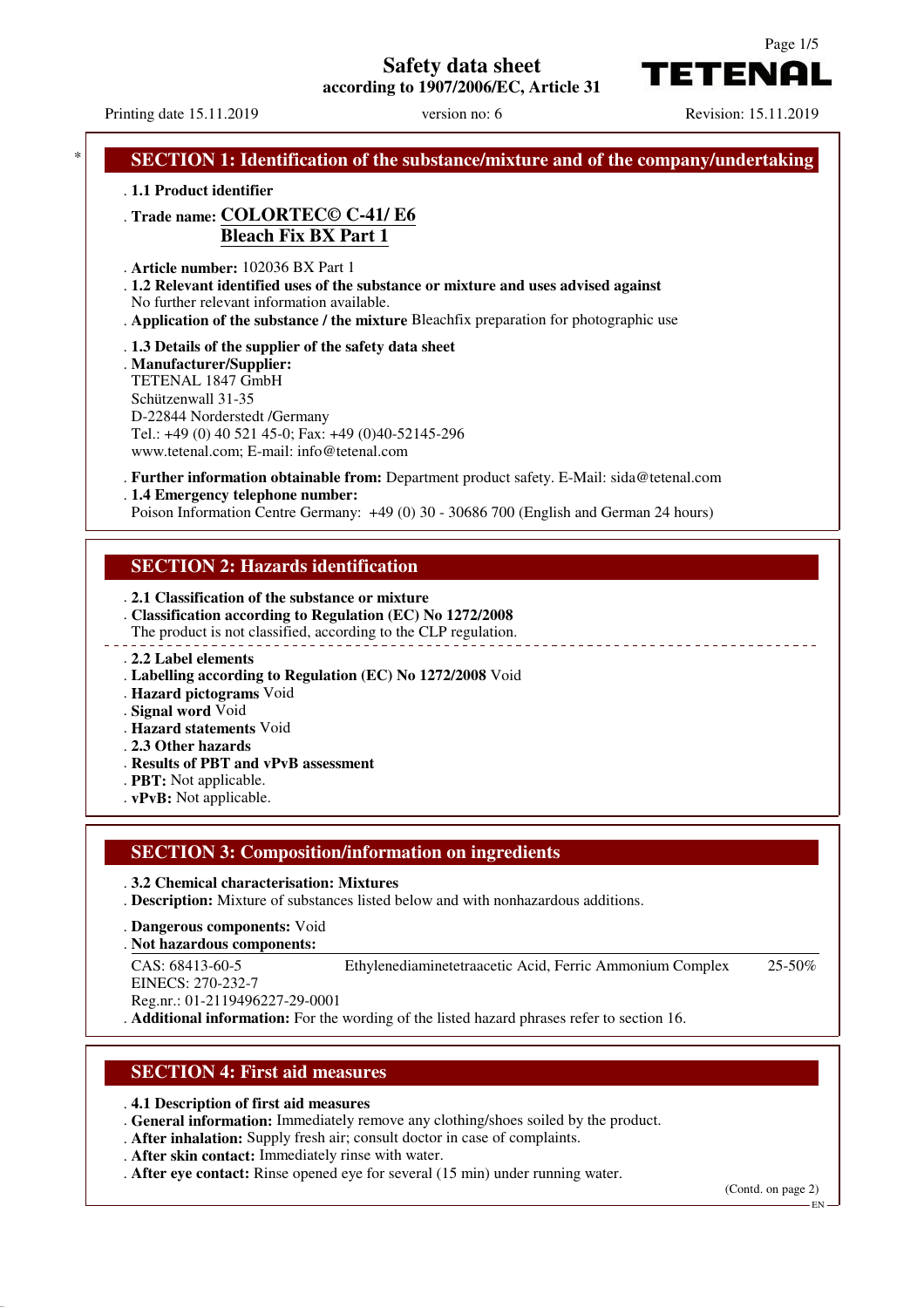Printing date 15.11.2019 version no: 6 Revision: 15.11.2019

(Contd. of page 1)

# **Trade name: COLORTEC© C-41/ E6 Bleach Fix BX Part 1**

. **After swallowing:**

Rinse out mouth and then drink plenty of water.

- If symptoms persist consult doctor.
- . **4.2 Most important symptoms and effects, both acute and delayed**
- No further relevant information available.
- . **4.3 Indication of any immediate medical attention and special treatment needed**

No further relevant information available.

### **SECTION 5: Firefighting measures**

- . **5.1 Extinguishing media**
- . **Suitable extinguishing agents:**
- CO2, powder or water spray. Fight larger fires with water spray or alcohol resistant foam.
- . **5.2 Special hazards arising from the substance or mixture** No further relevant information available.
- . **5.3 Advice for firefighters**
- . **Protective equipment:** No special measures required.

#### **SECTION 6: Accidental release measures**

. **6.1 Personal precautions, protective equipment and emergency procedures** Ensure adequate ventilation . **6.2 Environmental precautions:**

Dilute with plenty of water.

Do not allow to enter sewers/ surface or ground water.

- . **6.3 Methods and material for containment and cleaning up:**
- Absorb with liquid-binding material (sand, diatomite, acid binders, universal binders, sawdust).
- . **6.4 Reference to other sections** No dangerous substances are released.

### **SECTION 7: Handling and storage**

- . **7.1 Precautions for safe handling** No special measures required.
- . **Information about fire and explosion protection:** No special measures required.

. **7.2 Conditions for safe storage, including any incompatibilities**

. **Storage:**

- . **Requirements to be met by storerooms and receptacles:** No special requirements.
- . **Information about storage in one common storage facility:** Store away from foodstuffs.
- . **Further information about storage conditions:** Recommended storage temperature: 5-30°C
- . **7.3 Specific end use(s)** No further relevant information available.

### **SECTION 8: Exposure controls/personal protection**

. **Additional information about design of technical facilities:** No further data; see item 7.

- . **8.1 Control parameters**
- . **Ingredients with limit values that require monitoring at the workplace:**

The product does not contain any relevant quantities of materials with critical values that have to be monitored at the workplace.

- . **Additional information:** The lists valid during the making were used as basis.
- . **8.2 Exposure controls**
- . **Personal protective equipment:**
- . **General protective and hygienic measures:** Avoid contact with the skin.
- . **Respiratory protection:** Not required.
- . **Protection of hands:**

The glove material has to be impermeable and resistant to the product/ the substance/ the preparation.

(Contd. on page 3)

EN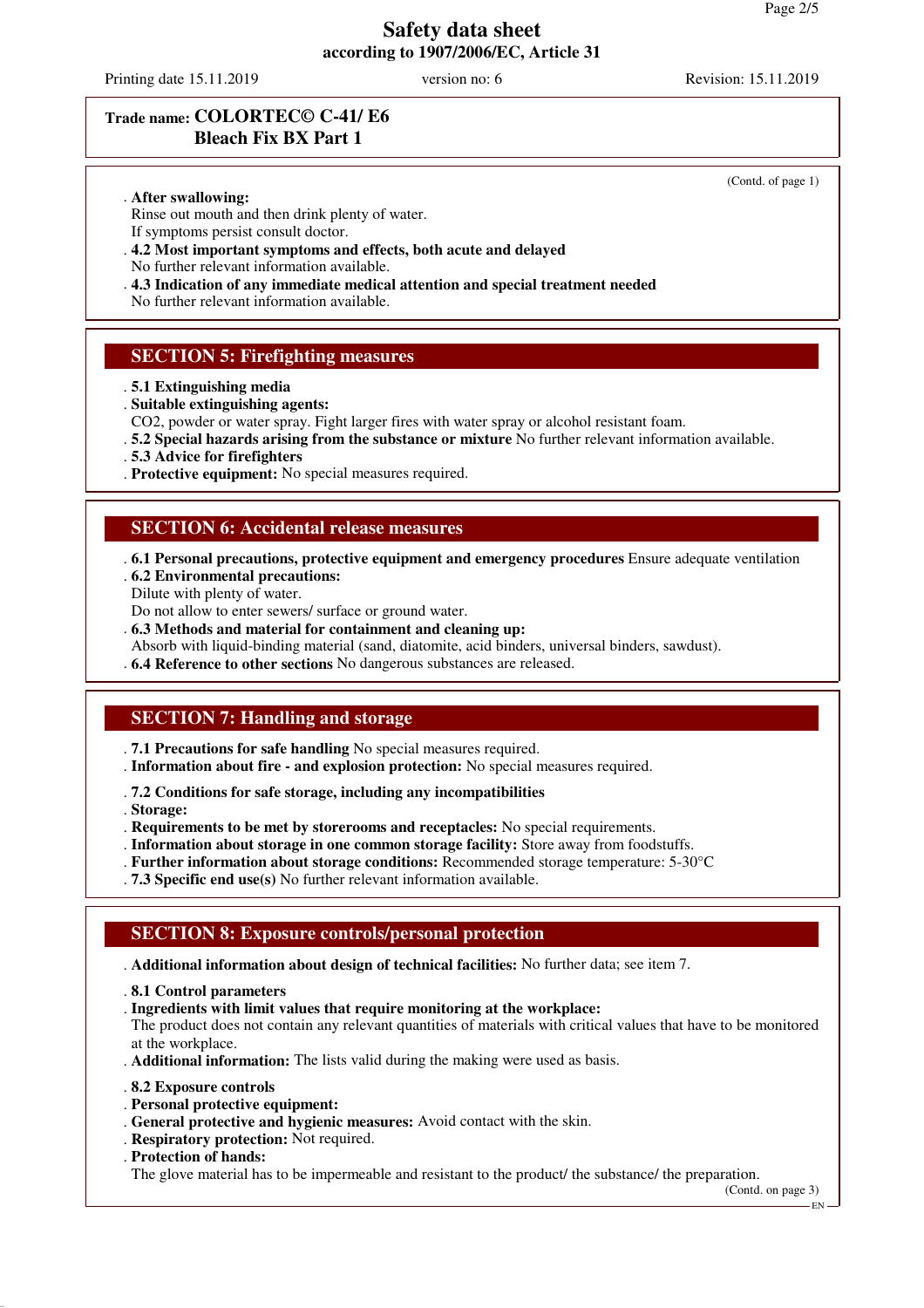Printing date 15.11.2019 version no: 6 Revision: 15.11.2019

### **Trade name: COLORTEC© C-41/ E6 Bleach Fix BX Part 1**

(Contd. of page 2) Selection of the glove material on consideration of the penetration times, rates of diffusion and the degradation . **Material of gloves**

Butyl rubber, BR

Nitrile rubber, NBR

Neoprene gloves

The selection of the suitable gloves does not only depend on the material, but also on further marks of quality and varies from manufacturer to manufacturer. As the product is a preparation of several substances, the resistance of the glove material can not be calculated in advance and has therefore to be checked prior to the application.

. **Penetration time of glove material**

The exact break trough time has to be found out by the manufacturer of the protective gloves and has to be observed.

. **Eye protection:** Safety glasses

. **Body protection:** Protective work clothing

#### **SECTION 9: Physical and chemical properties**

| .9.1 Information on basic physical and chemical properties<br>. General Information |                                               |
|-------------------------------------------------------------------------------------|-----------------------------------------------|
| . Appearance:<br>Form:                                                              | Fluid                                         |
| Colour:                                                                             | red brown                                     |
| . Odour:                                                                            | <b>Odourless</b>                              |
|                                                                                     |                                               |
| . pH-value at 20 $^{\circ}$ C:                                                      | $\sim$ 7                                      |
| . Change in condition                                                               |                                               |
| Melting point/freezing point:                                                       | Undetermined.                                 |
| Initial boiling point and boiling range: $>100 °C$                                  |                                               |
| . Flash point:                                                                      | Not applicable.                               |
| . Auto-ignition temperature:                                                        | Product is not selfigniting.                  |
| . Explosive properties:                                                             | Product does not present an explosion hazard. |
| . Vapour pressure:                                                                  | Not determined.                               |
| . Density at 20 $^{\circ}$ C:                                                       | $\sim$ 1.2 g/cm <sup>3</sup>                  |
| . Solubility in / Miscibility with                                                  |                                               |
| water:                                                                              | Fully miscible.                               |
| . Solvent content:                                                                  |                                               |
| Water:                                                                              | 50-90 $%$                                     |
| .9.2 Other information                                                              | No further relevant information available.    |

### **SECTION 10: Stability and reactivity**

. **10.1 Reactivity** No further relevant information available.

. **10.2 Chemical stability**

. **Thermal decomposition / conditions to be avoided:** No decomposition if used according to specifications.

. **10.3 Possibility of hazardous reactions** No dangerous reactions known.

. **10.4 Conditions to avoid** No further relevant information available.

. **10.5 Incompatible materials:** No further relevant information available.

. **10.6 Hazardous decomposition products:** Irritant gases/vapours

(Contd. on page 4)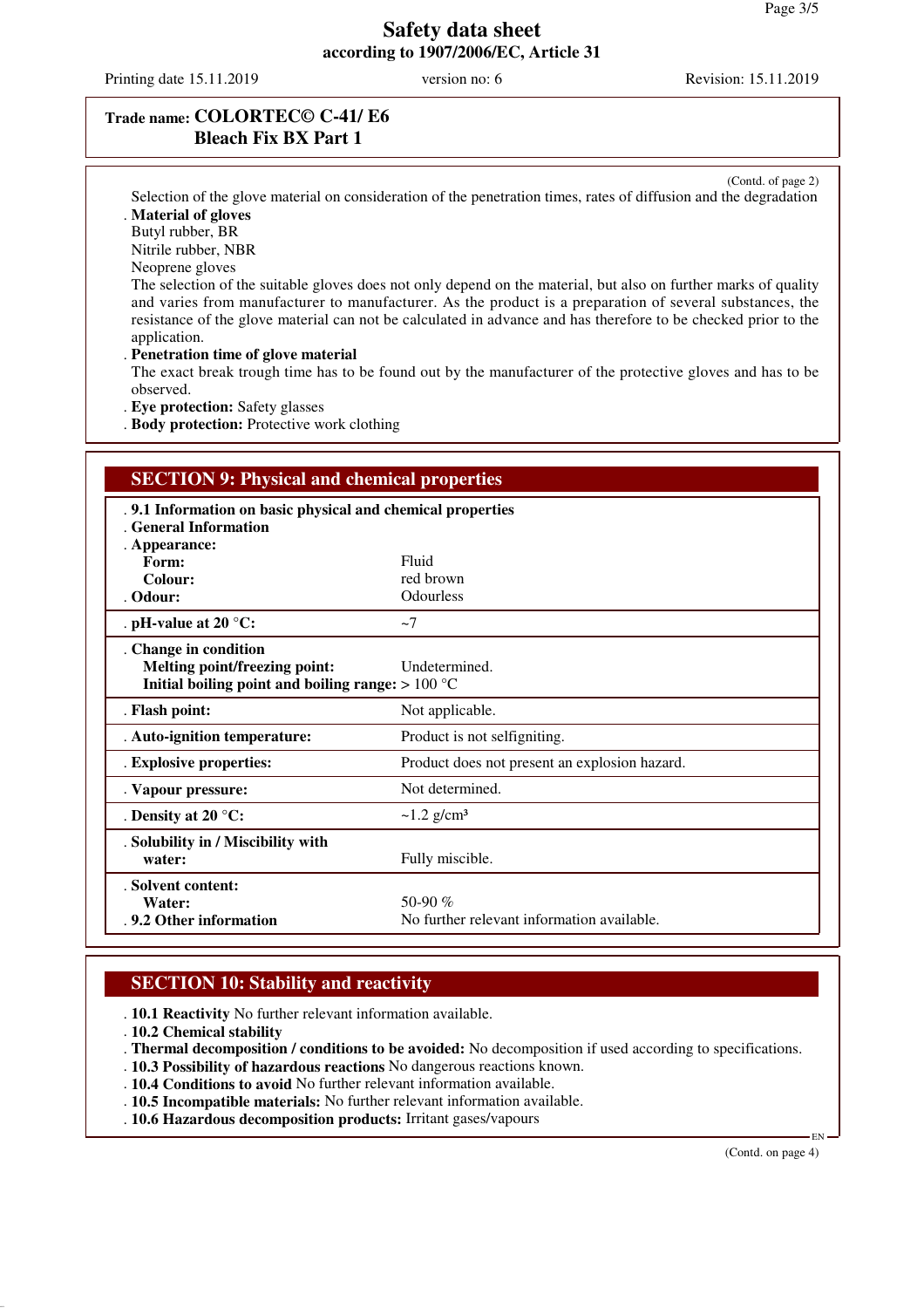Printing date 15.11.2019 version no: 6 Revision: 15.11.2019

### **Trade name: COLORTEC© C-41/ E6 Bleach Fix BX Part 1**

(Contd. of page 3)

# **SECTION 11: Toxicological information**

- . **11.1 Information on toxicological effects**
- . **Acute toxicity** Based on available data, the classification criteria are not met.
- . **Primary irritant effect:**
- . **Skin corrosion/irritation** Based on available data, the classification criteria are not met.
- . **Serious eye damage/irritation** Based on available data, the classification criteria are not met.
- . **Respiratory or skin sensitisation** Based on available data, the classification criteria are not met.
- . **CMR effects (carcinogenity, mutagenicity and toxicity for reproduction)**
- . **Germ cell mutagenicity** Based on available data, the classification criteria are not met.
- . **Carcinogenicity** Based on available data, the classification criteria are not met.
- . **Reproductive toxicity** Based on available data, the classification criteria are not met.
- . **STOT-single exposure** Based on available data, the classification criteria are not met.
- . **STOT-repeated exposure** Based on available data, the classification criteria are not met.

. **Aspiration hazard** Based on available data, the classification criteria are not met.

#### **SECTION 12: Ecological information**

#### . **12.1 Toxicity**

- . **Aquatic toxicity:** No further relevant information available.
- . **12.2 Persistence and degradability** No further relevant information available.
- . **12.3 Bioaccumulative potential** No further relevant information available.
- . **12.4 Mobility in soil** No further relevant information available.
- . **Additional ecological information:**
- . **General notes:**

Water hazard class 2 (German Regulation) (Self-assessment): hazardous for water Danger to drinking water if even small quantities leak into the ground.

#### . **12.5 Results of PBT and vPvB assessment**

- . **PBT:** Not applicable.
- . **vPvB:** Not applicable.
- . **12.6 Other adverse effects** No further relevant information available.

#### **SECTION 13: Disposal considerations**

#### . **13.1 Waste treatment methods**

- . **Recommendation**
- Must not be disposed together with household garbage. Do not allow product to reach sewage system.
- **European waste catalogue** .

09 01 05 bleach solutions and bleach fixer solutions

- . **Uncleaned packaging:**
- . **Recommendation:** Disposal must be made according to official regulations.
- . **Recommended cleansing agents:** Water, if necessary together with cleansing agents.

#### **SECTION 14: Transport information**

. **14.1 UN-Number** . **ADR, ADN, IMDG, IATA** Void

. **14.2 UN proper shipping name** . **ADR, ADN, IMDG, IATA** Void

(Contd. on page 5)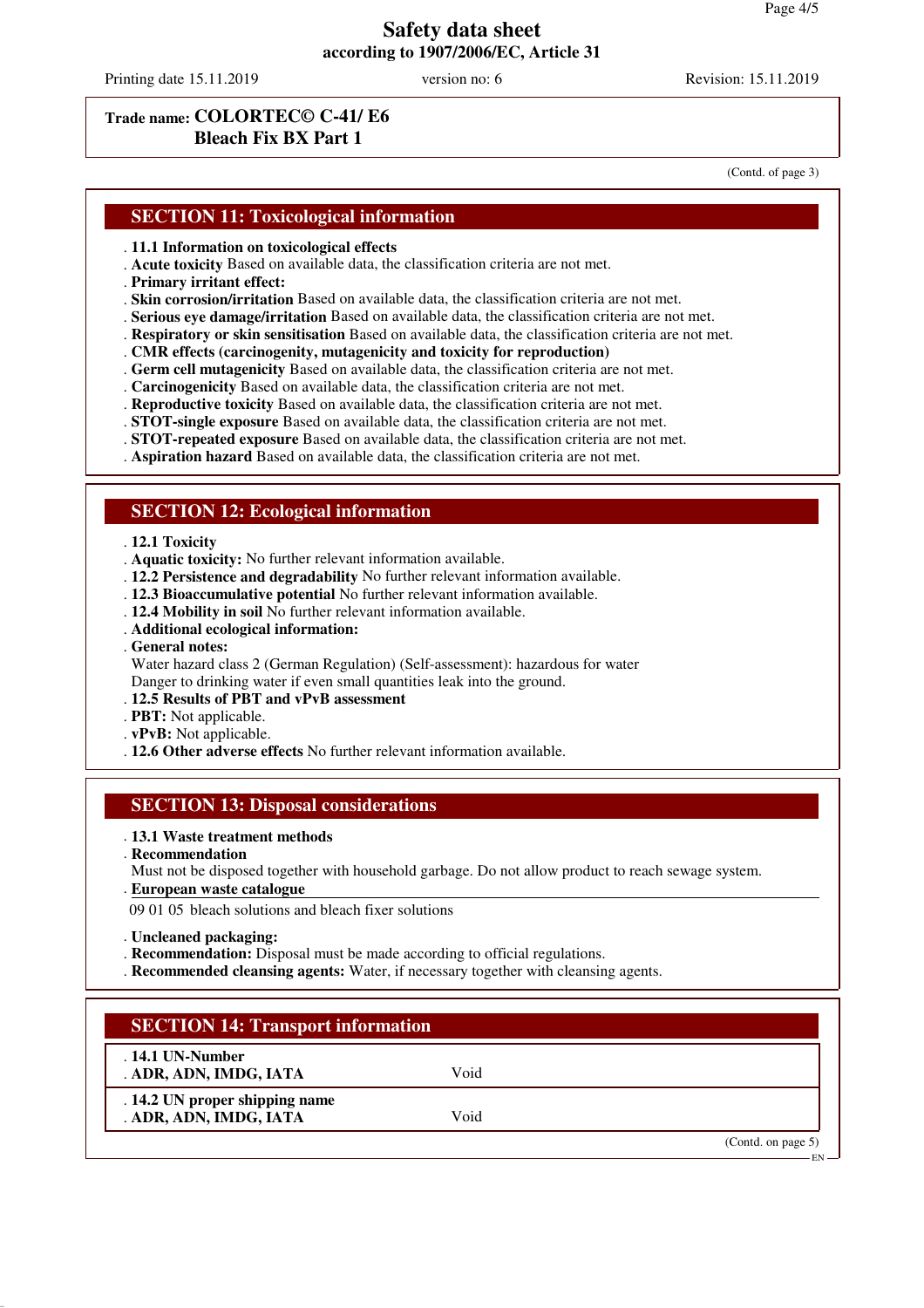Printing date 15.11.2019 version no: 6 Revision: 15.11.2019

# **Trade name: COLORTEC© C-41/ E6 Bleach Fix BX Part 1**

|                                                      |                 | (Contd. of page 4) |
|------------------------------------------------------|-----------------|--------------------|
| . 14.3 Transport hazard class(es)                    |                 |                    |
| . ADR, ADN, IMDG, IATA                               |                 |                    |
| . Class                                              | Void            |                    |
| . 14.4 Packing group<br>. ADR, IMDG, IATA            | Void            |                    |
| . 14.5 Environmental hazards:<br>. Marine pollutant: | N <sub>0</sub>  |                    |
| . 14.6 Special precautions for user                  | Not applicable. |                    |
| . 14.7 Transport in bulk according to Annex II of    |                 |                    |
| <b>Marpol and the IBC Code</b>                       | Not applicable. |                    |
| . UN "Model Regulation":                             | Void            |                    |

# **SECTION 15: Regulatory information**

. **15.2 Chemical safety assessment:** A Chemical Safety Assessment has not been carried out.

#### **SECTION 16: Other information**

This information is based on our present knowledge. However, this shall not constitute a guarantee for any specific product features and shall not establish a legally valid contractual relationship.

. **Contact:** E: sida@tetenal.com

. **Abbreviations and acronyms:** RID: Règlement international concernant le transport des marchandises dangereuses par chemin de fer (Regulations Concerning the International Transport of Dangerous Goods by Rail) ICAO: International Civil Aviation Organisation ADR: Accord européen sur le transport des marchandises dangereuses par Route (European Agreement concerning the International Carriage of Dangerous Goods by Road) IMDG: International Maritime Code for Dangerous Goods IATA: International Air Transport Association GHS: Globally Harmonised System of Classification and Labelling of Chemicals EINECS: European Inventory of Existing Commercial Chemical Substances ELINCS: European List of Notified Chemical Substances CAS: Chemical Abstracts Service (division of the American Chemical Society) PBT: Persistent, Bioaccumulative and Toxic vPvB: very Persistent and very Bioaccumulative . **\* Data compared to the previous version altered.** EN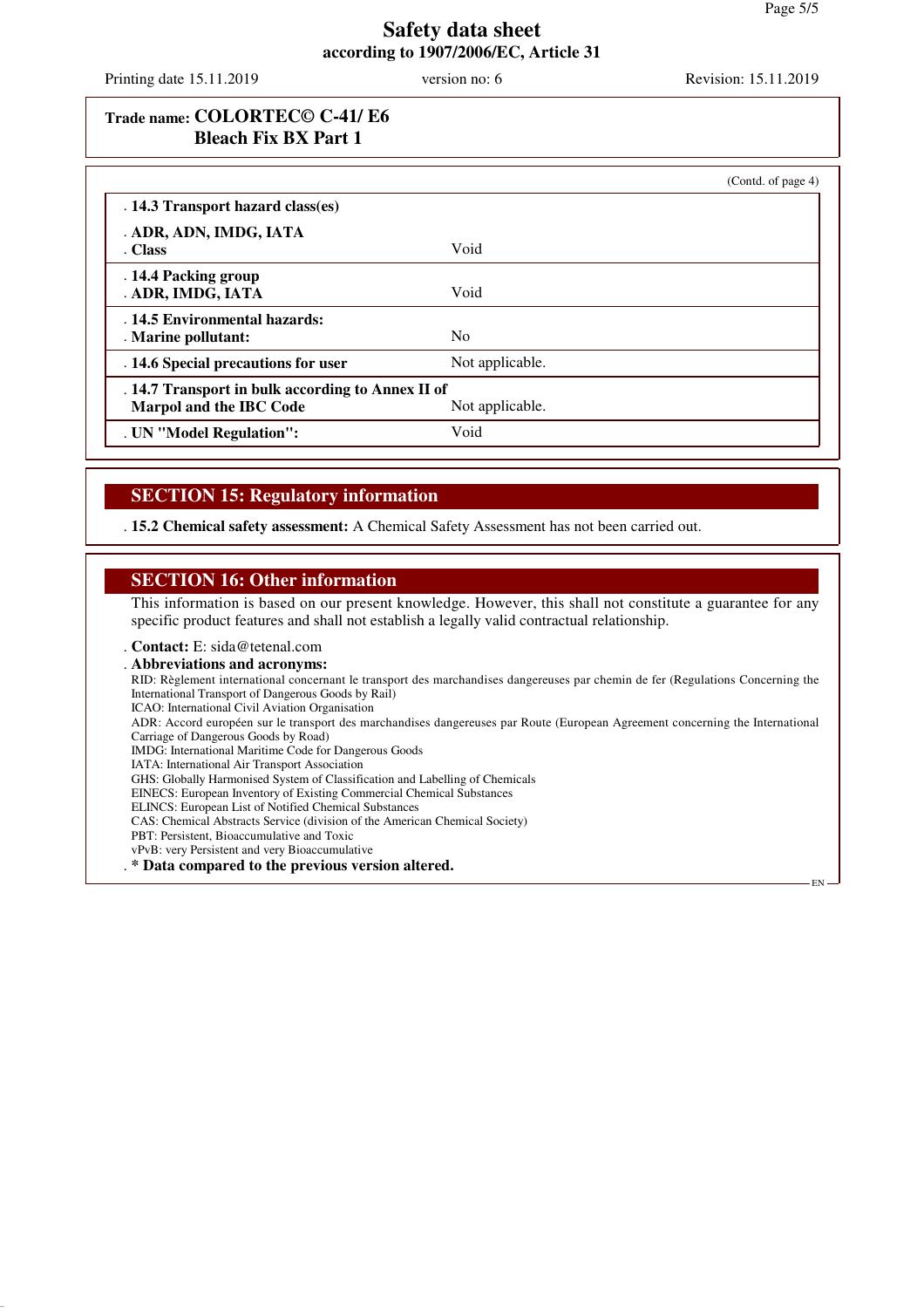**Safety data sheet**

**according to 1907/2006/EC, Article 31**

Page 1/6

TETENAI

Printing date 15.11.2019 version no: 5 Revision: 22.10.2019 **SECTION 1: Identification of the substance/mixture and of the company/undertaking** . **1.1 Product identifier** . **Trade name: COLORTEC© C-41/ E6 Bleach Fix BX Part 2** . **Article number:** 102036 BX Part 2 . **1.2 Relevant identified uses of the substance or mixture and uses advised against** No further relevant information available. . **Application of the substance / the mixture** Bleachfix preparation for photographic use . **1.3 Details of the supplier of the safety data sheet** . **Manufacturer/Supplier:** TETENAL 1847 GmbH Schützenwall 31-35 D-22844 Norderstedt /Germany Tel.: +49 (0) 40 521 45-0; Fax: +49 (0)40-52145-296 www.tetenal.com; E-mail: info@tetenal.com . **Further information obtainable from:** Department product safety. E-Mail: sida@tetenal.com . **1.4 Emergency telephone number:** Poison Information Centre Germany: +49 (0) 30 - 30686 700 (English and German 24 hours) **SECTION 2: Hazards identification** . **2.1 Classification of the substance or mixture** . **Classification according to Regulation (EC) No 1272/2008** The product is not classified, according to the CLP regulation. . **2.2 Label elements** . **Labelling according to Regulation (EC) No 1272/2008** Void . **Hazard pictograms** Void . **Signal word** Void . **Hazard statements** Void . **2.3 Other hazards** . **Results of PBT and vPvB assessment** . **PBT:** Not applicable. . **vPvB:** Not applicable. **SECTION 3: Composition/information on ingredients** . **3.2 Chemical characterisation: Mixtures** . **Description:** Mixture of substances listed below and with nonhazardous additions. **Dangerous components:** . CAS: 7631-90-5 EINECS: 231-548-0 Index number: 016-064-00-8 sodium bisulphite  $\diamondsuit$  Acute Tox. 4, H302 5-10% . **Additional information:** For the wording of the listed hazard phrases refer to section 16.

# **SECTION 4: First aid measures**

- . **4.1 Description of first aid measures**
- . **After inhalation:** Supply fresh air; consult doctor in case of complaints.
- . **After skin contact:** Immediately rinse with water.
- . **After eye contact:** Rinse opened eye for several (15 min) under running water.
- . **After swallowing:**
- If symptoms persist consult doctor.
- Rinse out mouth and then drink plenty of water.

(Contd. on page 2)

EN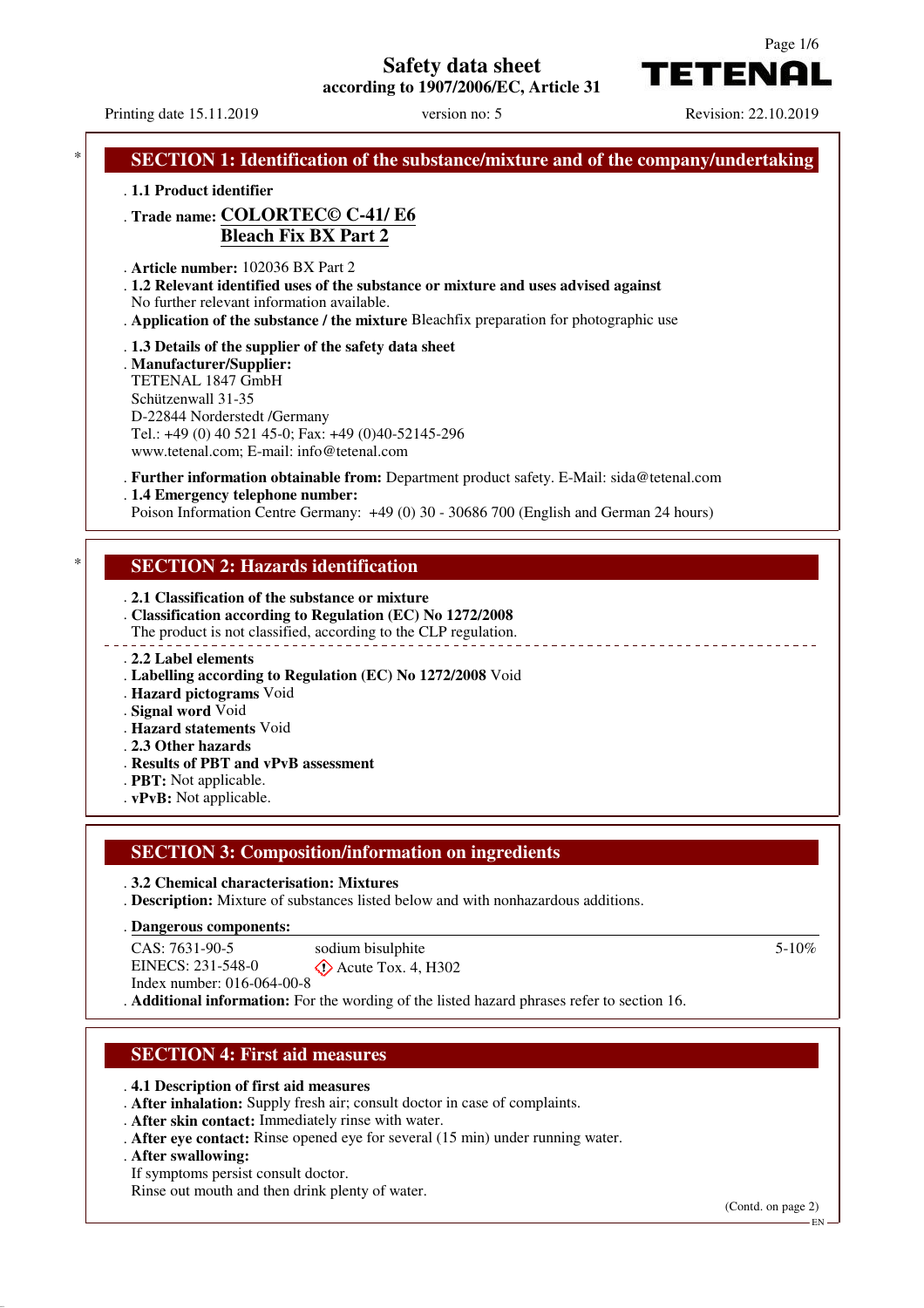Printing date 15.11.2019 version no: 5 Revision: 22.10.2019

(Contd. of page 1)

### **Trade name: COLORTEC© C-41/ E6 Bleach Fix BX Part 2**

- . **4.2 Most important symptoms and effects, both acute and delayed**
- No further relevant information available.
- . **4.3 Indication of any immediate medical attention and special treatment needed**

No further relevant information available.

### **SECTION 5: Firefighting measures**

. **5.1 Extinguishing media**

. **Suitable extinguishing agents:**

CO2, powder or water spray. Fight larger fires with water spray or alcohol resistant foam.

. **5.2 Special hazards arising from the substance or mixture**

Nitrogen oxides (NOx)

Sulphur dioxide (SO2)

- . **5.3 Advice for firefighters**
- . **Protective equipment:** No special measures required.

#### **SECTION 6: Accidental release measures**

- . **6.1 Personal precautions, protective equipment and emergency procedures** Ensure adequate ventilation
- . **6.2 Environmental precautions:**
- Dilute with plenty of water.
- Do not allow to enter sewers/ surface or ground water.
- . **6.3 Methods and material for containment and cleaning up:**

Absorb with liquid-binding material (sand, diatomite, acid binders, universal binders, sawdust). Pick up mechanically.

. **6.4 Reference to other sections** No dangerous substances are released.

### **SECTION 7: Handling and storage**

- . **7.1 Precautions for safe handling** No special measures required.
- . **Information about fire and explosion protection:** No special measures required.
- . **7.2 Conditions for safe storage, including any incompatibilities**
- . **Storage:**

. **Requirements to be met by storerooms and receptacles:** No special requirements.

- . **Information about storage in one common storage facility:** Store away from foodstuffs.
- . **Further information about storage conditions:**
- Protect from heat and direct sunlight.

Store under lock and key and out of the reach of children.

Recommended storage temperature: 5-30°C

. **7.3 Specific end use(s)** No further relevant information available.

### **SECTION 8: Exposure controls/personal protection**

. **Additional information about design of technical facilities:** No further data; see item 7.

. **8.1 Control parameters**

. Ingredients with limit values that require monitoring at the workplace:

**7681-57-4 sodium metabisulphite (1-5%)**

WEL Long-term value: 5 mg/m<sup>3</sup>

. **Additional information:** The lists valid during the making were used as basis.

(Contd. on page 3)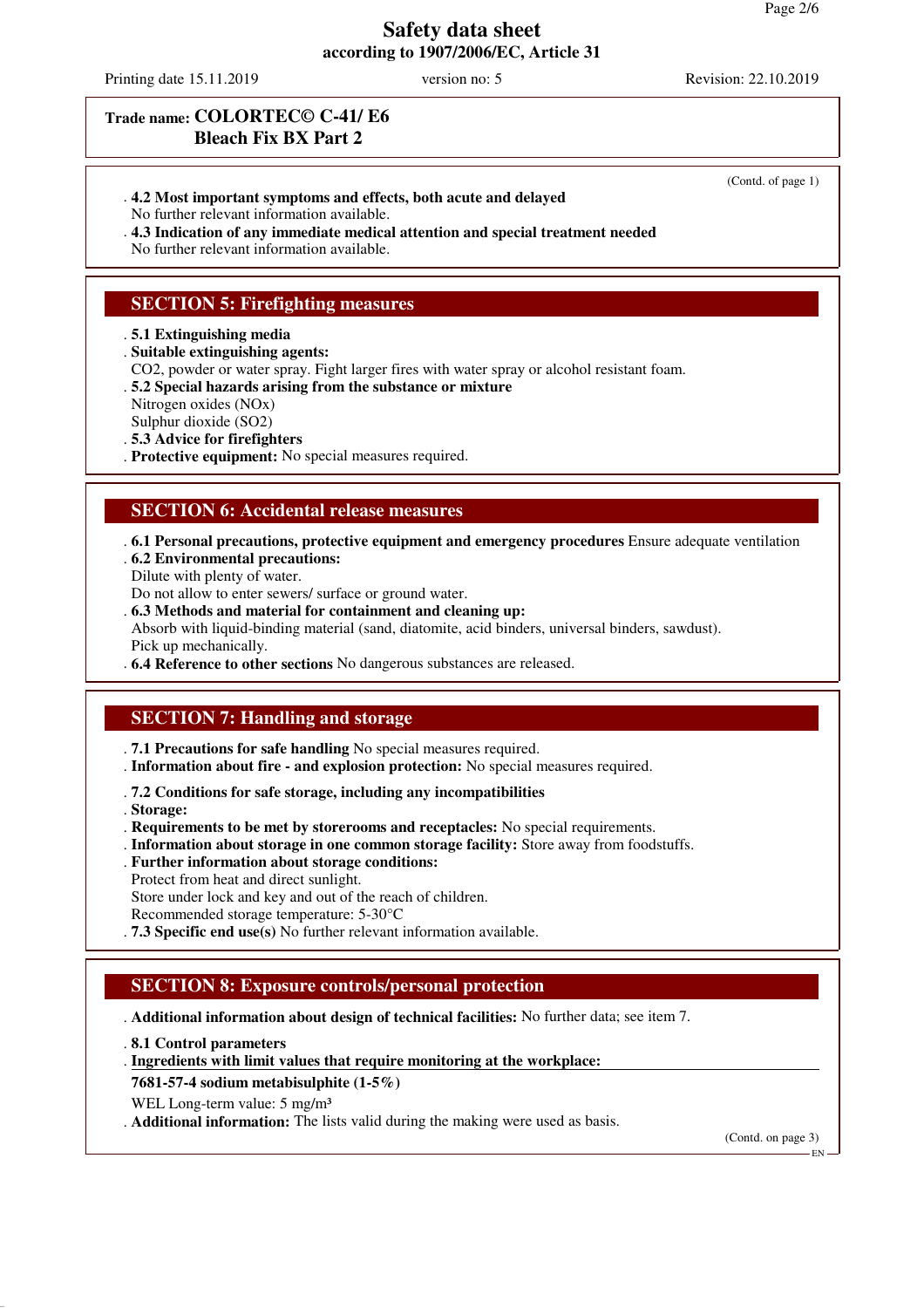Printing date 15.11.2019 version no: 5 Revision: 22.10.2019

# **Trade name: COLORTEC© C-41/ E6 Bleach Fix BX Part 2**

(Contd. of page 2) . **8.2 Exposure controls** . **Personal protective equipment:** . **General protective and hygienic measures:** The usual precautionary measures are to be adhered to when handling chemicals. Avoid contact with the eyes and skin. Keep away from foodstuffs, beverages and feed. . **Respiratory protection:** Ensure adequate ventilation . **Protection of hands:** The glove material has to be impermeable and resistant to the product/ the substance/ the preparation. Selection of the glove material on consideration of the penetration times, rates of diffusion and the degradation . **Material of gloves** The selection of the suitable gloves does not only depend on the material, but also on further marks of quality and varies from manufacturer to manufacturer. As the product is a preparation of several substances, the resistance of the glove material can not be calculated in advance and has therefore to be checked prior to the application. Butyl rubber, BR Nitrile rubber, NBR Neoprene gloves . **Penetration time of glove material** The exact break trough time has to be found out by the manufacturer of the protective gloves and has to be observed. . **Eye protection:** Safety glasses . **Body protection:** Protective work clothing

| <b>SECTION 9: Physical and chemical properties</b>                                                            |                                               |
|---------------------------------------------------------------------------------------------------------------|-----------------------------------------------|
| . 9.1 Information on basic physical and chemical properties<br><b>General Information</b><br>. Appearance:    |                                               |
| Form:                                                                                                         | Fluid                                         |
| Colour:                                                                                                       | Light yellow                                  |
| . Odour:                                                                                                      | <b>Sulfurous</b>                              |
| . pH-value at 20 $^{\circ}$ C:                                                                                | ~1                                            |
| . Change in condition<br>Melting point/freezing point:<br>Initial boiling point and boiling range: $> 100 °C$ | Undetermined.                                 |
| . Flash point:                                                                                                | Not applicable.                               |
| . Auto-ignition temperature:                                                                                  | Product is not selfigniting.                  |
| . Explosive properties:                                                                                       | Product does not present an explosion hazard. |
| . Vapour pressure:                                                                                            | Not determined.                               |
| . Density at 20 $^{\circ}$ C:                                                                                 | $\sim$ 1.3 g/cm <sup>3</sup>                  |
| . Solubility in / Miscibility with<br>water:                                                                  | Fully miscible.                               |
| . Viscosity:                                                                                                  |                                               |
| <b>Dynamic:</b>                                                                                               | Not determined.                               |
| Kinematic:                                                                                                    | Not determined.                               |
| . Solvent content:<br>Water:                                                                                  | $25-50%$                                      |
|                                                                                                               | (Contd. on page 4)                            |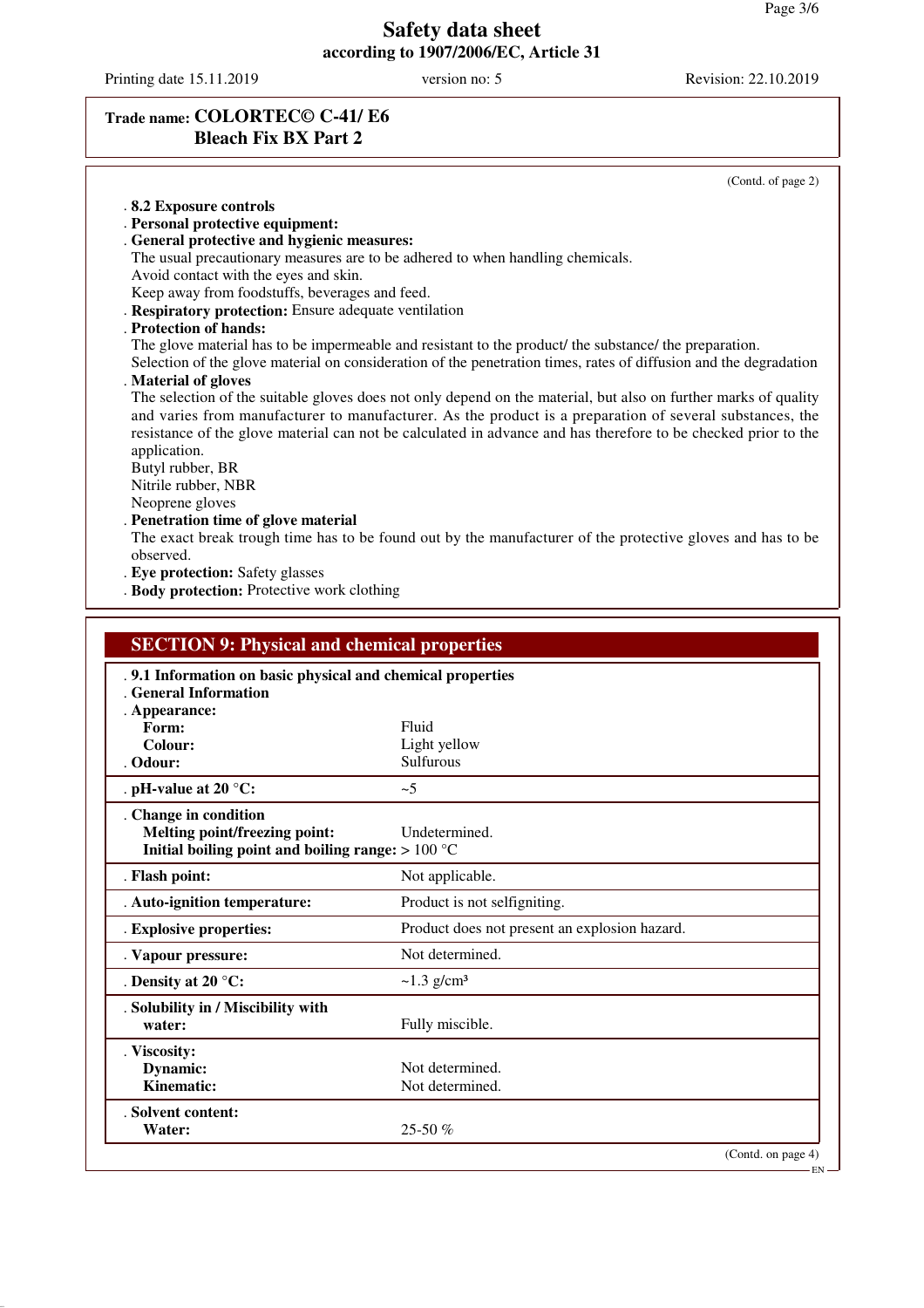Printing date 15.11.2019 version no: 5 Revision: 22.10.2019

(Contd. of page 3)

### **Trade name: COLORTEC© C-41/ E6 Bleach Fix BX Part 2**

. **9.2 Other information** No further relevant information available.

# **SECTION 10: Stability and reactivity**

- . **10.1 Reactivity** No further relevant information available.
- . **10.2 Chemical stability**
- . **Thermal decomposition / conditions to be avoided:** No decomposition if used according to specifications.
- . **10.3 Possibility of hazardous reactions** No dangerous reactions known.
- . **10.4 Conditions to avoid** No further relevant information available.
- . **10.5 Incompatible materials:** No further relevant information available.
- . **10.6 Hazardous decomposition products:** Irritant gases/vapours

### **SECTION 11: Toxicological information**

- . **11.1 Information on toxicological effects**
- . **Acute toxicity** Based on available data, the classification criteria are not met.
- **LD/LC50 values relevant for classification:** .

#### **7631-90-5 sodium bisulphite**

- Oral LD50 1540 mg/kg (rat)
- . **Primary irritant effect:**
- . **Skin corrosion/irritation** Based on available data, the classification criteria are not met.
- . **Serious eye damage/irritation** Based on available data, the classification criteria are not met.
- . **Respiratory or skin sensitisation** Based on available data, the classification criteria are not met.
- . **CMR effects (carcinogenity, mutagenicity and toxicity for reproduction)**
- . **Germ cell mutagenicity** Based on available data, the classification criteria are not met.
- . **Carcinogenicity** Based on available data, the classification criteria are not met.
- . **Reproductive toxicity** Based on available data, the classification criteria are not met.
- . **STOT-single exposure** Based on available data, the classification criteria are not met.
- . **STOT-repeated exposure** Based on available data, the classification criteria are not met.
- . **Aspiration hazard** Based on available data, the classification criteria are not met.

### **SECTION 12: Ecological information**

- . **12.1 Toxicity**
- . **Aquatic toxicity:** No further relevant information available.
- . **12.2 Persistence and degradability** No further relevant information available.
- . **12.3 Bioaccumulative potential** No further relevant information available.
- . **12.4 Mobility in soil** No further relevant information available.
- . **Additional ecological information:**

. **General notes:**

Do not allow product to reach ground water, water course or sewage system.

Water hazard class 1 (German Regulation) (Self-assessment): slightly hazardous for water

- . **12.5 Results of PBT and vPvB assessment**
- . **PBT:** Not applicable.
- . **vPvB:** Not applicable.

. **12.6 Other adverse effects** No further relevant information available.

#### **SECTION 13: Disposal considerations**

#### . **13.1 Waste treatment methods**

. **Recommendation**

Must not be disposed together with household garbage. Do not allow product to reach sewage system.

(Contd. on page 5)

EN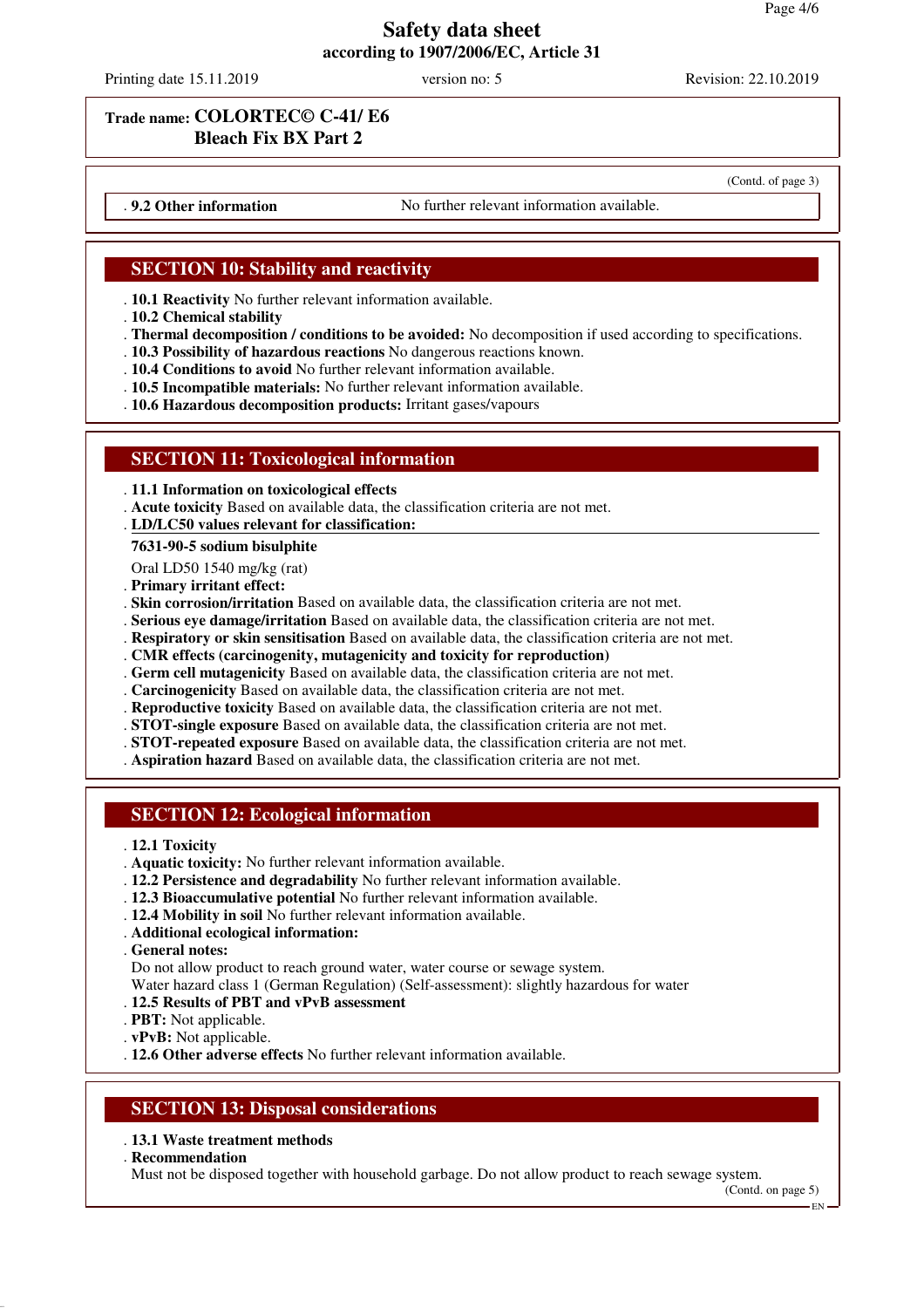Printing date 15.11.2019 version no: 5 Revision: 22.10.2019

(Contd. of page 4)

### **Trade name: COLORTEC© C-41/ E6 Bleach Fix BX Part 2**

#### **European waste catalogue** .

09 01 05 bleach solutions and bleach fixer solutions

- . **Uncleaned packaging:**
- . **Recommendation:** Disposal must be made according to official regulations.
- . **Recommended cleansing agents:** Water, if necessary together with cleansing agents.

| <b>SECTION 14: Transport information</b>                                     |                 |  |
|------------------------------------------------------------------------------|-----------------|--|
| . 14.1 UN-Number<br>. ADR, ADN, IMDG, IATA                                   | Void            |  |
| . 14.2 UN proper shipping name<br>. ADR, ADN, IMDG, IATA                     | Void            |  |
| . 14.3 Transport hazard class(es)                                            |                 |  |
| . ADR, ADN, IMDG, IATA<br>. Class                                            | Void            |  |
| . 14.4 Packing group<br>. ADR, IMDG, IATA                                    | Void            |  |
| . 14.5 Environmental hazards:<br>. Marine pollutant:                         | N <sub>0</sub>  |  |
| . 14.6 Special precautions for user                                          | Not applicable. |  |
| . 14.7 Transport in bulk according to Annex II of<br>Marpol and the IBC Code | Not applicable. |  |
| . UN "Model Regulation":                                                     | Void            |  |

#### **SECTION 15: Regulatory information**

. **15.1 Safety, health and environmental regulations/legislation specific for the substance or mixture**

- . **REGULATION (EC) No 1907/2006 ANNEX XVII** Conditions of restriction: 65
- . **15.2 Chemical safety assessment:** A Chemical Safety Assessment has not been carried out.

### **SECTION 16: Other information**

This information is based on our present knowledge. However, this shall not constitute a guarantee for any specific product features and shall not establish a legally valid contractual relationship.

#### . **Relevant phrases**

- H302 Harmful if swallowed.
- . **Contact:** E: sida@tetenal.com . **Abbreviations and acronyms:** RID: Règlement international concernant le transport des marchandises dangereuses par chemin de fer (Regulations Concerning the International Transport of Dangerous Goods by Rail) ICAO: International Civil Aviation Organisation ADR: Accord européen sur le transport des marchandises dangereuses par Route (European Agreement concerning the International Carriage of Dangerous Goods by Road) IMDG: International Maritime Code for Dangerous Goods IATA: International Air Transport Association GHS: Globally Harmonised System of Classification and Labelling of Chemicals EINECS: European Inventory of Existing Commercial Chemical Substances ELINCS: European List of Notified Chemical Substances CAS: Chemical Abstracts Service (division of the American Chemical Society)
- LC50: Lethal concentration, 50 percent
- LD50: Lethal dose, 50 percent
- PBT: Persistent, Bioaccumulative and Toxic

(Contd. on page 6)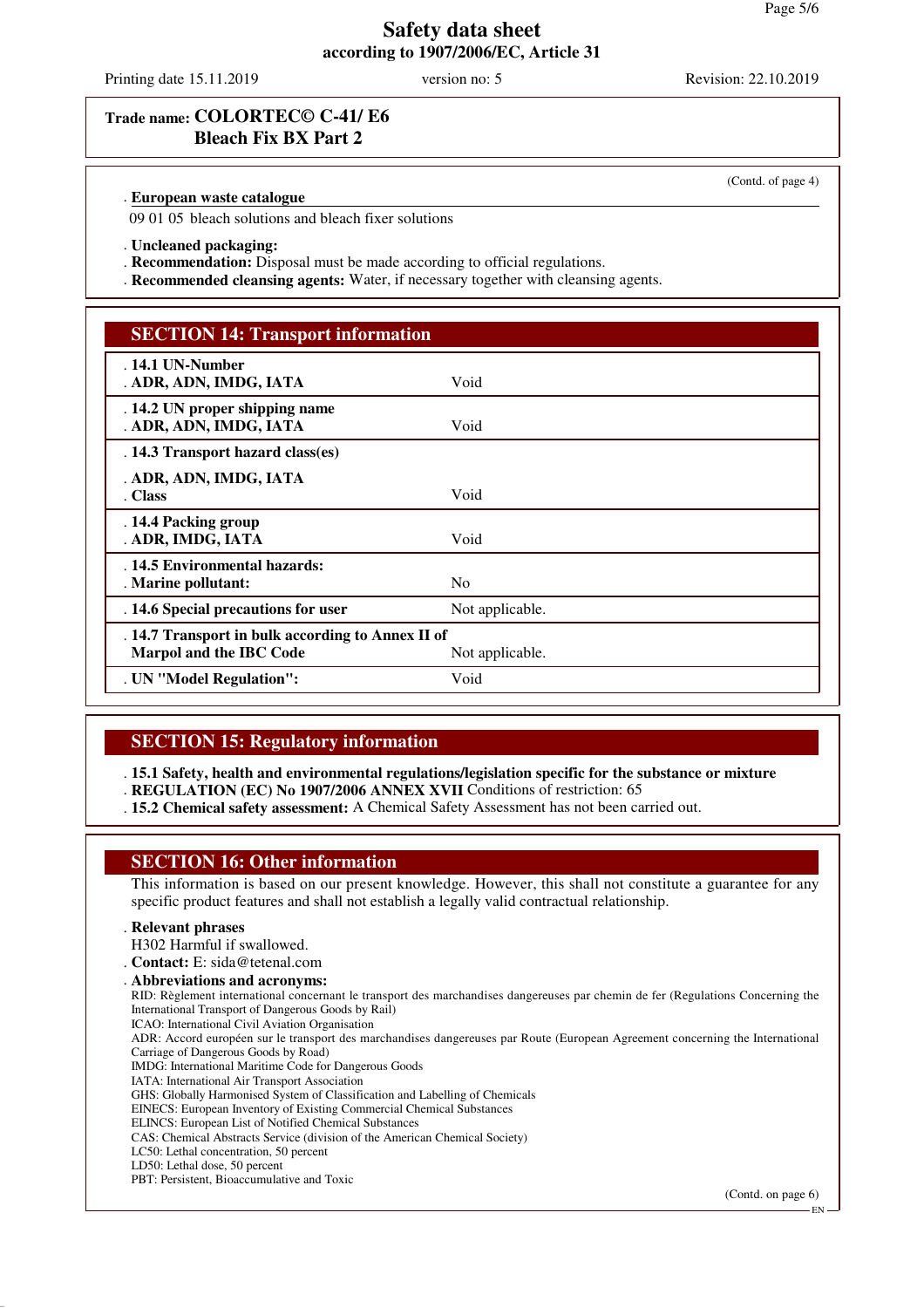Printing date 15.11.2019 version no: 5 Revision: 22.10.2019

# **Trade name: COLORTEC© C-41/ E6 Bleach Fix BX Part 2**

vPvB: very Persistent and very Bioaccumulative Acute Tox. 4: Acute toxicity – Category 4

. **\* Data compared to the previous version altered.**

(Contd. of page 5)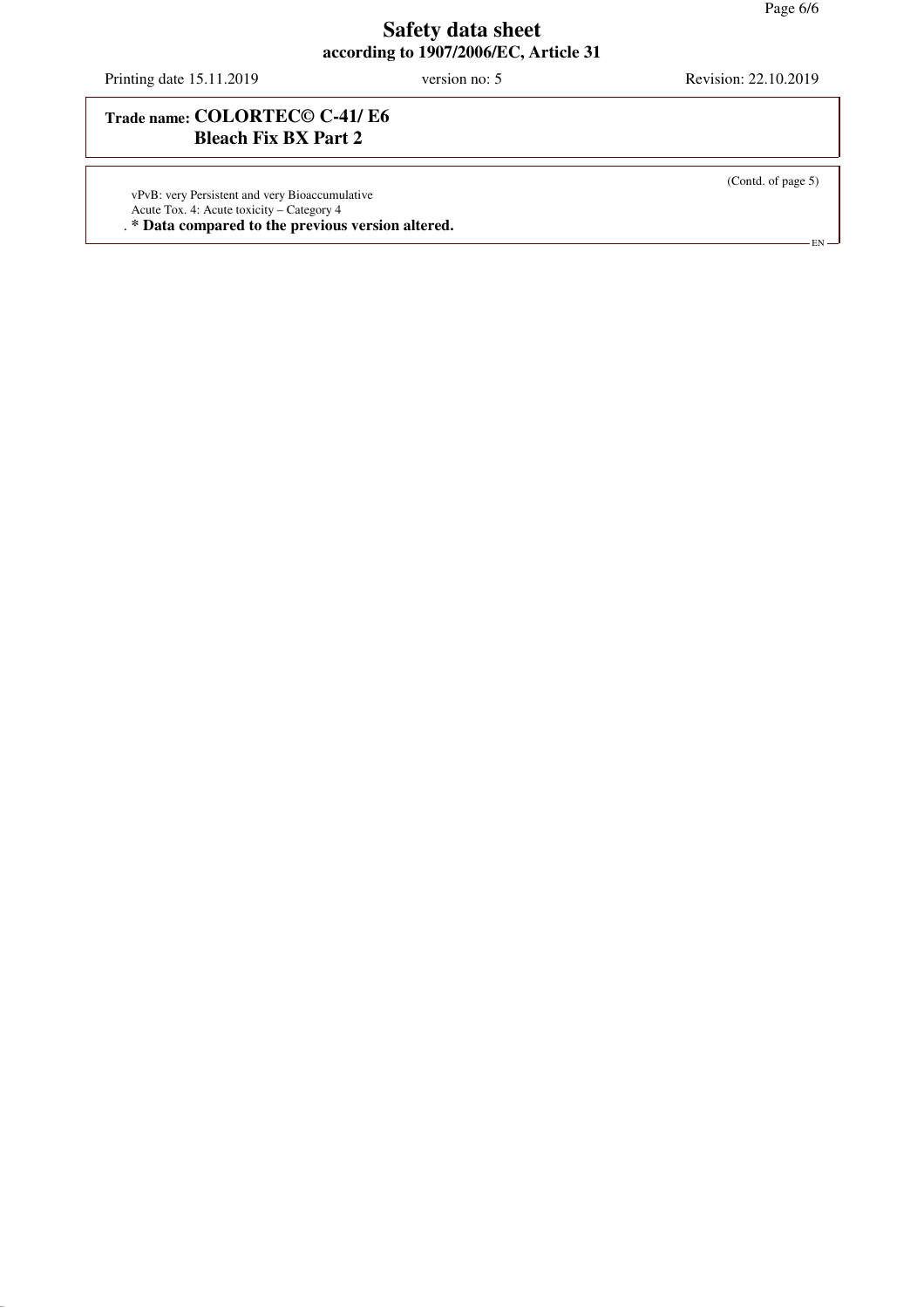# **Safety data sheet**

**according to 1907/2006/EC, Article 31**



Printing date 15.11.2019 version no: 9 Revision: 22.10.2019

|                    | . Trade name: COLORTEC© C-41 / E-6<br><b>Stabilizer STAB</b>                                                                                                                                                                                                 |
|--------------------|--------------------------------------------------------------------------------------------------------------------------------------------------------------------------------------------------------------------------------------------------------------|
| . Index number:    | . Article number: 102036 STAB                                                                                                                                                                                                                                |
|                    | None of the ingredients is listed.<br>. 1.2 Relevant identified uses of the substance or mixture and uses advised against<br>No further relevant information available.<br>. Application of the substance / the mixture Stabilizer bath for photographic use |
| Schützenwall 31-35 | . 1.3 Details of the supplier of the safety data sheet<br>. Manufacturer/Supplier:<br>TETENAL 1847 GmbH<br>D-22844 Norderstedt /Germany<br>Tel.: +49 (0) 40 521 45-0; Fax: +49 (0)40-52145-296<br>www.tetenal.com; E-mail: info@tetenal.com                  |
|                    | . Further information obtainable from: Department product safety. E-Mail: sida@tetenal.com<br>. 1.4 Emergency telephone number:<br>Poison Information Centre Germany: +49 (0) 30 - 30686 700 (English and German 24 hours)                                   |

#### . **2.2 Label elements**

- . **Labelling according to Regulation (EC) No 1272/2008** Void
- . **Hazard pictograms** Void
- . **Signal word** Void
- . **Hazard statements** Void
- . **Additional information:**

Contains 1,2-benzisothiazol-3(2H)-one, hexamethylenetetramine. May produce an allergic reaction.

- . **2.3 Other hazards**
- . **Results of PBT and vPvB assessment**
- . **PBT:** Not applicable.
- . **vPvB:** Not applicable.

#### **SECTION 3: Composition/information on ingredients**

. **3.2 Chemical characterisation: Mixtures**

. **Description:** Mixture of substances listed below and with nonhazardous additions.

. **Dangerous components:** Void

. **Additional information:** For the wording of the listed hazard phrases refer to section 16.

#### **SECTION 4: First aid measures**

- . **4.1 Description of first aid measures**
- . **General information:** Take affected persons out into the fresh air.
- . **After inhalation:**
- Supply fresh air; consult doctor in case of complaints. Supply fresh air.
- . **After skin contact:** Immediately rinse with water.

(Contd. on page 2)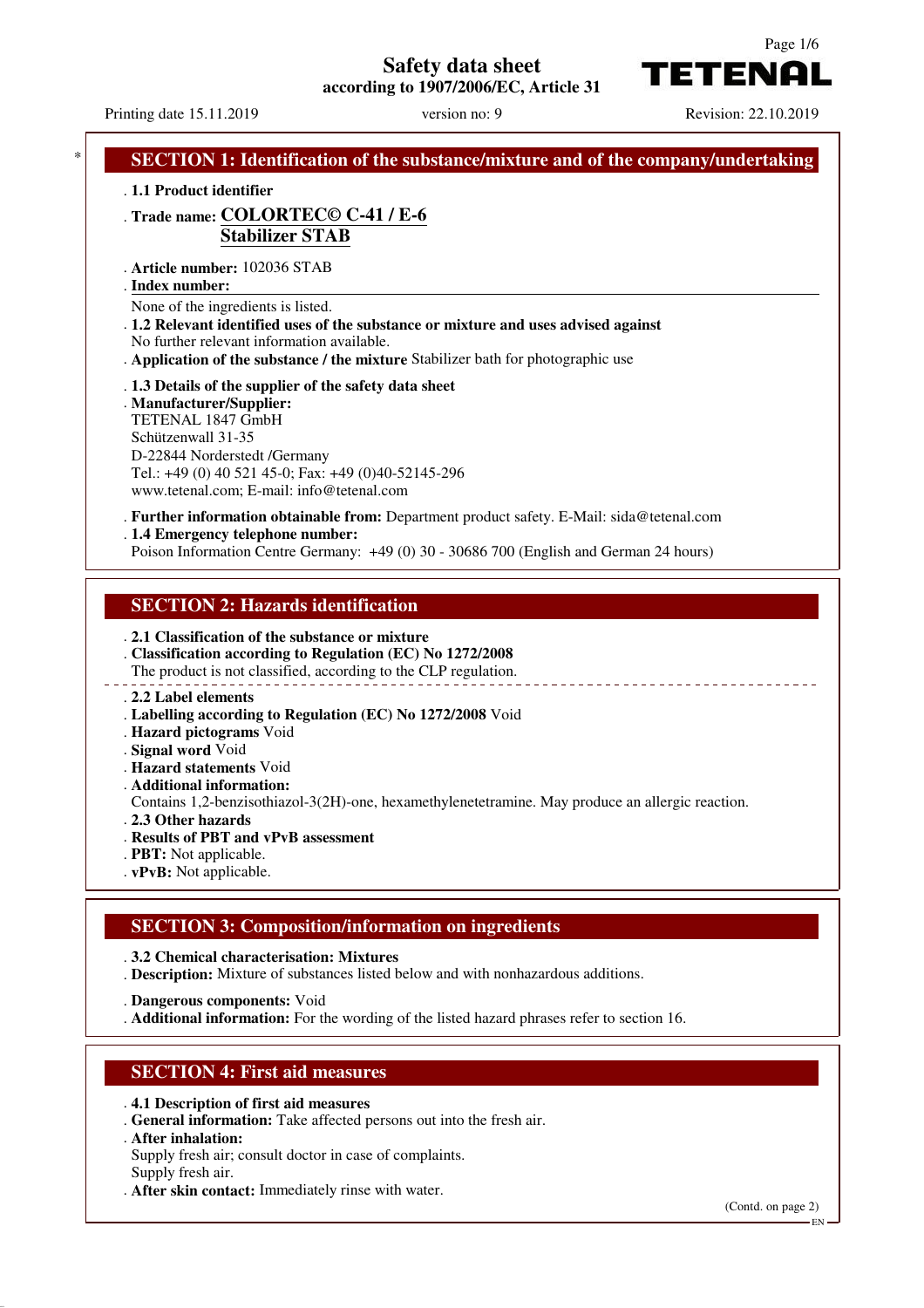Printing date 15.11.2019 version no: 9 Revision: 22.10.2019

(Contd. of page 1)

### **Trade name: COLORTEC© C-41 / E-6 Stabilizer STAB**

- . **After eye contact:** Rinse opened eye for several minutes under running water. Then consult a doctor.
- . **After swallowing:** Rinse out mouth and then drink plenty of water.
- . **4.2 Most important symptoms and effects, both acute and delayed**
- No further relevant information available.
- . **4.3 Indication of any immediate medical attention and special treatment needed**
- No further relevant information available.

### **SECTION 5: Firefighting measures**

- . **5.1 Extinguishing media**
- . **Suitable extinguishing agents:** Use fire extinguishing methods suitable to surrounding conditions.
- . **5.2 Special hazards arising from the substance or mixture** No further relevant information available.
- . **5.3 Advice for firefighters**
- . **Protective equipment:** No special measures required.

#### **SECTION 6: Accidental release measures**

- . **6.1 Personal precautions, protective equipment and emergency procedures** Ensure adequate ventilation . **6.2 Environmental precautions:**
- Dilute with plenty of water.
- Do not allow to enter sewers/ surface or ground water.
- . **6.3 Methods and material for containment and cleaning up:**
- Absorb with liquid-binding material (sand, diatomite, acid binders, universal binders, sawdust).
- . **6.4 Reference to other sections**
- See Section 7 for information on safe handling.
- See Section 8 for information on personal protection equipment.
- See Section 13 for disposal information.

### **SECTION 7: Handling and storage**

- . **7.1 Precautions for safe handling** No special measures required.
- . **Information about fire and explosion protection:** No special measures required.
- . **7.2 Conditions for safe storage, including any incompatibilities**
- . **Storage:**
- . **Requirements to be met by storerooms and receptacles:** No special requirements.
- . **Information about storage in one common storage facility:** Store away from foodstuffs.
- . **Further information about storage conditions:**
- Protect from heat and direct sunlight.
- Store under lock and key and with access restricted to technical experts or their assistants only. Store under lock and key and out of the reach of children.
- Recommended storage temperature: 5-30°C
- . **7.3 Specific end use(s)** No further relevant information available.

#### **SECTION 8: Exposure controls/personal protection**

. **Additional information about design of technical facilities:** No further data; see item 7.

. **8.1 Control parameters**

#### . **Ingredients with limit values that require monitoring at the workplace:**

The product does not contain any relevant quantities of materials with critical values that have to be monitored at the workplace.

. **Additional information:** The lists valid during the making were used as basis.

(Contd. on page 3)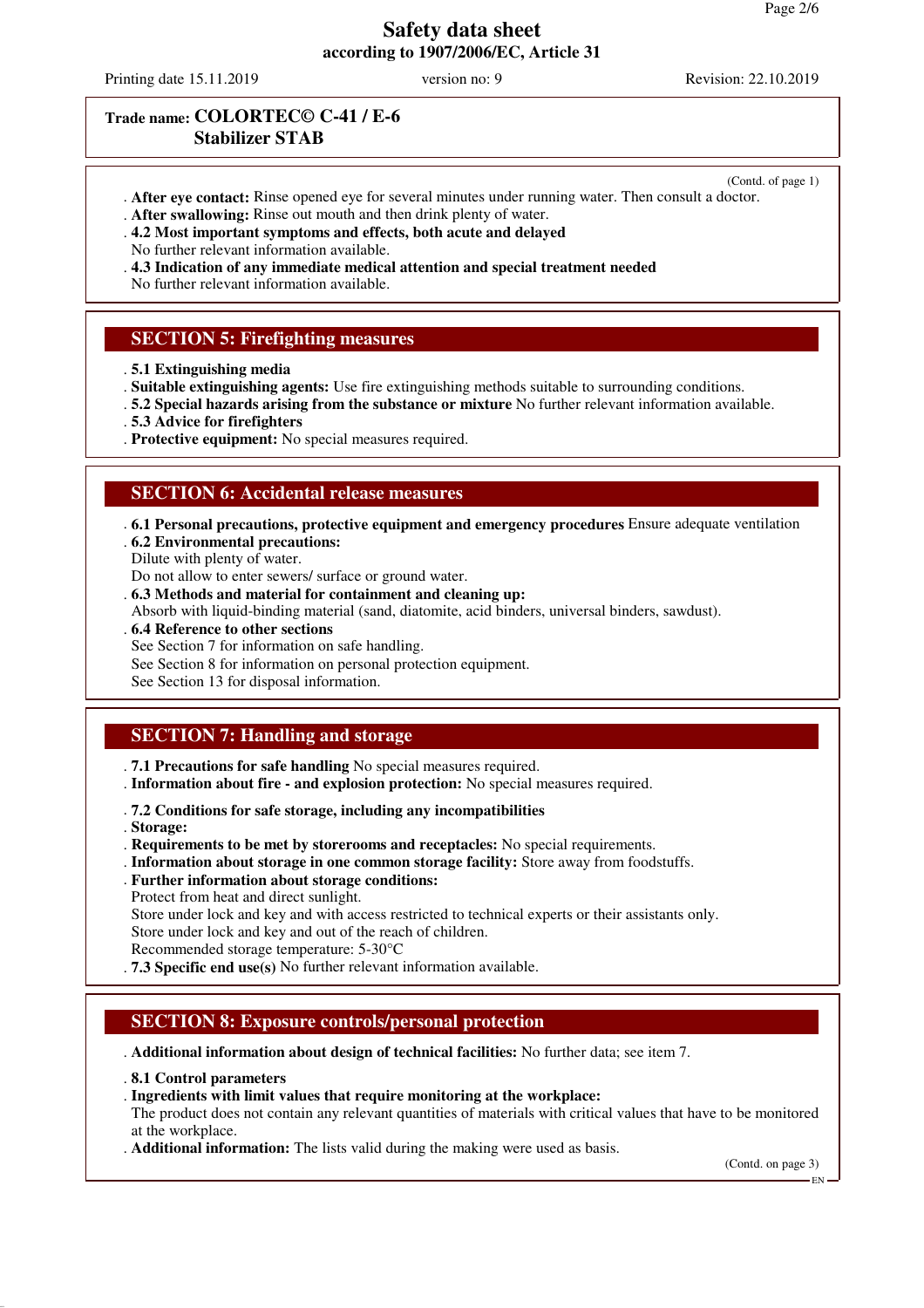$-EN$ 

# **Safety data sheet according to 1907/2006/EC, Article 31**

Printing date 15.11.2019 version no: 9 Revision: 22.10.2019

# **Trade name: COLORTEC© C-41 / E-6 Stabilizer STAB**

|                                      |                                                    | (Contd. of page 2)                                                                                                |
|--------------------------------------|----------------------------------------------------|-------------------------------------------------------------------------------------------------------------------|
| .8.2 Exposure controls               |                                                    |                                                                                                                   |
| . Personal protective equipment:     |                                                    |                                                                                                                   |
|                                      | . General protective and hygienic measures:        |                                                                                                                   |
|                                      |                                                    | The usual precautionary measures are to be adhered to when handling chemicals.                                    |
|                                      | Avoid contact with the eyes and skin.              |                                                                                                                   |
| . Respiratory protection:            |                                                    |                                                                                                                   |
| Not required.                        |                                                    |                                                                                                                   |
| Ensure adequate ventilation          |                                                    |                                                                                                                   |
| . Protection of hands:               |                                                    |                                                                                                                   |
|                                      |                                                    | The glove material has to be impermeable and resistant to the product/ the substance/ the preparation.            |
|                                      |                                                    | Selection of the glove material on consideration of the penetration times, rates of diffusion and the degradation |
| . Material of gloves                 |                                                    |                                                                                                                   |
|                                      |                                                    | The selection of the suitable gloves does not only depend on the material, but also on further marks of quality   |
|                                      |                                                    | and varies from manufacturer to manufacturer. As the product is a preparation of several substances, the          |
|                                      |                                                    | resistance of the glove material can not be calculated in advance and has therefore to be checked prior to the    |
| application.                         |                                                    |                                                                                                                   |
| Butyl rubber, BR                     |                                                    |                                                                                                                   |
| Nitrile rubber, NBR                  |                                                    |                                                                                                                   |
| Neoprene gloves                      |                                                    |                                                                                                                   |
| . Penetration time of glove material |                                                    |                                                                                                                   |
| Gove material                        | breakthroug-time                                   | layer thickness                                                                                                   |
| Butyl rubber:                        | $\geq 480$ min                                     | ≥0,4mm                                                                                                            |
| Nitrile rubber:                      | $\geq$ 480 min                                     | $≥0,38$ mm                                                                                                        |
| Neoprene:                            | $\geq$ 240 min                                     | $≥0.65mm$                                                                                                         |
|                                      |                                                    | The exact break trough time has to be found out by the manufacturer of the protective gloves and has to be        |
| observed.                            |                                                    |                                                                                                                   |
| . Eye protection: Safety glasses     |                                                    |                                                                                                                   |
|                                      | . Body protection: Protective work clothing        |                                                                                                                   |
|                                      |                                                    |                                                                                                                   |
|                                      |                                                    |                                                                                                                   |
|                                      |                                                    |                                                                                                                   |
|                                      | <b>SECTION 9: Physical and chemical properties</b> |                                                                                                                   |

| ici ul milol muton                                     |                                               |
|--------------------------------------------------------|-----------------------------------------------|
| . Appearance:                                          |                                               |
| Form:                                                  | Fluid                                         |
| Colour:                                                | Colourless                                    |
| . Odour:                                               | Odourless                                     |
| . Odour threshold:                                     | Not determined.                               |
| . pH-value at 20 $^{\circ}$ C:                         | $-8$                                          |
| . Change in condition                                  |                                               |
| Melting point/freezing point:                          | Undetermined.                                 |
| Initial boiling point and boiling range: Undetermined. |                                               |
| . Flash point:                                         | Not applicable.                               |
| . Flammability (solid, gas):                           | Not applicable.                               |
| . Decomposition temperature:                           | Not determined.                               |
| . Auto-ignition temperature:                           | Product is not selfigniting.                  |
| . Explosive properties:                                | Product does not present an explosion hazard. |
| . Explosion limits:                                    |                                               |
| Lower:                                                 | Not determined.                               |
| <b>Upper:</b>                                          | Not determined.                               |
|                                                        | (Contd. on page 4)                            |
|                                                        |                                               |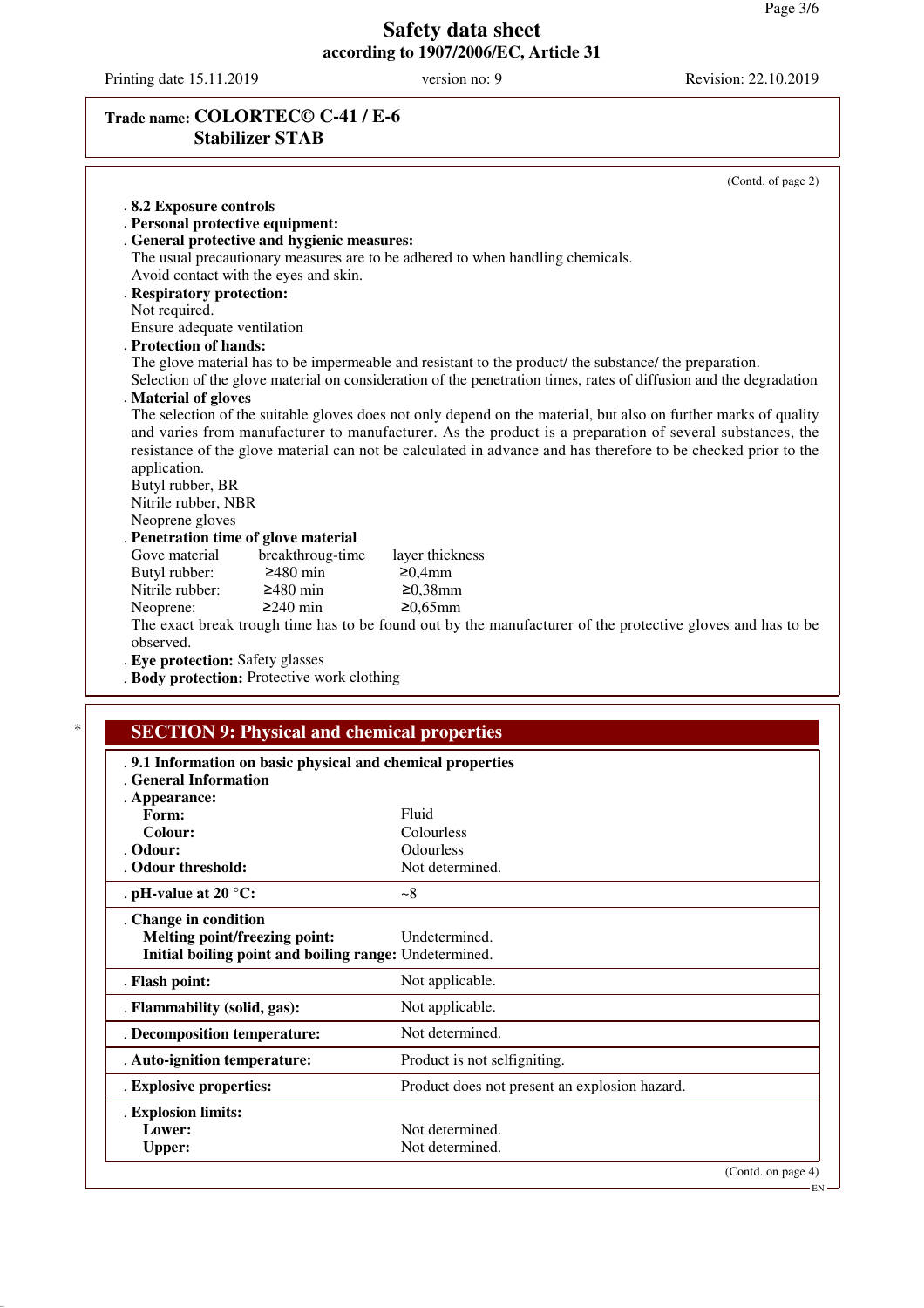Printing date 15.11.2019 version no: 9 Revision: 22.10.2019

### **Trade name: COLORTEC© C-41 / E-6 Stabilizer STAB**

|                                           | (Contd. of page 3)                         |
|-------------------------------------------|--------------------------------------------|
| . Vapour pressure:                        | Not determined.                            |
| . Density at 20 $^{\circ}$ C:             | $\sim$ 1 g/cm <sup>3</sup>                 |
| . Relative density                        | Not determined.                            |
| . Vapour density                          | Not determined.                            |
| . Evaporation rate                        | Not determined.                            |
| . Solubility in / Miscibility with        |                                            |
| water:                                    | Fully miscible.                            |
| . Partition coefficient: n-octanol/water: | Not determined.                            |
| . Viscosity:                              |                                            |
| Dynamic at $20^{\circ}$ C:                | $0.952$ mPas                               |
| Kinematic:                                | Not determined.                            |
| . Solvent content:                        |                                            |
| Water:                                    | 98-100 $%$                                 |
| $VOC$ (EC)                                | $0.00\%$                                   |
| Solids content:                           | $0.0\%$                                    |
| . 9.2 Other information                   | No further relevant information available. |

### **SECTION 10: Stability and reactivity**

. **10.1 Reactivity** No further relevant information available.

- . **10.2 Chemical stability**
- . **Thermal decomposition / conditions to be avoided:** Stable at environment temperature.
- . **10.3 Possibility of hazardous reactions** No dangerous reactions known.
- . **10.4 Conditions to avoid** No further relevant information available.
- . **10.5 Incompatible materials:** No further relevant information available.
- . **10.6 Hazardous decomposition products:** Carbon monoxide and carbon dioxide

# **SECTION 11: Toxicological information**

- . **11.1 Information on toxicological effects**
- . **Acute toxicity** Based on available data, the classification criteria are not met.
- . **Primary irritant effect:**
- . **Skin corrosion/irritation** Based on available data, the classification criteria are not met.
- . **Serious eye damage/irritation** Based on available data, the classification criteria are not met.
- . **Respiratory or skin sensitisation** Based on available data, the classification criteria are not met.
- . **Acute effects (acute toxicity, irritation and corrosivity)**

The product is not subject to classification according to the calculation method of the General EU Classification Guidelines for Preparations as issued in the latest version.

When used and handled according to specifications, the product does not have any harmful effects to our experience and the information provided to us.

- . **CMR effects (carcinogenity, mutagenicity and toxicity for reproduction)**
- . **Germ cell mutagenicity** Based on available data, the classification criteria are not met.
- . **Carcinogenicity** Based on available data, the classification criteria are not met.
- . **Reproductive toxicity** Based on available data, the classification criteria are not met.
- . **STOT-single exposure** Based on available data, the classification criteria are not met.
- . **STOT-repeated exposure** Based on available data, the classification criteria are not met.
- . **Aspiration hazard** Based on available data, the classification criteria are not met.

(Contd. on page 5)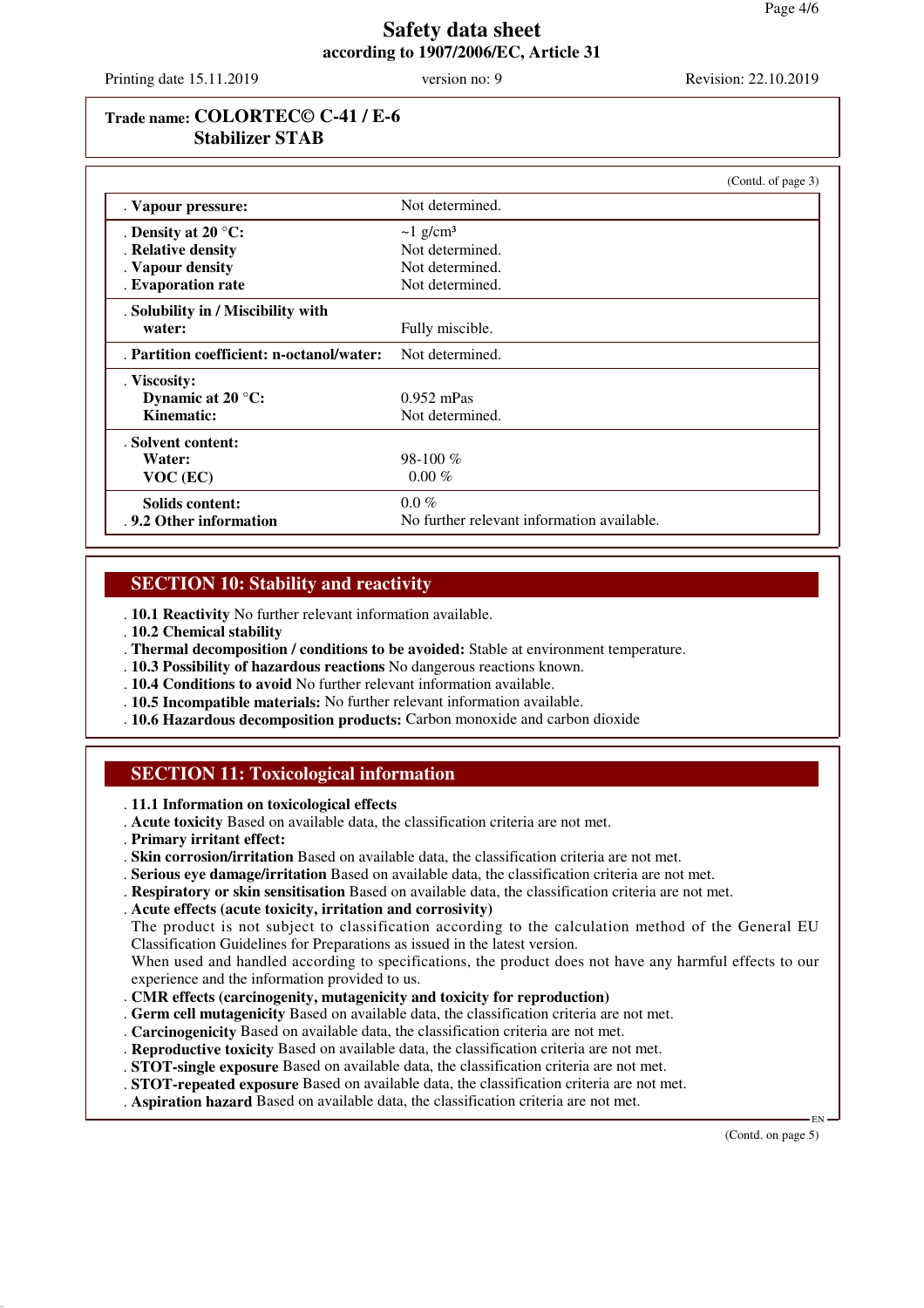Printing date 15.11.2019 version no: 9 Revision: 22.10.2019

# **Trade name: COLORTEC© C-41 / E-6 Stabilizer STAB**

(Contd. of page 4)

#### **SECTION 12: Ecological information**

#### . **12.1 Toxicity**

- . **Aquatic toxicity:** No further relevant information available.
- . **12.2 Persistence and degradability** No further relevant information available.
- . **12.3 Bioaccumulative potential** No further relevant information available.
- . **12.4 Mobility in soil** No further relevant information available.
- . **Additional ecological information:**

#### . **General notes:**

Do not allow product to reach ground water, water course or sewage system.

Water hazard class 1 (German Regulation) (Self-assessment): slightly hazardous for water

- . **12.5 Results of PBT and vPvB assessment**
- . **PBT:** Not applicable.
- . **vPvB:** Not applicable.
- . **12.6 Other adverse effects** No further relevant information available.

#### **SECTION 13: Disposal considerations**

#### . **13.1 Waste treatment methods**

. **Recommendation**

Small amounts may be diluted with plenty of water and washed away. Dispose of bigger amounts in accordance with Local Authority requirements.

**European waste catalogue** .

09 01 99 wastes not otherwise specified

. **Uncleaned packaging:**

- . **Recommendation:** Disposal must be made according to official regulations.
- . **Recommended cleansing agents:** Water, if necessary together with cleansing agents.

| <b>SECTION 14: Transport information</b>                                            |                 |  |
|-------------------------------------------------------------------------------------|-----------------|--|
| . 14.1 UN-Number<br>. ADR, ADN, IMDG, IATA                                          | Void            |  |
| . 14.2 UN proper shipping name<br>. ADR, ADN, IMDG, IATA                            | Void            |  |
| . 14.3 Transport hazard class(es)                                                   |                 |  |
| . ADR, ADN, IMDG, IATA<br>. Class                                                   | Void            |  |
| . 14.4 Packing group<br>. ADR, IMDG, IATA                                           | Void            |  |
| . 14.5 Environmental hazards:<br>. Marine pollutant:                                | N <sub>0</sub>  |  |
| . 14.6 Special precautions for user                                                 | Not applicable. |  |
| . 14.7 Transport in bulk according to Annex II of<br><b>Marpol and the IBC Code</b> | Not applicable. |  |
| . UN "Model Regulation":                                                            | Void            |  |

(Contd. on page 6)